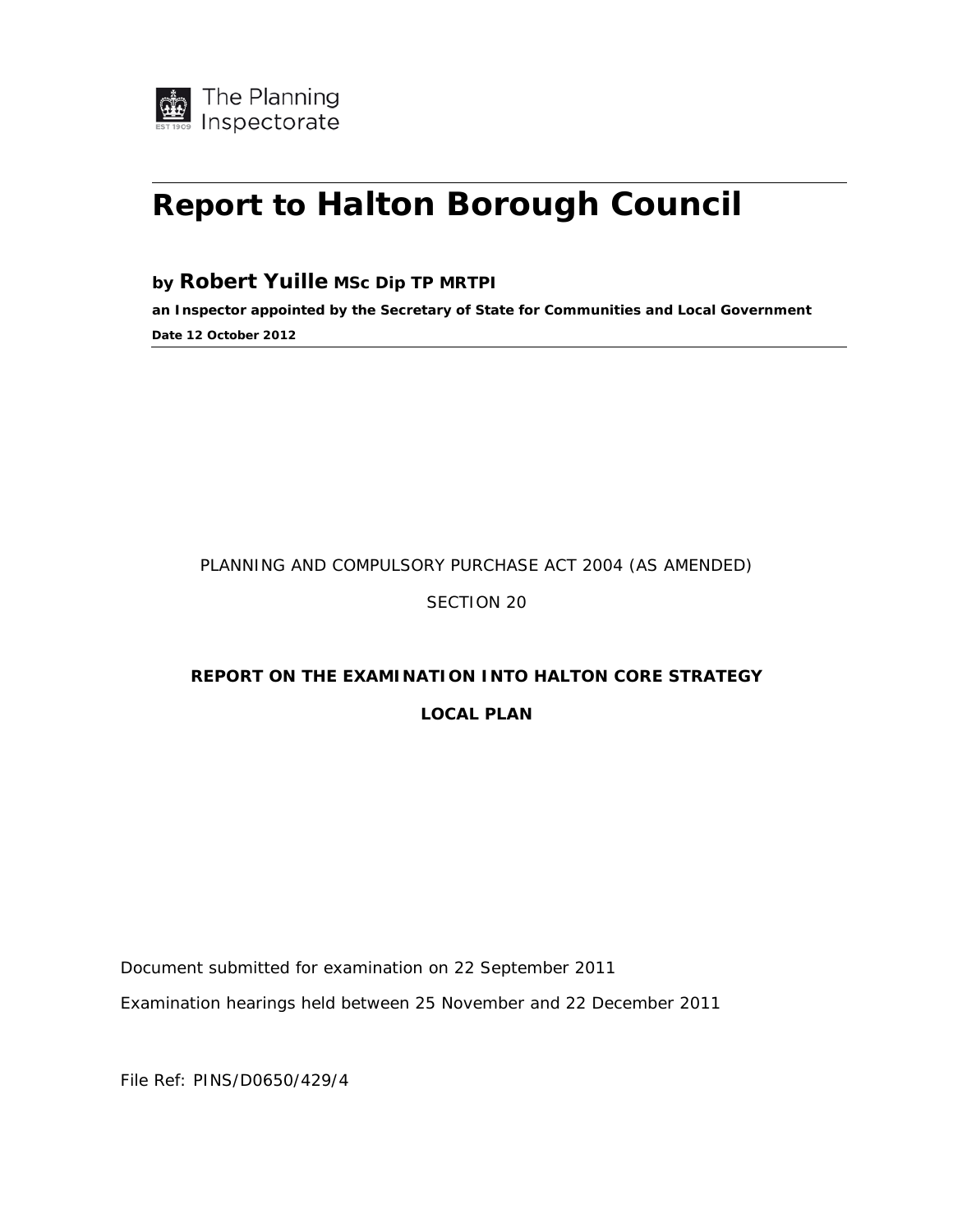### **Non-Technical Summary**

This report concludes that the Halton Core Strategy Local Plan provides an appropriate basis for the planning of the Borough over the next 15 years if a number of main modifications are made to the Plan. The Council has specifically requested that any modifications necessary to enable it to adopt the Plan be recommended and indeed most of the necessary main modifications were proposed by the Council itself. Main modifications have only been recommended after consideration of the representations of other parties on the issues they raise.

The modifications can be summarised as follows:

- To increase the number of homes built over the plan period from 9,000 to 9,930 (MM1, MM1f-MM1g, MM1i, MM3, MM3e-MM3g, MM3k and MM43);
- To recalculate the proposed level of employment land provision (MM1g, MM2 & MM4 to MM8 and MM1i) and to make clear that further work will be carried out as part of the Site Allocations and Development Management Local Plan (MM9);
- To delete reference to the phasing of housing provision in Policy CS3 (MM3, MM3i and MM3k);
- To include reference to the 57:43 (Runcorn:Widnes/Hale) split in housing demand in Policy CS3 (MM1f-MM1g, MM1i, MM3 and MM3k);
- To include clear references in Policies CS1, CS3 and CS6 to the need to carry out a partial review of Green Belt boundaries as part of the Site Allocations and Development Management Local Plan (MM39-MM42, MM44- MM48, MM1a-MM1d, MM1h-MM1i, MM3a-MM3d, MM3h and MM3k);
- To include a target of 25% affordable housing in Policy CS13 (MM20 to MM23);
- To remove ambiguities in the way Policy CS9 treats Widnes Town Centre (MM10-MM14 and MM16);
- To emphasise the priority to be given to improvements at Junction 11 of the M56 (MM17 and MM19) and to remove references to the proposed station at Daresbury (MM29-MM31);
- To make clear that compliance with the Code for Sustainable Homes and the Building Research Environmental Assessment Method will be encouraged rather than required (MM24 to MM28); and
- To make explicit policy reference to the presumption in favour of sustainable development (MM32-MM38).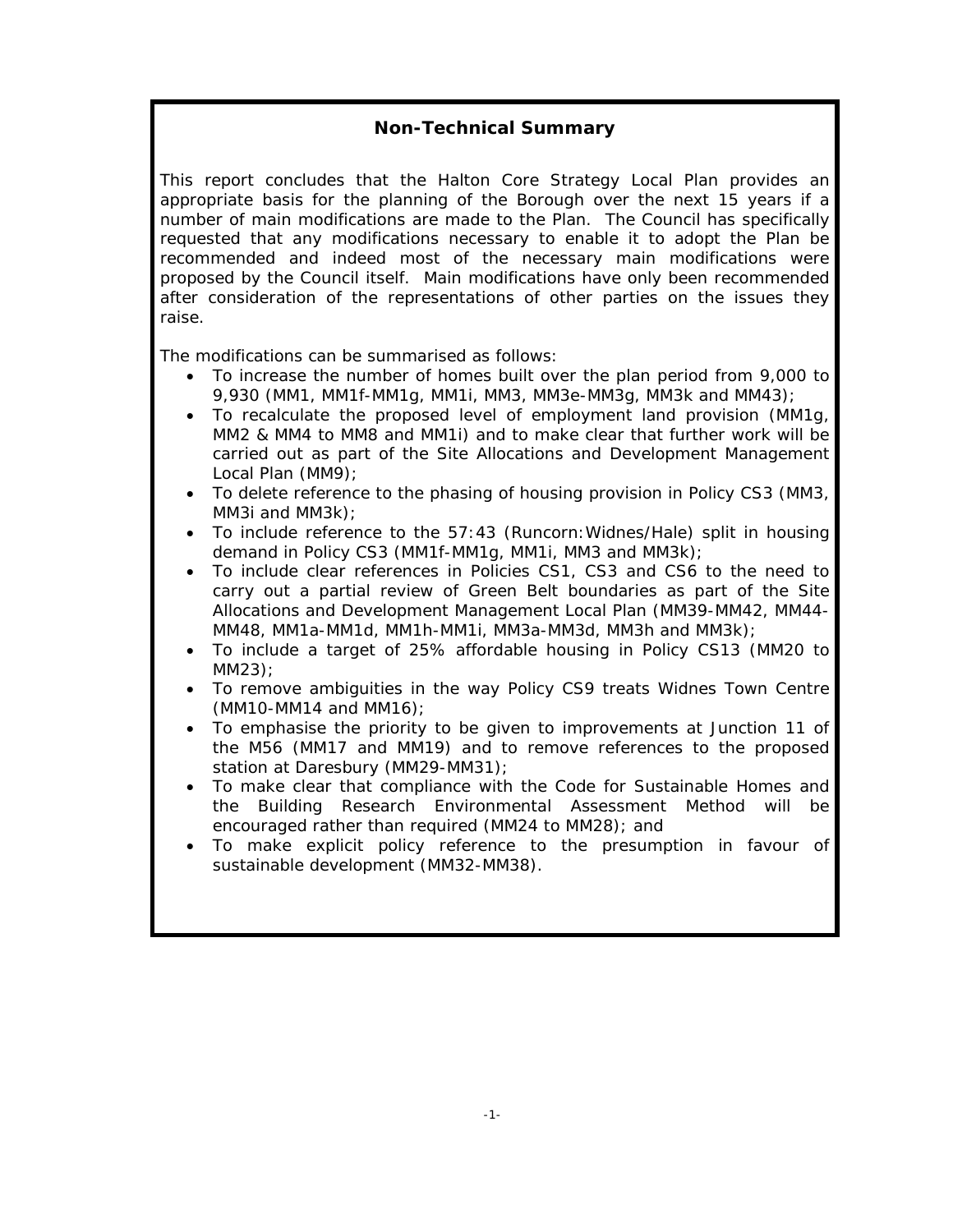### **Introduction**

- 1. This report contains an assessment of the Halton Core Strategy Local Plan (the Plan)<sup>1</sup> in terms of Section 20(5) of the Planning & Compulsory Purchase Act 2004 (as amended). It considers whether the Plan is sound and whether it is compliant with the legal requirements. The National Planning Policy Framework (paragraph 182) makes clear that to be sound the Plan should be positively prepared; justified; effective and consistent with national policy.
- 2. The starting point for the examination is the assumption that Halton Borough Council (the Council) has submitted what it considers to be a sound plan. The basis for the examination is the Halton Core Strategy Revised Proposed Submission Document dated May 2011.
- 3. This report deals with the main modifications that are needed to make the Plan sound and legally compliant and they are identified in bold in the report (**MM**). In accordance with section 20(7C) of the 2004 Act the Council requested that any main modifications should be made that are needed to rectify matters that make the Plan unsound and thus incapable of being adopted. These main modifications are set out in the Appendix.
- 4. The main modifications have been subject to public consultation and, where necessary, Sustainability Appraisal (SA). During the examination the National Planning Policy Framework (the Framework) was published and consultations were carried out on whether the Plan was consistent with this document. All consultation responses have been taken into account in writing this report.

### **Assessment of Soundness**

#### **Main Issues**

5. Taking account of all the representations, written evidence and the discussions that took place at the examination hearings, ten main issues have emerged on which the soundness of the Plan depends.

#### **Issue 1 – Is the level and phasing of housing provision proposed in the Core Strategy justified, deliverable and consistent with national policy?**

#### *Housing Numbers*

ł

6. The North West of England Plan (the RS) contains a target figure for Halton of 500 dwellings per annum for the period 2003 – 2021 and beyond. In preparing the Plan the Council decided not simply to accept this figure but looked again at the evidence contained in household projections, population

<sup>&</sup>lt;sup>1</sup> The plan was originally called the Halton Core Strategy Development Plan Document but was renamed the Halton Core Strategy Local Plan following the introduction of the National Planning Policy Framework and Local Plan Regulations 2012.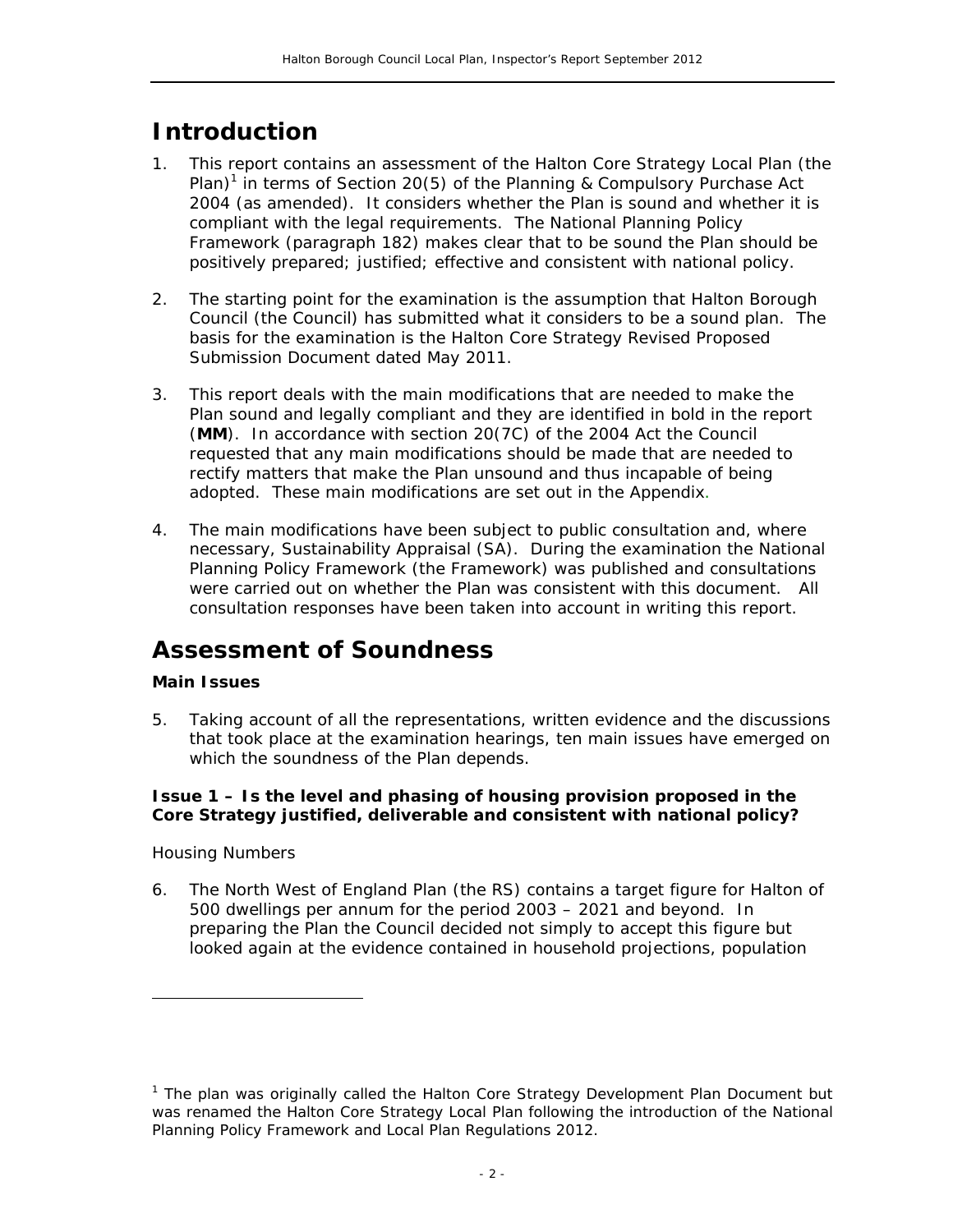projections, household change information and in various alternative methodologies that sought to quantify housing growth produced by 4NW, the regional planning body, as part of a then emerging review of the  $RS<sup>2</sup>$ .

- 7. These methodologies produced a wide range of possible outcomes varying from 278 to 647 dwellings per annum<sup>3</sup>. Having taken into account past trends in the delivery of housing and the estimated potential supply of housing land, the Council concluded that a policy figure averaging around 500 dwellings per annum provided the best balance between meeting locally arising need and being realistically deliverable. This figure is consistent with that in the RS.
- 8. Lower figures, such as the 372 dwellings per annum derived from Office of National Statistics (2006 based) forecasts, were suggested by representors, the argument being that in the future, as in the past, housing completion figures would be boosted by high levels of windfalls - that is the development of sites not previously identified in the planning process. However there can be no certainty that this will be the case in the future as sites are now more likely to be identified in the Strategic Housing Land Availability Assessment and thus not be classed as windfalls. The lower housing growth figures put forward would not, therefore, meet the aim of stabilising the declining population in the Borough and achieving economic growth.
- 9. The evidence indicates on the other hand that figures well in excess of 500 dwellings per annum, for example a minimum figure of 600 dwellings per annum, would be difficult to deliver. The average number of houses built in the Borough over the period 1996-2010 (net of demolitions) is 402 dwellings per annum (dpa)<sup>4</sup>. This is a period that covers the full economic cycle with net completions as high as 752 dpa and as low as 114 dpa $5$ .
- 10. The suggestion was made that gross housing figures should be used as an indicator of likely growth, the argument being that net figures are reduced by the high number of demolitions at the Castlefields Regeneration Programme, a programme that is due to come to an end. However, that programme involved replacement dwellings as well as demolitions and the two are broadly in balance<sup>6</sup>. That being so, and given the lack of evidence to support the contention that past housebuilding rates have been constrained by a lack of suitable sites, the net housing figures provide a more reliable indicator of likely growth and give a sound basis for the judgement that 600 dpa would be unachievable. Indeed they indicate that an average minimum of 500 or so dpa would be challenging.
- 11. The net housing figures do, however, indicate that over the period 2003 to

 $\overline{a}$ 

 $2$  Halton Housing Topic Paper. Document TP2. Paragraphs 2.43 -2.71

<sup>&</sup>lt;sup>3</sup> Halton Housing Topic Paper : Document TP2; Figure 4

<sup>4</sup> Halton Housing Topic Paper Document TP2 Annex B Table 6

<sup>&</sup>lt;sup>5</sup> Halton Housing Topic Paper : Document TP2 Annex B Table 6

<sup>&</sup>lt;sup>6</sup> Document HD7. (HBC Paper) 'Additional Information Requested by the Inspector', Section 1.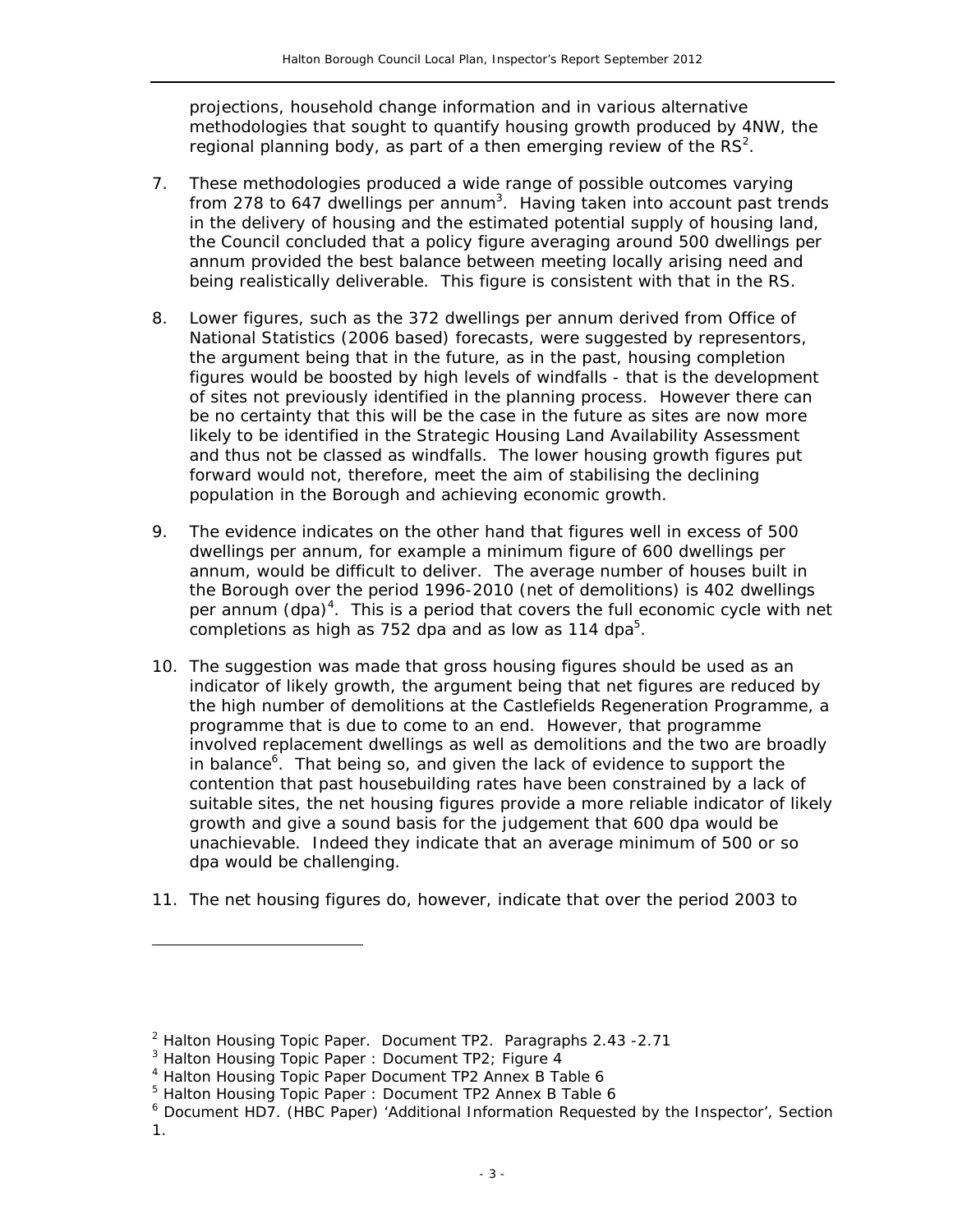2010 house building rates lagged behind the required rate causing a shortfall in housing provision of some 938 dwellings. By adopting a start date of 2010 the Core Strategy, in effect, writes off this shortfall. The effects of the economic recession on housing demand and the weak state of the housing market were the main reasons advanced for this approach. However, if the Core Strategy is to achieve its aim of providing an adequate supply of suitable housing, such a shortfall cannot be ignored. The decision to do so is not, therefore, justified and is unsound. This unsoundness would be remedied by taking account of this shortfall in the overall housing figure and increasing the number of new homes to be built over the plan period from 9,000 to 9,930 as is proposed in main modifications **MM1, MM1f-MM1g, MM1i, MM3, MM3e**-**MM3g, MM3k and MM43.**

- 12. Because of the age profile of the existing population in Halton, where large increases are predicted in the proportion of the population over retirement age, a housing growth rate of 500 or so dwellings per annum would not lead to an increase in the size of the workforce actually living in the Borough. However, the Core Strategy seeks the creation of a substantial number of new jobs on sites such as Daresbury and 3MG, and if it were successful in this, the result would be a significant increase in the already high levels of commuting into the Borough.
- 13. On the face of it this would be an unsustainable outcome that would lead to increased congestion on the strategic road network. However, there is no unanimity as to the actual number of jobs that would be produced as a result of the Core Strategy. Moreover, Halton is part of a densely populated sub region in which employment sites such as those at Daresbury are as conveniently located to parts of the neighbouring Borough of Warrington as they are to parts of Halton. In such a context short distance commuting into the Borough is to be expected and would be no less sustainable than commuting within the Borough.
- 14. There is, therefore, no imperative need for the Council to base its housing policy figures on an 'employment led' projection and plan for a population which would result in an increase in the workforce living in the Borough.

#### *Phasing*

- 15. Policy CS3 proposes to phase the provision of housing, with development proceeding at a lower rate of a minimum of 400 dpa for the first 5 years of the Plan rising to 600 dpa for the next 5 years and then returning to 500 dpa for the final 8 years of the plan.
- 16. There is nothing in principle wrong with a phasing policy if local circumstances warrant it and certainly such a possibility is not precluded by the relevant policy in the RS (Policy L4). However, it is unclear what the local circumstances are that would warrant such a phasing of housing provision in Halton. The weak state of the economy means that housing completions are below the average figure for the plan period and the expectation is that they will not recover in the short term. However, experience indicates that housing delivery can vary within acceptable ranges – for example 10%-20% - so the fact that the actual rate of housing completions has and will depart from the expected rate is not on its own a reason for a phasing policy.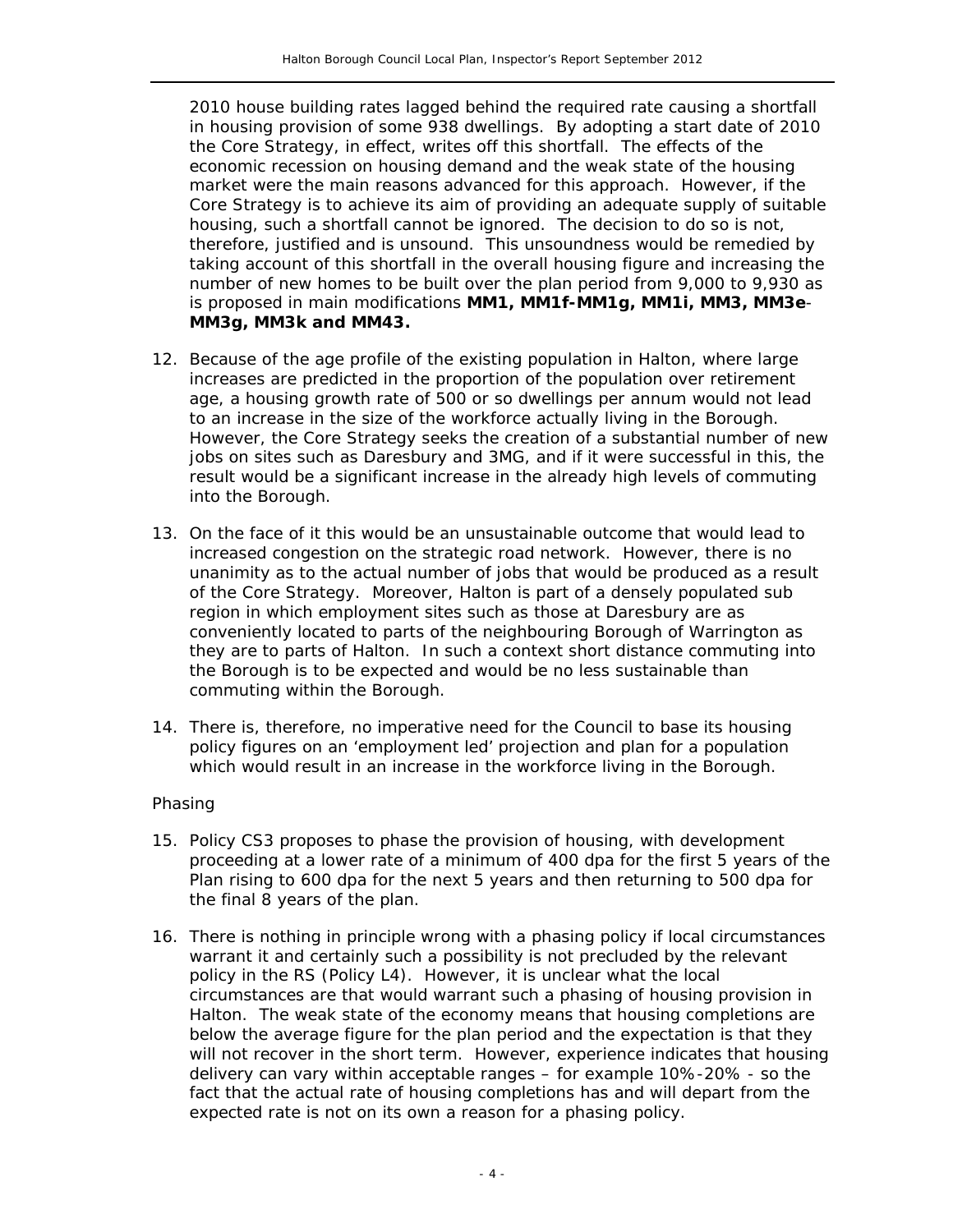17. The phasing of housing development within Policy CS3 is not therefore justified and is unsound. This unsoundness would be remedied by the deletion of this aspect of the policy as proposed in main modification **MM3, MM3i and MM3k.**

#### *Separate housing targets for Widnes/Hale and Runcorn*

- 18. It is common ground that, at the very local level, Runcorn to the south of the River Mersey and Widnes to the north act as largely separate housing markets. The degree to which the one can meet the housing needs of the other is, therefore, open to question<sup>7</sup>. Much of the potential supply of housing land is located south of the river, with Runcorn accounting for some 73% and Widnes some 27%, and this creates a potential mismatch between housing supply and demand<sup>8</sup>. So the challenge in Halton is not simply to maintain an adequate supply of housing to meet the needs of the Borough as a whole but also to meet the needs of the Borough's separate communities.
- 19. There is, therefore, a need for the Plan to give a policy indication as to how the Borough wide housing requirement should be split between Runcorn and Widnes. In order to do this it is necessary to make an assessment of the likely demand for housing in these two housing market areas.
- 20. The Plan refers to the demand for additional housing being skewed to Runcorn at 57% of the total, with Widnes/Hale accounting for 43%. The only source for this split referred to in the Plan and its evidence base is the report prepared by JG Consulting entitled '*Projecting Housing Demand in Halton*'. However, this does not provide a robust underpinning for this split as its conclusions are based on the assumption that the somewhat younger population in Runcorn would generate more net in migration than the somewhat older population in Widnes. However, while a younger population would typically result in more gross migration (i.e. movements in and out of an area) there is no evidence to suggest that this would lead to more net in migration.
- 21. However, the evidence supporting alternative splits in housing demand is also problematic. One suggestion is that the split should simply be based on the potential supply of housing land which would give a 70:30 split (Runcorn:Widnes/Hale) as this would support the regeneration of Runcorn. However, there is no specific reference in the Plan to the regeneration of Runcorn being given priority over development in Widnes/Hale. Moreover, such an approach would ignore the acknowledged mismatch between housing land supply and housing demand as well as flying in the face of the aim of meeting the needs of the Borough's separate communities.
- 22. Alternatively it was suggested that Widnes /Hale should only make provision for its share of 'locally arising' need, with its 'growth' needs being met in

 $\overline{a}$ 

<sup>&</sup>lt;sup>7</sup> Halton Housing Topic Paper. Document TP2. Paragraph 2.80

<sup>&</sup>lt;sup>8</sup> Halton Housing Topic Paper. Document TP2. Paragraph 2.82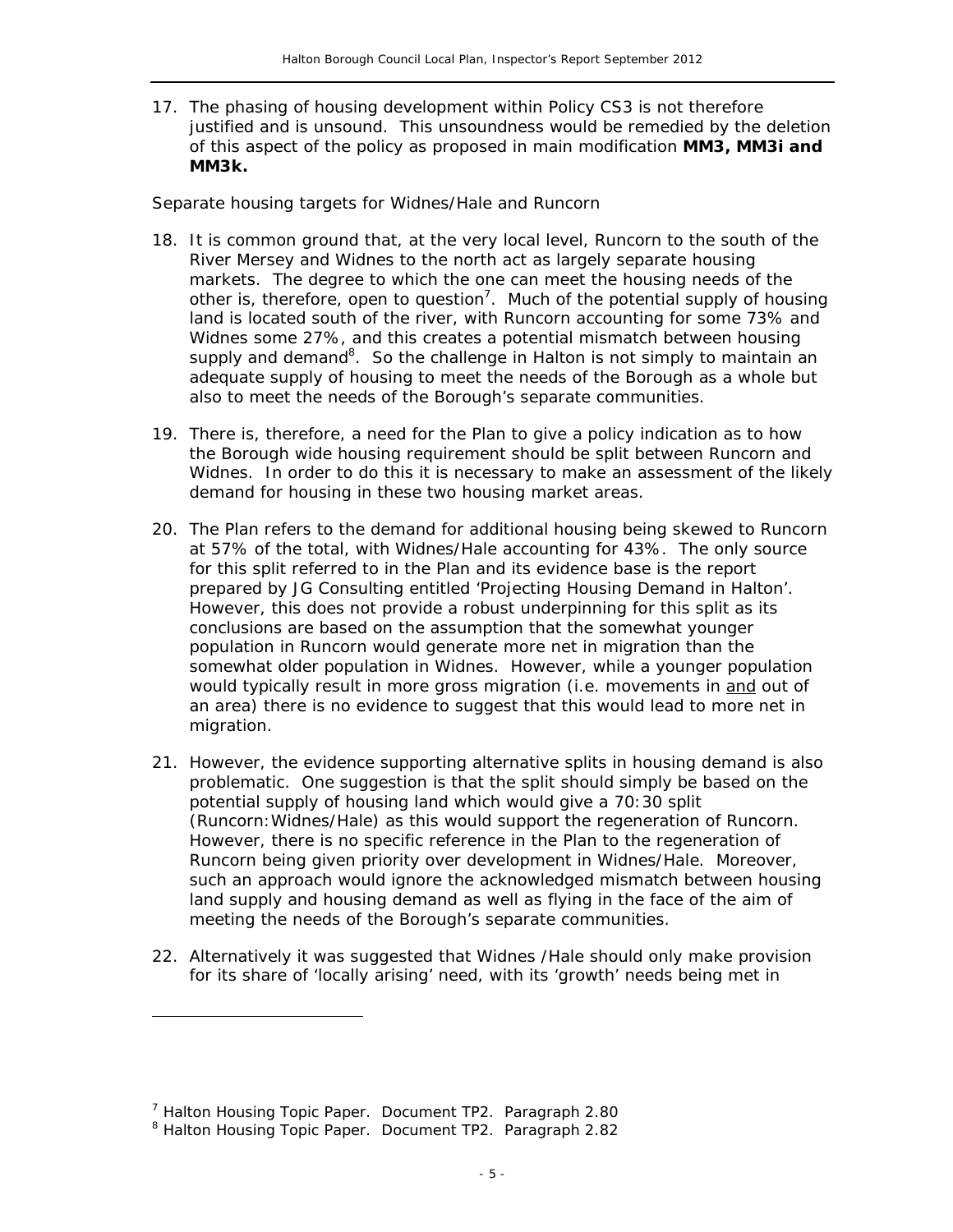Runcorn. However, if it was the aim of the plan to export Widnes/Hales's growth to Runcorn it is to be expected that this would be explicitly referred to in the Plan or its evidence base. There is no such reference.

- 23. A further suggestion was that the split should simply be based on the existing population/household numbers of the two housing areas which, roughly speaking, would give a split of 51:49 (Runcorn:Widnes/Hale). But the identification of further land for housing in Widnes/Hale is likely to involve taking land out of the Green Belt. When considering the alteration of Green Belt boundaries it is necessary to be satisfied that opportunities for development on land outside the Green Belt have been considered<sup>9</sup>.
- 24. In Halton, as has already been established, the bulk of the potential housing land supply is in Runcorn and this land is outside the Green Belt. While the two housing markets are largely separate this does not mean that Runcorn is incapable of meeting at least some of Widnes/Hale's housing needs. 2001 Census data indicates that there is some limited movement between the two with 7% of new Widnes/Hale residents coming from Runcorn and 5% of new Runcorn residents coming from Widnes/Hale<sup>10</sup>. Moreover, there is the possibility that the construction of the Mersey Gateway Bridge, which is due to open in 2016, will improve links between these two markets but this will depend to an extent on the nature of any toll fees that are charged.
- 25. This is not an area in which it is possible to seek mathematical precision and on balance, therefore, it is reasonable to conclude that the Runcorn:Widnes/ Hale split should not simply replicate the existing population split but that Runcorn should accommodate, as it is capable of doing, a small proportion of Widnes/Hale's housing demand. The 57:43 (Runcorn:Widnes/Hale) split put forward in the Plan is, therefore, a sensible one and supported by the evidence.
- 26. The suggestion was made that while this 57:43 split should apply to the 9,000 dwellings target originally proposed in Policy CS1, it should not apply to the 930 added to this target to make up for the shortfall in dwelling supply (see paragraph 11 above). The justification given for this approach is that as the shortfall had manifested itself in Runcorn it should be met there.
- 27. However, this approach would result in a 61:39 (Runcorn:Widnes/Hale) split which would be at odds with conclusions reached above. Moreover, there is no evidence that the housing market in Runcorn would support such an increased level of housing growth and this approach would not take sufficient account of market signals that the demand for housing in Widnes/Hale is relatively strong. Such an approach would not, therefore, be effective in meeting the Government's aim of significantly boosting the supply of housing land.

 $\overline{a}$ 

<sup>&</sup>lt;sup>9</sup> National Planning Policy Framework. Paragraph 84.

National Planning Policy Framework. Paragraph 84. 10 Halton Housing Topic Paper. Document TP2. Annex C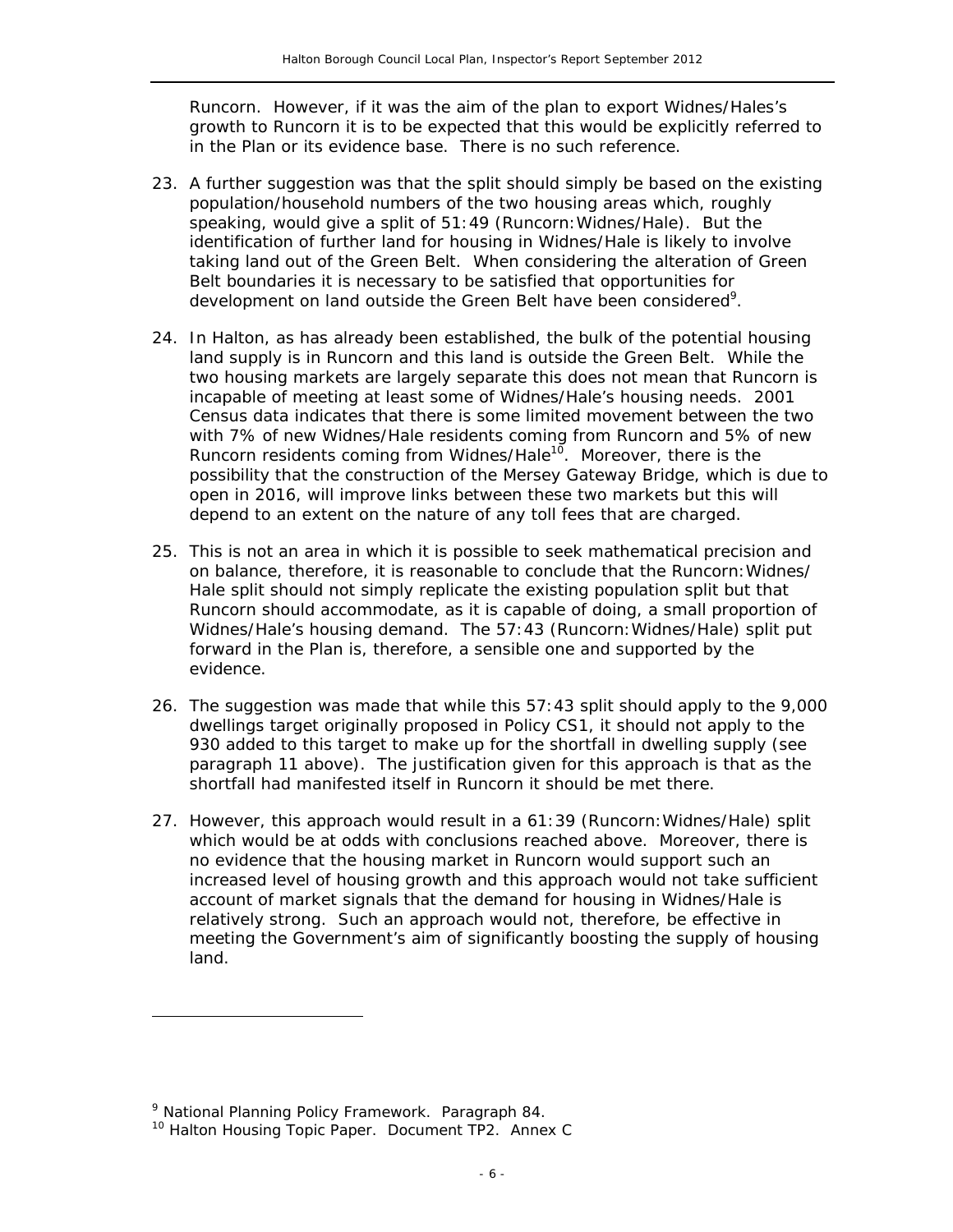- 28. The 57:43 (Runcorn:Widnes/Hale) split should, therefore, be applied to the 9,930 dwellings which would give a figure of some 5,660 dwellings for Runcorn and some 4,270 dwellings for Widnes/Hale.
- 29. The Plan does not include any reference to housing figures for Runcorn or Widnes/Hale derived from this split in any policy. It was agreed at the hearings that the failure to do so made the Plan ineffective and unsound but this would be remedied by including reference to it in Policy CS3 as is recommended in main modifications **MM1f-MM1g**, **MM1i**, **MM3** and **MM3k.**

#### *Flexible and responsive supply of housing land*

- 30. The Strategic Housing Land Availability Assessment (SHLAA) indicates that the potential land supply in the Borough over the plan period is some 10,855 dwellings<sup>11</sup>. The demand for housing over the plan period on the other hand is some 10,398 or 10,542 dwellings depending on the assumptions made about the number of demolitions (9,930 plus either 468 or 612 demolitions). On the face of it therefore the potential supply of housing exceeds demand by some 300 or 450 dwellings.
- 31. The SHLAA is a thorough and credible document that has been prepared in accordance with relevant guidance. The sites it identifies are for the most part developable and the numbers of houses which it ascribes to those sites are generally reasonable. However there is evidence to indicate that some of the sites it identifies for development are not genuinely available and that it may have been optimistic in its assessment of the rate at which other sites could be developed.
- 32. For example, a significant portion of the potential housing land supply identified in the SHLAA (some 1,404 dwellings) consists of 'greenspace' sites. These are sites in Council ownership that are currently allocated as recreational or other greenspace in the Halton Unitary Development Plan where development is restricted by way of various policies in that plan.
- 33. For these 'greenspace' sites to be regarded as available for development the Council as landowner would need to have expressed an intention to sell them $12$ . Halton faces budget cuts and has appointed an Asset Management Working Group to assess its landholdings with a view to potential disposal. At present this group has simply prepared a list of sites which could come forward for sale and it is from this list that the 'greenspace' sites in the SHLAA are drawn. While members are aware that these sites are being considered for sale the Council has not formally resolved to dispose of any of them.
- 34. It may well be that as far as some individual sites are concerned work is far enough advanced for the Council to be able to establish that it is indeed

ł

<sup>&</sup>lt;sup>11</sup> Document HD7. (HBC Paper) 'Additional Information Requested by the Inspector', Section 3.

<sup>&</sup>lt;sup>12</sup> SHLAA Practice Guidance. Paragraph 39.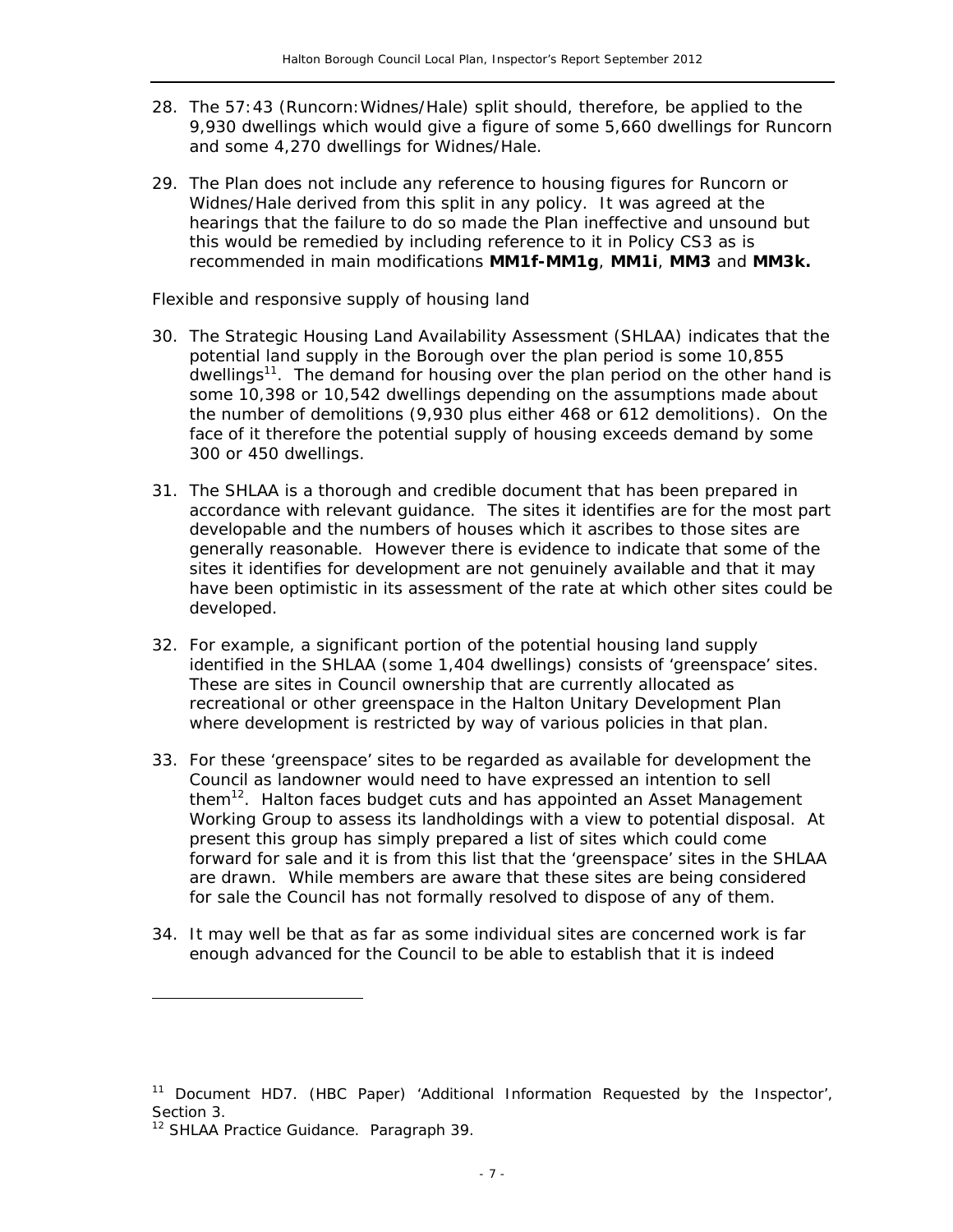intending to sell them. However, for other sites further work needs to be done and further decisions made before this could be established. In the financial straits that the Council finds itself there will no doubt be an incentive to sell sites - but it may be that certain sites are valued by the local community and that such a sale would be resisted. It cannot be assumed that the Council will eventually express an intention to sell all these sites. Not all of the 'greenspace' sites are, therefore, available for development.

- 35. As to the rate of development on sites identified in the SHLAA, two builders/developers produced updated figures for sites in their control <sup>13</sup> which indicate that the potential housing yield from these sites in the plan period could be lower than forecast in the SHLAA – 160 houses lower in one instance and 280 lower in the other<sup>14</sup>. Both of these are worst case estimates supplied 18 months after production of the SHLAA, but they are prepared by builders/developers who are active in the local market and their findings were not seriously disputed by the Council.
- 36. Taken together these pieces of evidence indicate that the potential supply of housing land is less than predicted in the SHLAA and that being so it follows that the apparent surplus in supply of between 300 and 450 dwellings will be much reduced or wiped out. The SHLAA is, of course, a snapshot in time, and new sites can emerge as well be lost. Nonetheless, the supply of and requirement for housing is finely balanced and all of the sites in the SHLAA would have to deliver housing as and when expected if requirements are to be met. Experience shows that this is unlikely to happen and it is for this reason that plans generally seek to provide a surplus in the potential supply of housing sites.
- 37. The Plan does not, therefore, comply with government guidance which seeks to boost significantly the supply of housing land<sup>15</sup>. In this respect, therefore, the Plan is unsound. This element of unsoundness would be remedied by identifying more housing sites or broad locations for housing. This is a point that will be considered subsequently when dealing with Green Belt. Alterations to the text that refers to 2010 SHLAA housing supply figures are also recommended in main modifications **MM1e**, **MM15** and **MM3j.**

#### *The 40% brownfield target*

 $\overline{a}$ 

38. Policy CS3 states that an average of at least 40% of new residential development should be on previously developed (brownfield) land. On the face of it this seems a low figure given Halton's industrial history, its past performance (66% of housing built between 2003/4 and 2009/10 was on previously developed land<sup>16</sup>) and the RS requirement that at least 65% of residential development in Halton and St Helens should be on brownfield sites.

<sup>&</sup>lt;sup>13</sup> Document HD4: Runcorn Waterfront Trajectory and Document HD9: East Runcorn KAC<br><sup>14</sup> Document HD10: SHLAA 'Challenge Sites'.<br><sup>15</sup> National Planning Policy Framework. Paragraph 47.<br><sup>16</sup> Halton Housing Topic Paper. Docum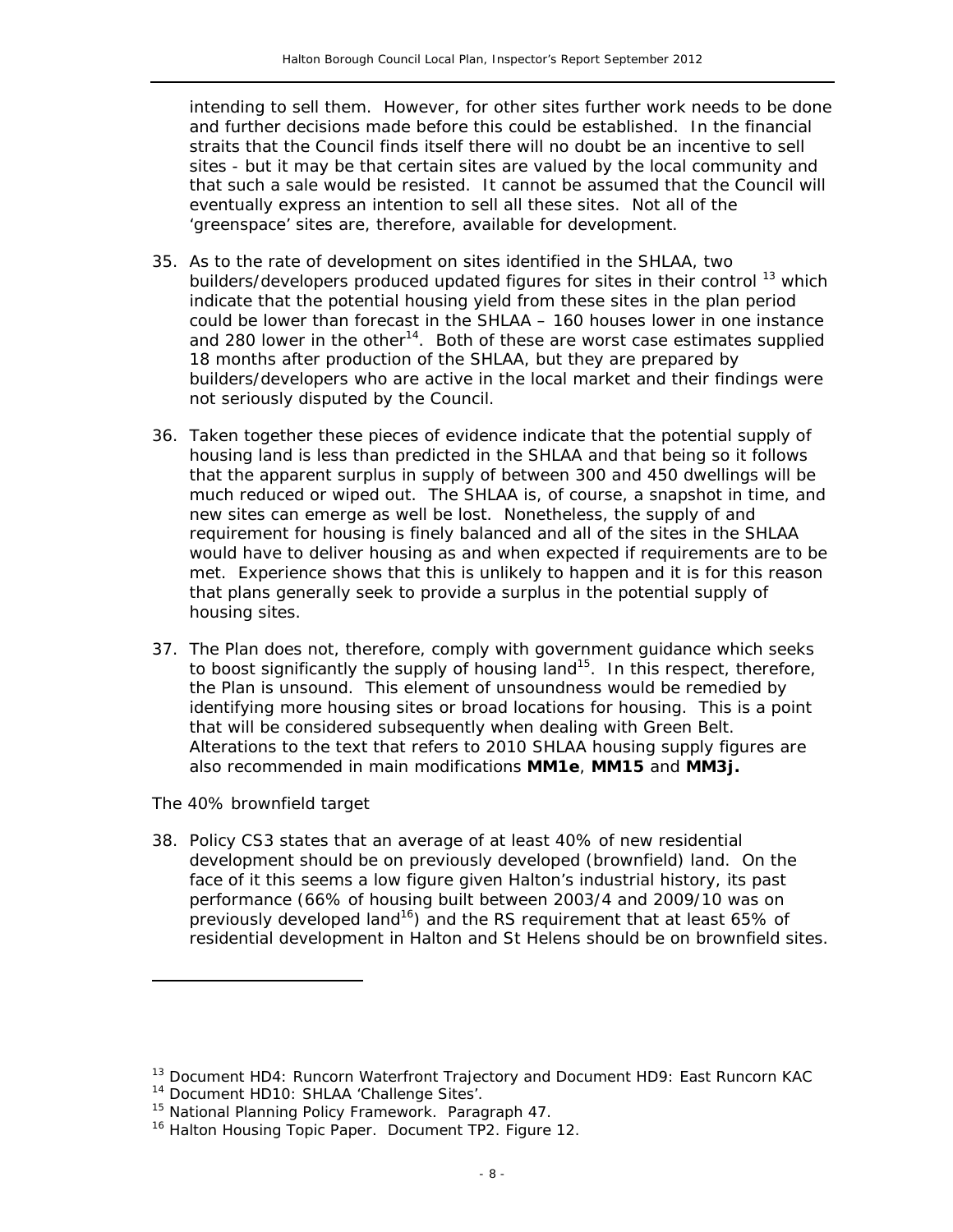39. However, many brownfield sites in Halton are heavily contaminated and not suitable for housing and the best source of evidence as to the future supply of such sites that are suitable for housing is the SHLAA which indicates that only 38% of potential future housing land supply is made up of brownfield sites. Undoubtedly a number of additional brownfield sites will come forward but other currently identified sites may not and such imponderables do not provide a firm basis for increasing the brownfield target – particularly when St Helens has not objected to the principle of shouldering the brunt of the burden of meeting the joint brownfield target in the RS.

#### *Conclusions*

40. Subject to the Main Modifications referred to above and those which arise from the subsequent consideration of the partial Green Belt Review, the level of housing provision proposed in the Plan is sound.

#### **Issue 2. Does the Plan provide sufficient guidance on the partial Green Belt Review?**

#### *Justification for such a review*

- 41. The essential characteristic of the Green Belt is its permanence and its boundaries should be altered only in exceptional circumstances. It was common ground at the hearings that with the bulk of the potential supply of housing land being concentrated in Runcorn, the likelihood was that a partial Review of Green Belt boundaries would be needed at some point in the plan period to meet the housing needs of Widnes/Hale. The disagreement was over whether this would be needed sooner or later.
- 42. When considering Issue 1 in this report it has already been concluded that the Plan has not identified a flexible and responsive supply of housing land and there is a need to identify more housing sites or broad locations for housing. Given the mismatch between housing land supply and housing demand referred to above and given the inability of Runcorn to meet anything other than a small part of Widnes/Hale's housing needs, this additional housing land will need to be found in Widnes/Hale. This provides the exceptional circumstances that warrant the immediate partial Review of Green Belt boundaries in the Widnes/Hale area.
- 43. The evidence is not available at this time to identify the broad areas of search within which such a partial Green Belt Review should be carried out or to identify the scale of any such release. All the Plan can do, therefore, is confirm that a partial review will take place. Details of the area of land to be taken out of Green Belt and the phasing of its release are matters that could and should be dealt with through a subsequent plan. The most obvious way to do this would be through the forthcoming Site Allocations and Development Management Local Plan which the Council anticipates will be adopted by 2014. Indeed it is difficult to see how that plan would meet its stated aim of ensuring that adequate sites exist to maintain housing land supply if it did not include such a review.
- 44. The Regional Strategy anticipates the possibility of such location specific boundary changes, which would not require reconsideration of wider Green Belt boundaries, being dealt with through the Local Development Framework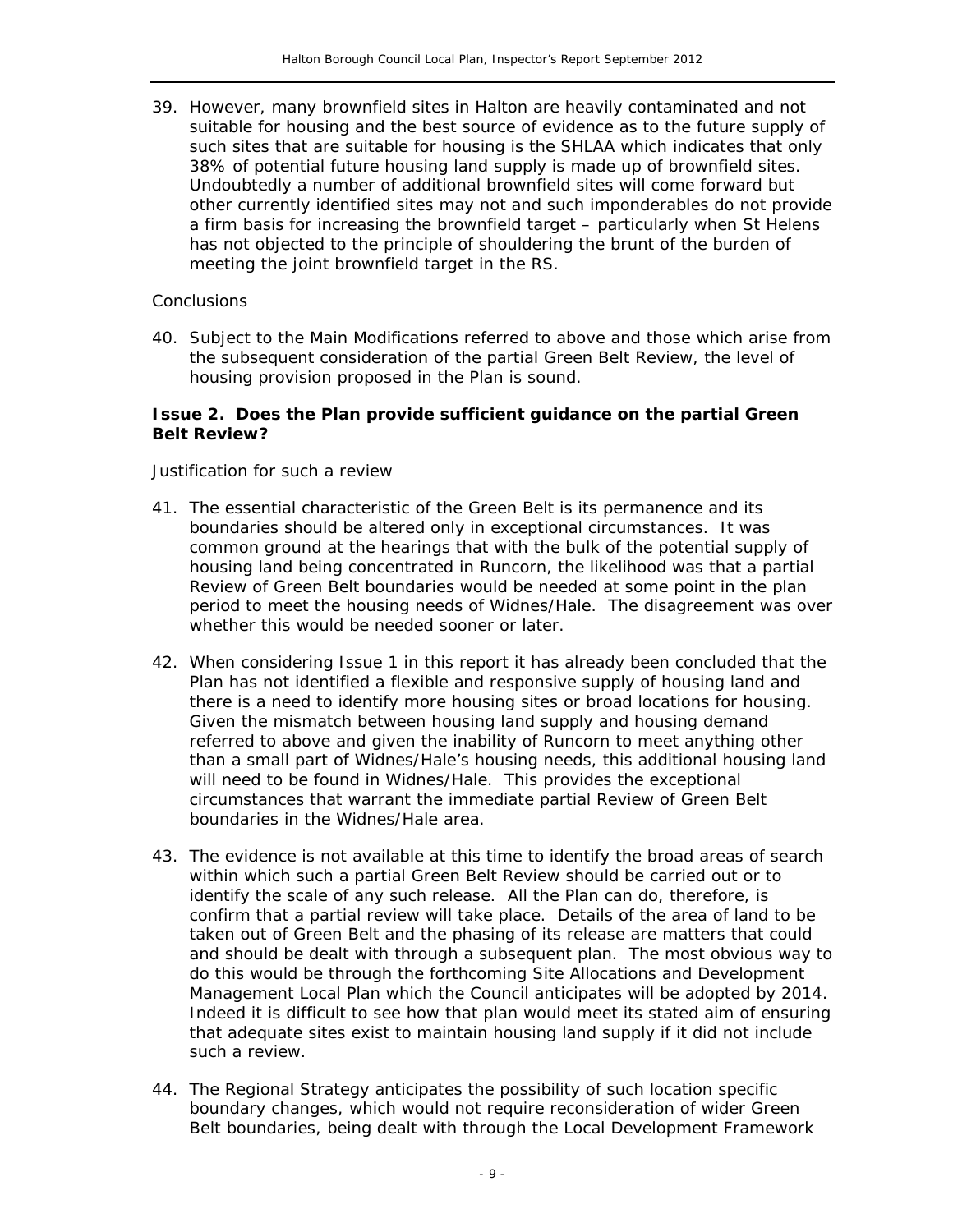process<sup>17</sup>.

*The effect of an early review on urban regeneration* 

- 45. The Inspector dealing with the Halton UDP made the point that one of the purposes of the Green Belt is to assist urban regeneration by encouraging the recycling of derelict and other urban land. He went on to express the view that this would apply to all peripheral open land capable of urban development as the development of such land would to some degree dilute efforts at regeneration.
- 46. While there is merit in this as a general statement, the evidence before the Examination is that Widnes/Hale, where Green Belt boundaries would be reviewed, and Runcorn, where housing regeneration is concentrated, are largely separate housing markets. It is also the case that on regeneration sites such as Runcorn Waterfront different types of dwellings, aiming at different potential customers, will be built, to those likely to be developed on any land released from the Green Belt. These factors led the developer at Runcorn Waterfront and a major builder involved in the East Runcorn Key Area of Change, a greenfield site, to conclude that the early release of Green Belt land in Widnes/Hale would not represent a significant threat to the development of their sites.
- 47. Arguably such Green Belt releases could have a greater impact on the neighbouring Borough of St Helens which is close to Widnes and which has a strategy of focusing development on its significant supply of previously developed land. However, St Helens is itself proposing a Green Belt Review and accepts that such a Review may be needed in Halton. Its principal concern is with the timing of the release of any such land.
- 48. It was common ground at the Examination that a Green Belt Review involves two elements. The first is to define what land should be released from Green Belt and the second is to determine when it will be developed. While the Council is concerned that identifying the land to be released will bring forward the date of its development that need not necessarily be the case. In setting the policy governing the timing of the development of this land, priority could be given to the regeneration of urban sites.
- 49. On the basis of information put forward at the Examination there is, therefore, little strong evidence to suggest that an early partial Review of Green Belt boundaries would necessarily undermine or dilute urban regeneration initiatives elsewhere in the Borough or in St Helens.

*The effect of an early review on the Plan* 

ł

50. The submitted Plan, in effect, accepts the possibility of Green Belt Review late in the plan period. Modifying this to include a commitment to such a review in

<sup>&</sup>lt;sup>17</sup> North West of England Regional Spatial Strategy to 2021. Paragraph 5.26.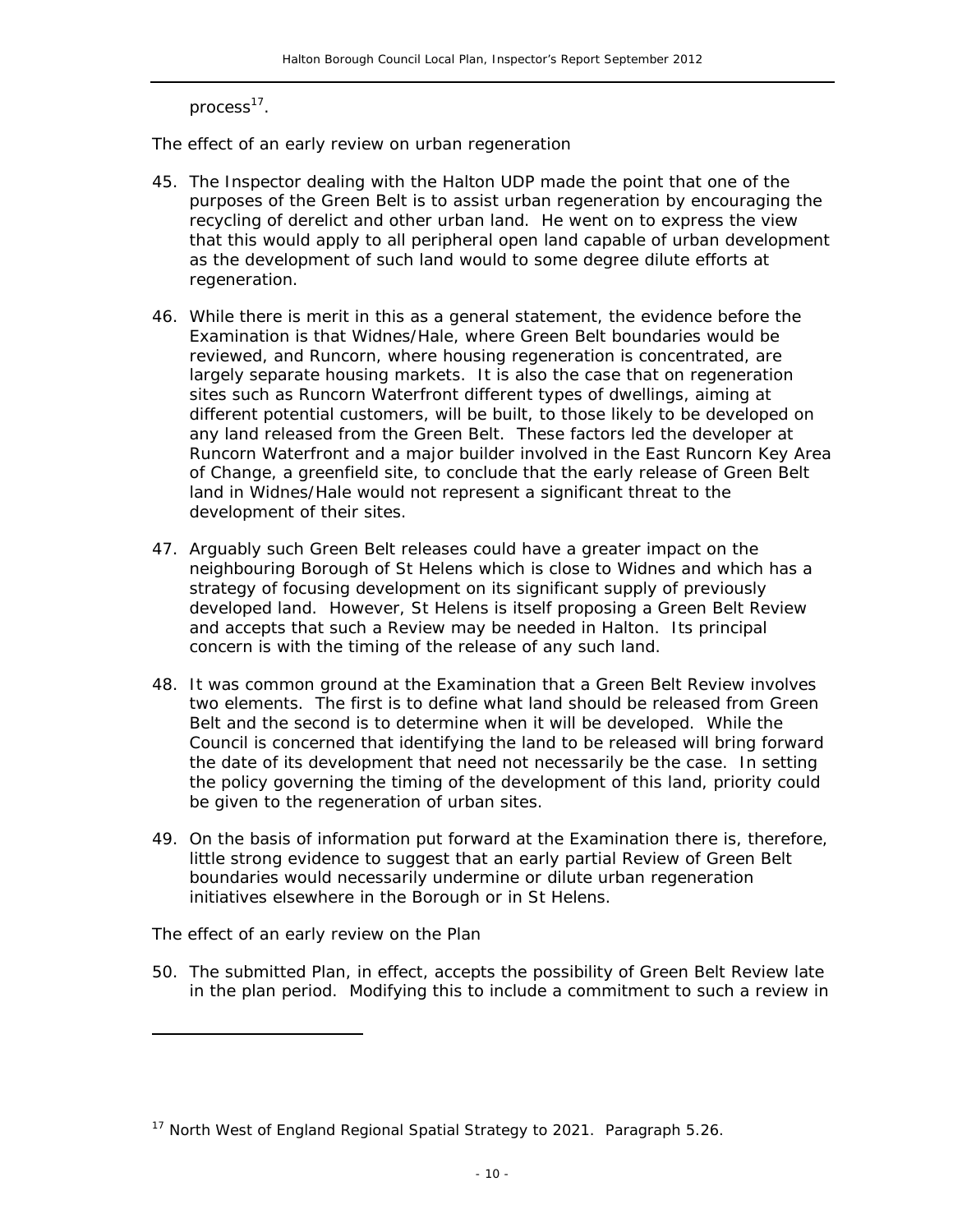the early stages of the Plan would not fundamentally alter it  $-$  it would still be a plan based on a balanced mix of brownfield development and urban extension. Such a modification would, however, ensure the provision of a flexible and responsive supply of housing land over the plan period, something that the submitted Plan fails to do.

#### *Other Matters*

51. Other than the partial review around Widnes/Hale referred to above and minor alterations to accommodate the needs of Liverpool Airport – a matter discussed under Issue 6 - there is no need to alter Green Belt boundaries around Runcorn in the plan period. There was a suggestion that the small village of Daresbury should be inset within, rather than washed over by, the Green Belt in order to allow for limited development and expansion. However, there is no evidence to suggest that the village cannot meet its local needs either on infill sites or at the nearby Daresbury Strategic Site where substantial amounts of housing and employment development are planned.

#### *Conclusions*

- 52. The housing figures as revised through the Examination lead to the conclusion that the Plan must commit to an early partial Green Belt Review. The Plan provides insufficiently clear guidance on this matter .
- 53. The Plan in its submitted form is, therefore, ineffective and hence unsound. This unsoundness, and the unsoundness which stems from the failure of the submitted Plan to identify a flexible and responsive supply of housing land (see Issue 1), would be remedied by including clear references in Policies CS1, CS3 and CS6 to the need to carry out an early partial review of Green Belt boundaries as part of the Site Allocations and Development Management Local Plan as is recommended in main modifications **MM39-MM42, MM44-MM48, MM1a-MM1d, MM1h-MM1i, MM3a-MM3d, MM3h and MM3k.**
- 54. The commitment to an early partial Green Belt Review means, logically, that references to the trigger mechanism for such a review are unnecessary and can be deleted. Concern was expressed that this would lead to the removal of any mention of the need to maintain a 5 year supply of housing sites to meet the identified needs of Runcorn and Widnes/Hale. This is true but separate housing targets for these areas are set out elsewhere in the Plan which also makes clear that the Green Belt Review is intended to meet the needs of Widnes/Hale. The deletion of references to the trigger mechanism does not, therefore, affect the soundness of the Plan.

#### **Issue 3. Does the Plan make appropriate and justified provision for housing needs?**

#### *Affordable housing*

55. The need for affordable housing in Halton is high; indeed it exceeds the annual requirement to provide housing in the Borough. The desire to maximise such provision is, therefore, understandable. But such provision must be economically viable. Policy CS13 of the submitted Core Strategy seeks affordable housing provision of up to 35% of total residential floorspace. However, this is not supported by the Economic Viability Assessment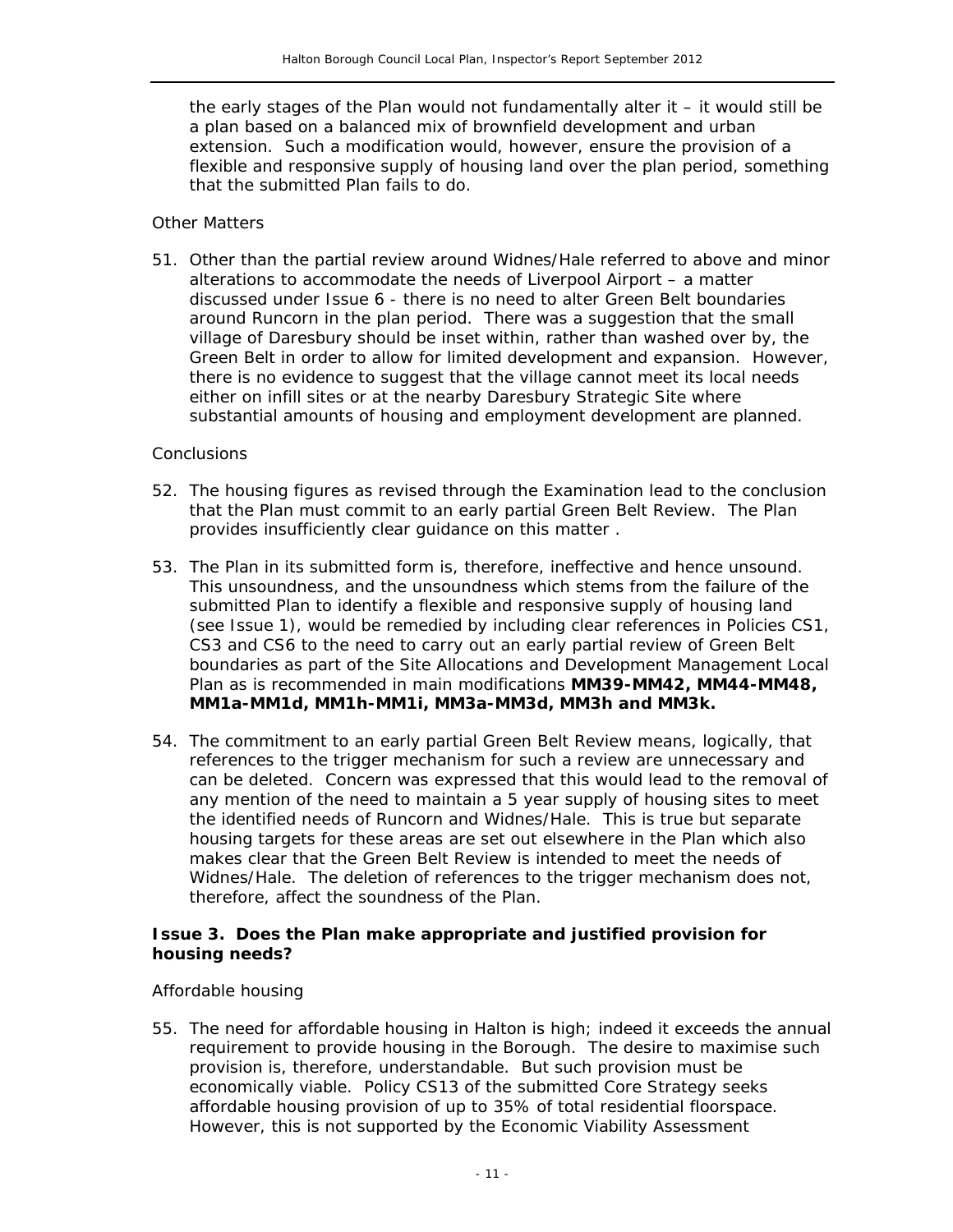commissioned by the Council which recommends the adoption of a target of 25% of all housing units being affordable (50% social and affordable rented, 50% intermediate)<sup>18</sup>.

- 56. The reason for the difference between the two sets of figures is that the former assumes an 'Improved Market Position' and the latter a 'Mid Market' position. However, there is no certainty that the 'Improved Market Position' will be achieved in the life of the Plan whereas there is a reasonable expectation, based on previous cycles in the property market, that the 'Mid Market' position will.
- 57. The submitted version of Policy CS13 also states that the mix of affordable housing must be similar to the overall mix on the site. However, the evidence is that the mix of affordable housing should be based on identified local housing needs as set out in the latest Strategic Housing Market Assessment which may not be the same as the market mix for a particular site.
- 58. The submitted Plan is, therefore, unsound in that it is not justified by the evidence. This unsoundness would be remedied by including reference to an affordable housing target of 25% of all housing units and making clear that the mix of such dwellings will be expected to address local housing needs as is recommended in main modifications **MM20** to **MM23.**

#### *Aspirational Housing*

59. Policy CS12 makes clear that on all schemes of more than 10 dwellings the dwelling mix should address identified housing needs as defined in the latest Strategic Housing Market Assessment. The Plan does not specifically mention 'aspirational housing' (broadly speaking this is housing attractive to higher income households) nor is there a need to do so since the greatest identified need is for family housing, particularly 3 bedroom housing, not 4 or 5 bedroom homes. Insofar as there is a need for such homes this would be identified in the Strategic Housing Market Assessment which is already referred to in policy. Policy CS12 is, therefore, sound in that it is justified by the evidence.

#### *Conclusions*

ł

60. Subject to the Main Modifications recommended above being made the Plan makes appropriate and justified provision for housing needs.

#### **Issue 4. Does the Plan make appropriate provision for employment and economic development?**

#### *Justification for the proposed level of employment land.*

61. In order to determine the amount of employment land to be provided over the

<sup>&</sup>lt;sup>18</sup> DTZ Economic Viability Assessment. November 2010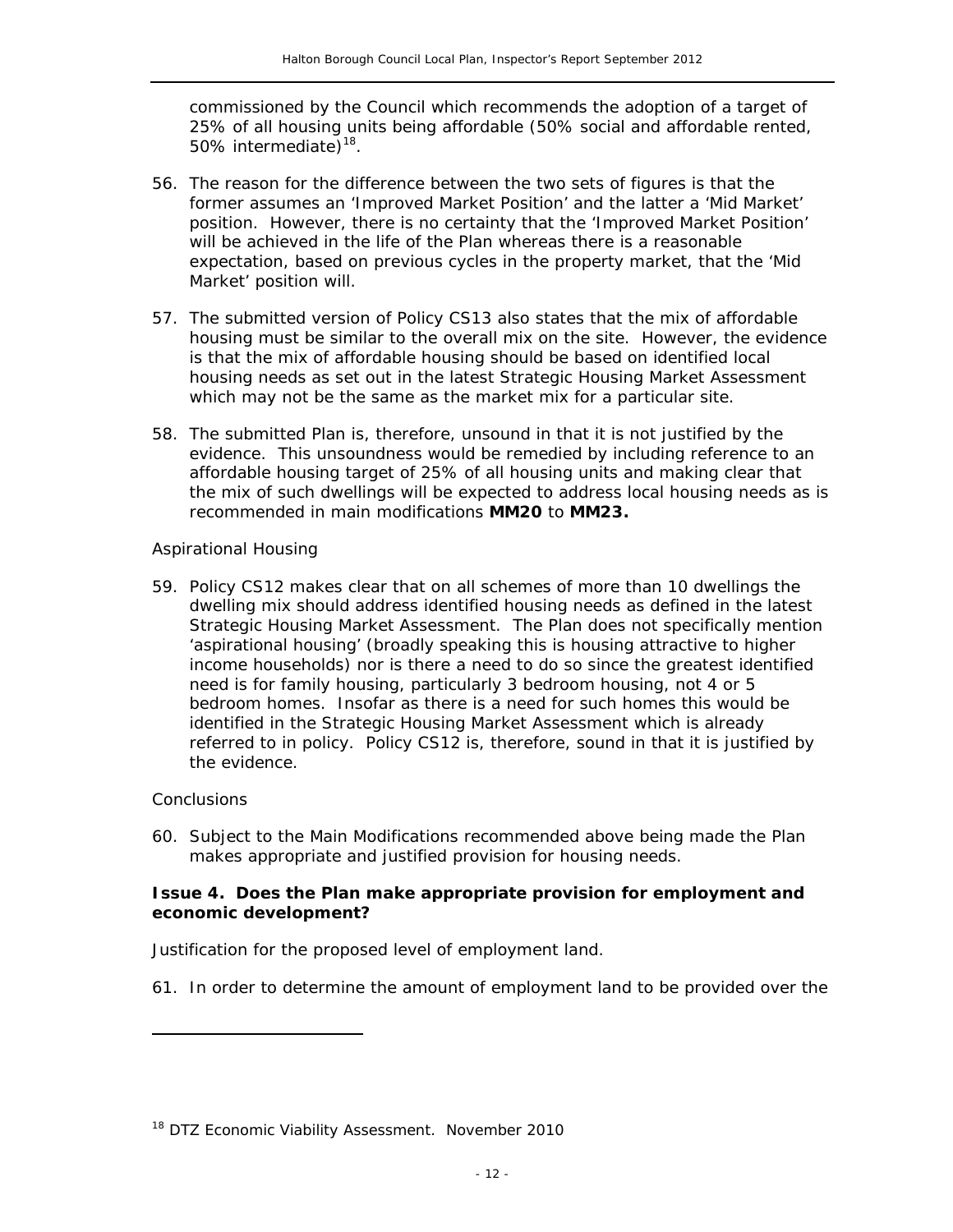plan period the Council has taken the average annual take up rate for employment land over the period 1992-2008 of 14.47ha, added a 20% flexibility allowance and projected this forward. Such a long term trend, which covers peaks and troughs in the property market, provides a more robust basis than the higher take up rate over more recent years. The reason for this is that it is not certain whether the short term trend is prompted by the development of 'one off' schemes such as the 3MG site and is thus unlikely to be maintained or whether it is a sign that Halton has become a focus for land hungry logistics and distribution facilities.

*62.* However, the very fact that the employment requirements in the submitted Plan are based on a long term average that takes account of previous periods of low growth, means that it is unnecessary to include, as is done in the submitted version of Policy CS4, a further reduced rate of take up to cover the current economic downturn. This aspect of the submitted Plan is not, therefore, justified and is unsound. This element of unsoundness would be remedied by deleting this reduced rate of take up as is recommended in main modifications **MM1g, MM1i, MM2** & **MM4-MM8.**

#### *Remodelling and regenerating sites within existing employment areas.*

- 63. Approximately one third of the supply of employment land (130ha or so) consists of what are described as opportunities for remodelling and regenerating sites within existing employment areas. These sites were identified through the Joint Employment Land and Premises study but these are no more than opportunities for development.
- 64. It was made clear at the hearings that a full review of the deliverability and suitability of these sites will be carried out as part of the Site Allocations and Development Management Local Plan and while it is likely that some of them will be allocated others will not. If a shortfall in employment land supply is identified then further sites will be allocated. However, these important points are not specified in the submitted Plan which is, therefore, ineffective and hence unsound. This unsoundness would be rectified by including reference to these points as is recommended in main modification **MM9**.

#### *Widnes Town Centre*

65. The submitted version of Policy CS9 is not entirely clear as to the extent of Widnes Town Centre and is equivocal as to the degree to which retail and leisure facilities will be focused on it. The policy is therefore ineffective and thus unsound. This unsoundness would be resolved by removing any ambiguity on these matters as is recommended in main modifications **MM10- MM14** and **MM16.** To be consistent these modifications include changes to Policies CS5 and CS10 insofar as these deal with retail matters.

#### *Conclusions*

66. Subject to the main modifications recommended above the Plan makes appropriate provision for employment and economic development.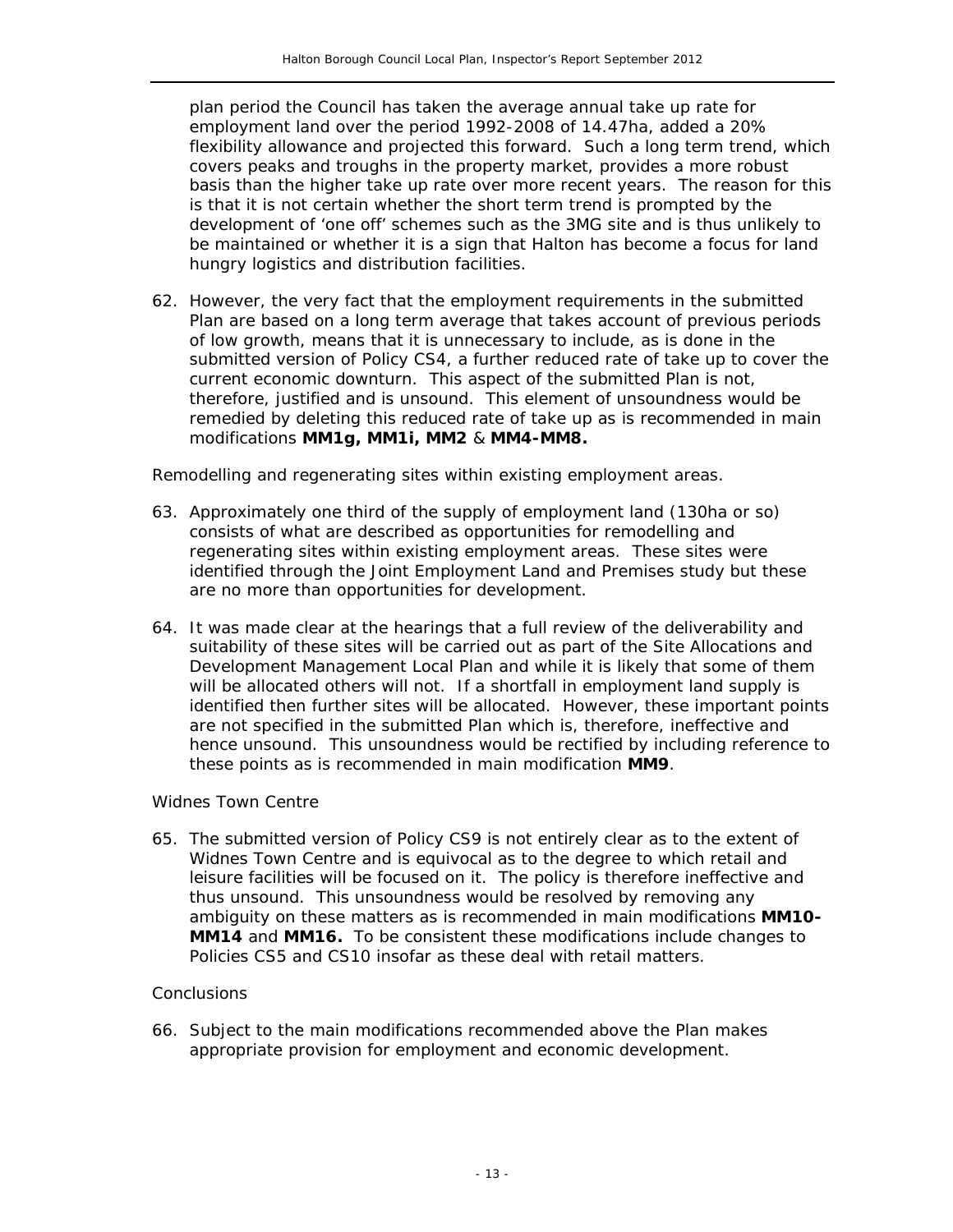#### **Issue 5 – Development in the plan period will be focused on four Key Areas of Change at 3MG, South Widnes, West Runcorn and East Runcorn. Is the selection of these areas justified and are they deliverable?**

#### *3MG, South Widnes, West Runcorn*

- 67. One of the aims of the Plan is to renew Halton's urban landscape. That being so the sites at 3MG, South Widnes and West Runcorn are obvious candidates as Key Areas of Change as each of them contains sizeable areas of previously developed land, some of it derelict and some of it contaminated.
- 68. The 3MG site is based on the established rail freight interchange at Ditton where there is scope for further employment development particularly that associated with logistics and distribution. South Widnes and West Runcorn are both areas where previous regeneration initiatives have been undertaken, both are areas which will benefit from the construction of the Mersey Gateway Bridge – work on which will start in 2013 with the bridge due to open in 2016 - and both are suitable for a mix of employment and residential uses.
- 69. While all three of these areas are close to the river none of them suffer from insurmountable flooding problems and the justification for their selection as Key Areas of Change has not been seriously challenged nor has their ability to deliver the development expected of them. The correction regarding the SA of CS10 (West Runcorn) is recommended in main modifications **MM14a.**

#### *East Runcorn*

70. However not all of the development required over the plan period can be accommodated on previously developed land, hence the need to identify greenfield land suitable for development. East Runcorn was selected because it is on the edge of Runcorn, it is not in the Green Belt, it represents a continuation of the policy of developing housing at Sandymoor and, by incorporating the currently free standing employment areas at Daresbury Park and Daresbury Science and Innovation Campus, it creates the opportunity to expand them. The logic of selecting this site has not been seriously questioned. However, there are questions about its deliverability. Alterations to the text at 14.11 referring to land uses around the main vehicular route are recommended in main modifications **MM18.**

#### *Highway Improvements*

- 71. The scale and location of the East Runcorn Key Area of Change is such that substantial highway improvements within and around the site will be required. These improvements, together with details of when they will be provided and how they will be funded, are set out in summary form in the Plan. More detail as to major junction improvements proposed is found in the East Runcorn Sustainable Transport Study.
- 72. There is, however, one potential flaw in this programme which is of considerable significance and this relates to improvements to Junction 11 of the M56, one of the main entrances to East Runcorn. This junction is predicted to operate at capacity by 2015 even without the proposed development of East Runcorn and if such development proceeds as planned it will have exceeded capacity by that time.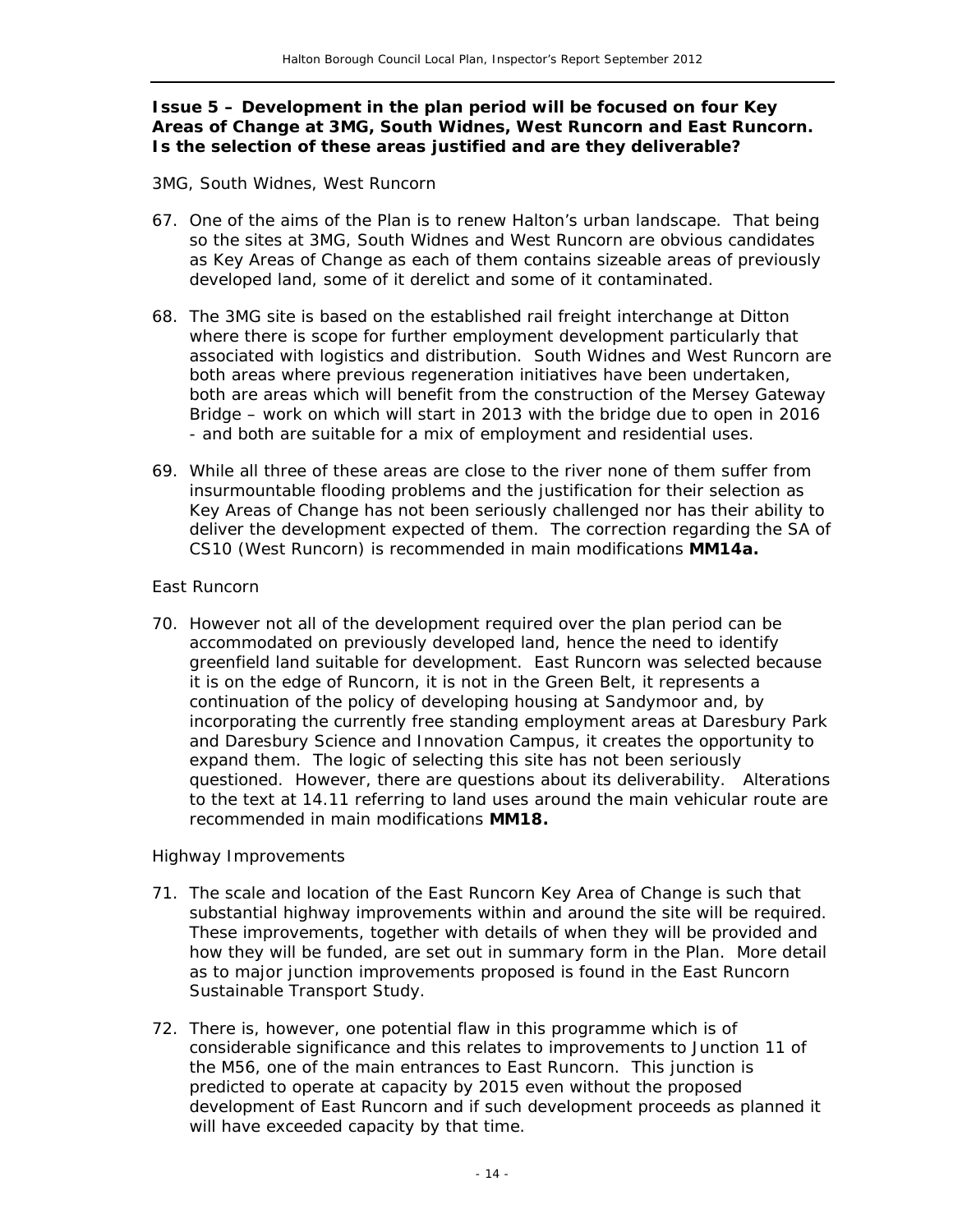- 73. A complex series of improvements, including the widening of approach roads, improvements to slip roads and the widening of sections of the circulatory carriageway, are needed to upgrade this junction. Currently planning obligations are in place which assign the cost of these measures primarily to the developers of Daresbury Park. However these payments will not be triggered until this scheme delivers 76,500 square metres of employment floorspace, something that is now estimated will not occur before 2015 – indeed the East Runcorn Sustainable Transport Study predicts that this will not occur before 2025. Clearly this is undesirable as it is accepted that the proposed improvements would be necessary not only to provide adequate capacity for the forecast traffic flows but also to ensure safe operating traffic conditions for all traffic streams on the roundabout at Junction 11 $<sup>19</sup>$ .</sup>
- 74. The submitted Plan is, therefore, ineffective and hence unsound because East Runcorn, one of its Key Areas of Change, is potentially undeliverable in the manner envisaged. This element of unsoundness would be removed by the Plan making clear that alternative methods of funding that would enable the identified improvements to Junction 11 to be carried out as a matter of priority will be explored as recommended in main modifications **MM17** and **MM19.**
- 75. Other than the major highway improvements, a number of smaller roads will also be affected by the proposed development. Dealing successfully with any highway problems created on these roads will be vital if the development at East Runcorn is to be integrated with the local community but it is not for the Plan, which is concerned with the broad principles of development, to set out a programme of improvement for these minor roads.

#### *Other Infrastructure*

ł

- 76. While the provision of highway infrastructure at East Runcorn is spread across the plan period, other facilities such as the Daresbury Local Centre are programmed to occur only in the final phase of development. Consequently, as with many large developments of this type, there will be a period when houses and employment have been provided but, for example, the shops that will serve them have not. However this approach simply recognises the fact that retailers will tend to open shops when the catchment population needed to support them is in place. While it may have been open to the Council to require the provision of shop units earlier in the plan period in the hope that this would encourage retailers to occupy them, there is nothing unsound in the approach adopted by the Council.
- 77. As to education provision, the evidence indicates that existing schools in the area, supplemented by the proposed Free School at Sandymoor, have the capacity to accommodate the increased number of children resulting from the proposed development at East Runcorn.

<sup>&</sup>lt;sup>19</sup> East Runcorn Sustainable Transport Study. Paragraph 9.2.1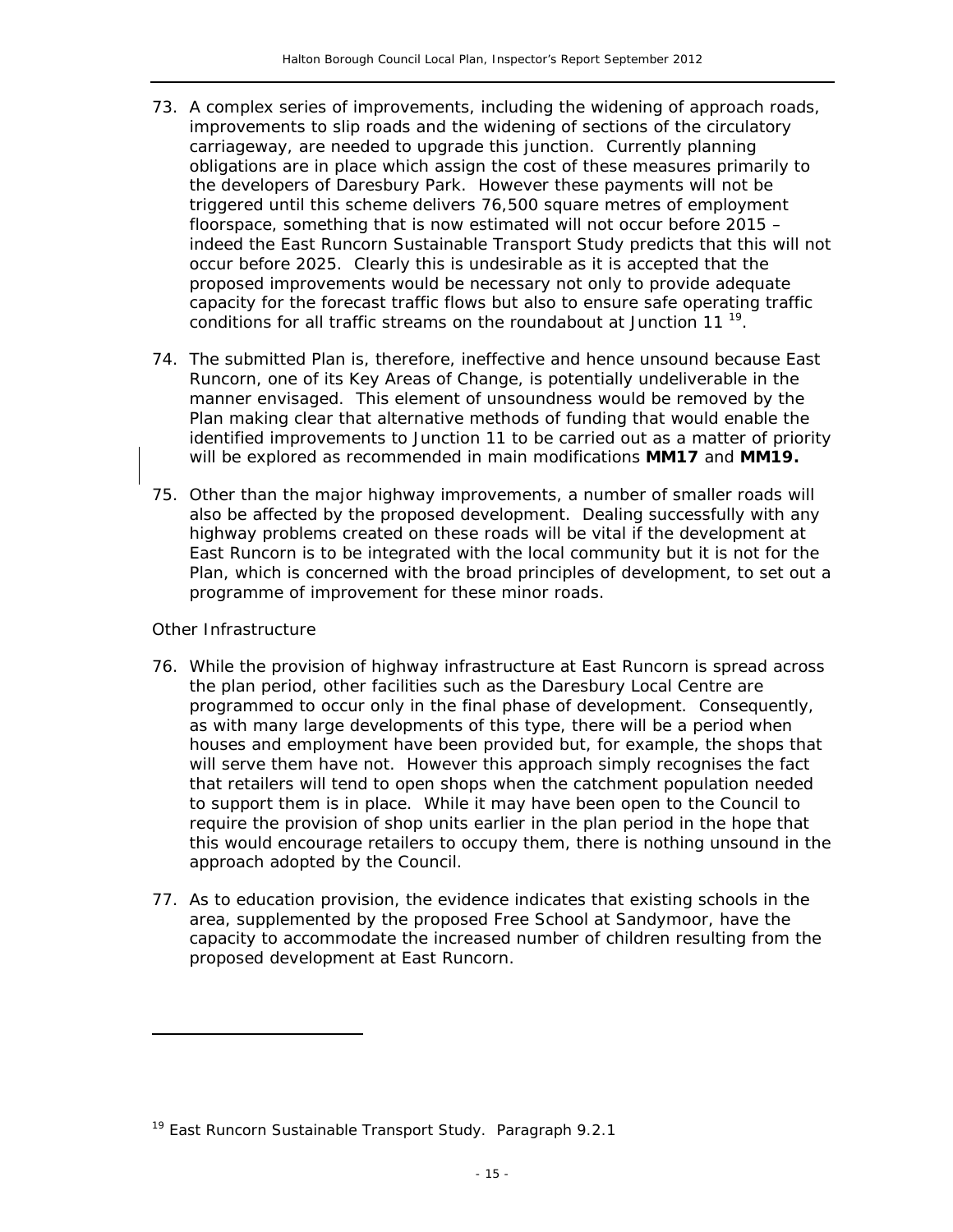78. Reference is made in the Plan to the aspiration to deliver a railway station at Daresbury. However, it became apparent during the Examination that Network Rail did not intend to provide this station. This aspect of the Plan is, therefore, not deliverable and hence unsound. This unsoundness would be remedied by deleting reference to this station as proposed in main modifications **MM29-MM31**.

#### *Conclusions*

79. Subject to the main modifications recommended above the selection of four Key Areas of Change at 3MG, South Widnes, West Runcorn and East Runcorn is justified and these sites are deliverable

#### **Issue 6 – Is the proposed expansion of Liverpool John Lennon Airport soundly based?**

- 80. The bulk of Liverpool John Lennon Airport is in Liverpool rather than Halton but a proposed runway extension and an associated road extend into the Borough on land within the Green Belt. This extension, which is referred to in Policy RT5 of the Regional Strategy, would require a minor change to Green Belt boundaries and the possibility of this is anticipated in Policy RD4 of the Regional Strategy. Liverpool City Council is making provision for the necessary changes to Green Belt boundaries through its Core Strategy. Halton is doing likewise through Policy CS6 of the Plan.
- 81. Passenger and cargo traffic at the airport are predicted to increase and there is a need for a longer runway to cope with larger planes. The airport, which is in an area of severe deprivation, is a major employer and its expansion would enable other businesses in the area to flourish.
- 82. Consequently Policy CS17 of the Plan supports the extension in principle but, when read in conjunction with paragraph 20.10 of the supporting text, makes clear that any negative environmental and social impacts that may be identified will need to be addressed.

#### *Conclusions*

83. The proposed expansion of Liverpool John Lennon Airport is, therefore, soundly based.

#### **Issue 7 – Are the Waste and Minerals policies in the Plan well founded?**

- 84. The Plan deals only in general terms with the matters of Waste (Policy CS24) and Minerals (Policy CS25). However, the Joint Merseyside and Halton Waste Local Plan has been going through its consultation stages and was submitted to the Secretary of State on the  $17<sup>th</sup>$  February 2012. This document aims, amongst other things, to provide for the identified waste management needs of the Borough through identifying site specific proposals and through setting out development management policies. There is, therefore, no need for these matters to be dealt with in detail in the Plan.
- 85. As to the matter of minerals, this is not a strategic issue in the Borough which contains only four small potential mineral sites the largest of which is mainly in St Helens and the others are potentially sterilised by existing development. In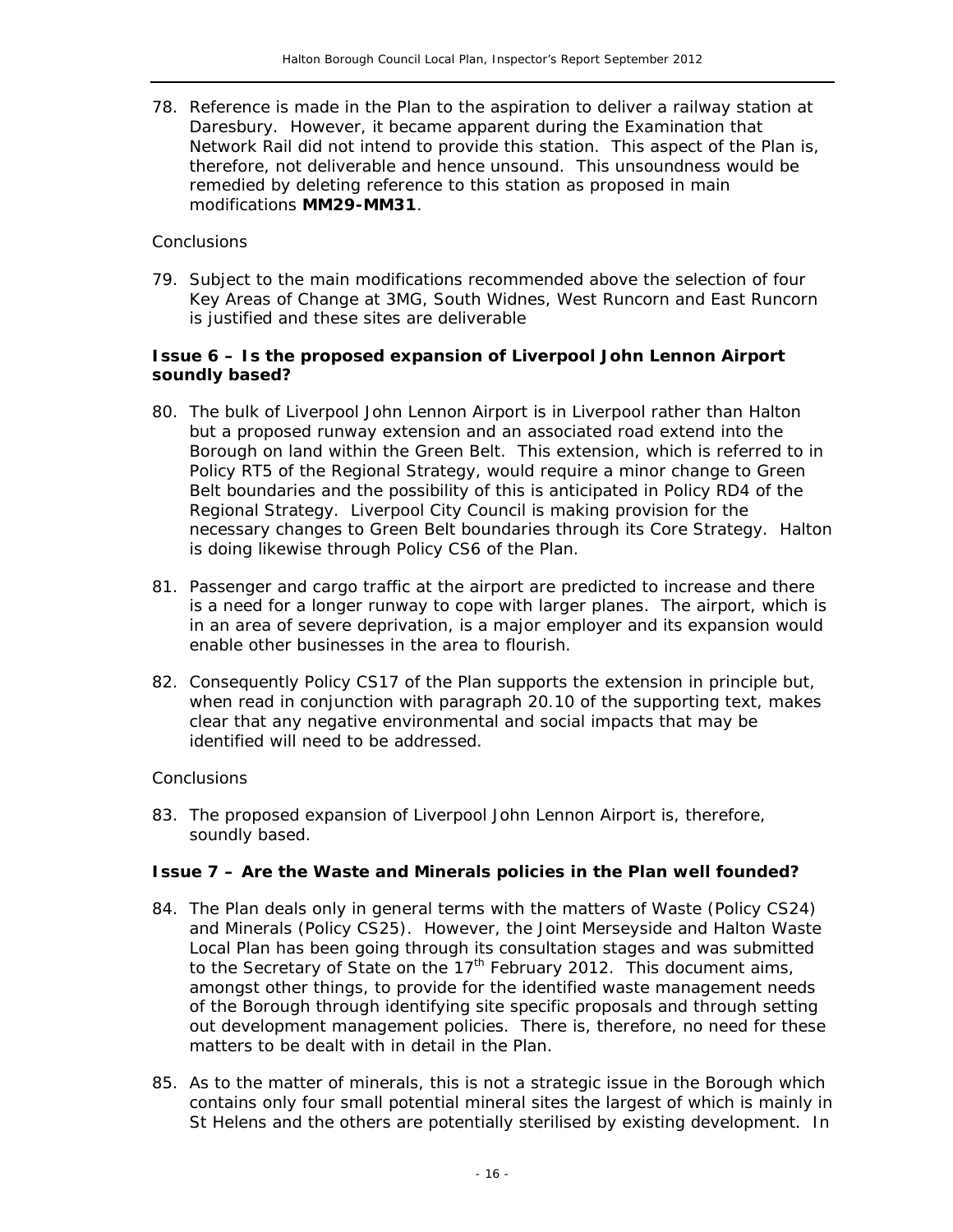these circumstances it is appropriate for Mineral Safeguarding Areas and Minerals Areas of Search to be identified, if this proves to be justified, through the Site Allocations and Development Management Local Plan.

#### *Conclusions*

86. The Waste and the Minerals policies in the Plan are, therefore, well founded.

#### **Issue 8 – Is the Sustainable Development and Climate Change policy in the Plan sound?**

87. Policy CS19 makes compliance with the Code for Sustainable Homes and the Building Research Establishment Environmental Assessment Method a requirement - even though compliance is voluntary. There is no evidence of local circumstances in Halton that warrant this. This aspect of the Plan is, therefore, not justified and is unsound. This unsoundness would be remedied by making clear that compliance with these standards will be encouraged rather than required as is proposed in main modifications **MM24** to **MM28**.

#### *Conclusions*

88. Subject to the main modifications recommended above the Sustainable Development and Climate Change policy in the Plan is sound.

#### **Issue 9 – Is there a need for a separate policy in the Plan dealing with contaminated land?**

89. While the Plan does not have a separate policy dealing with contaminated land the matter is dealt with in strategic terms in Policy CS23: Managing Pollution and Risk and in more detail in saved Policy PR14 of the Halton UDP. The Site Allocations and Development Management Local Plan will consider allocating contaminated sites for commercially viable end uses - in the meantime Policy CS23 makes clear that development will only be permitted where land has or will be made suitable for the proposed use. While the policy refers to such sites being used for 'soft end' or green uses it makes clear that this would be a last resort.

#### *Conclusions*

90. There is, therefore, no need for a separate policy in the Plan dealing with contamination.

#### **Issue 10 – Is the Plan consistent with the National Planning Policy Framework?**

91. The National Planning Policy Framework makes clear that plans should be based on and reflect the presumption in favour of sustainable development and contain clear policies that guide how that presumption should be applied locally. While the Plan contains implicit support for the presumption this is not made explicit. In this respect, therefore, the Plan is unsound in that it is not consistent with national policy. This would be remedied by the inclusion of a policy which specifically set out the presumption in favour of sustainable development as is proposed in main modifications **MM32-MM38**.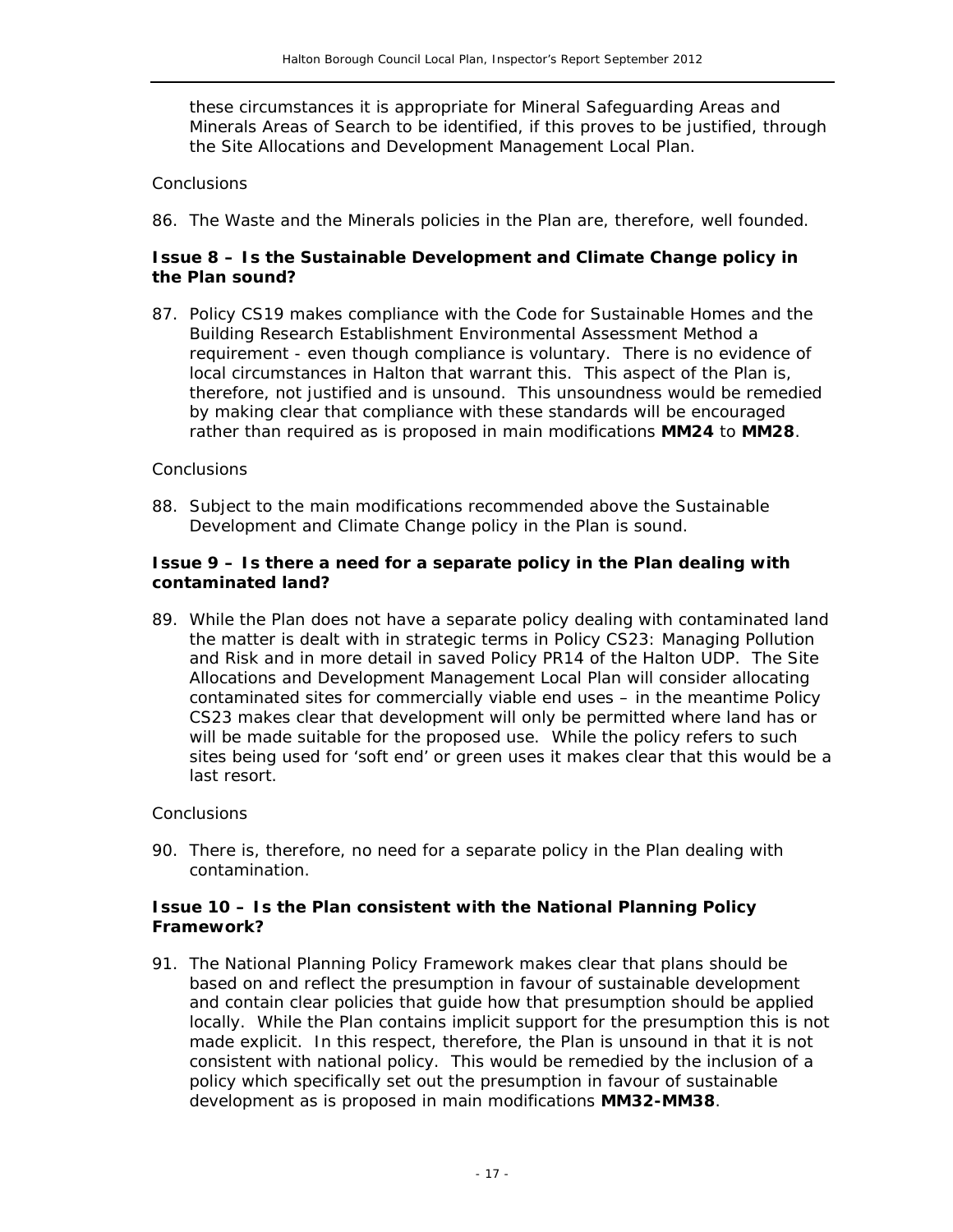- 92. The priority which the Plan places on urban regeneration is consistent with the National Planning Policy Framework which at paragraphs 17 and 111 encourage the effective use of land that has been previously developed provided it not of high environmental value.
- 93. Paragraph 47 of the National Planning Policy Framework deals with need for a five year supply of deliverable housing sites plus either a 5% or 20% buffer. The matter of 5 year supply was not a main issue at the Examination but the Council has indicated that it is not in a position at this time to demonstrate such a supply plus a 20% buffer. However, this is a matter to be dealt with through the updated Strategic Housing Land Availability Assessment and through the emerging Site Allocations and Development Management Local Plan.

#### **Conclusions**

94. Subject to the main modifications referred to above the Plan is consistent with the National Planning Policy Framework.

### **Assessment of Legal Compliance**

95. The examination of the compliance of the Plan with the legal requirements is summarised in the table below. The Plan meets them all.

| <b>LEGAL REQUIREMENTS</b>                                                      |                                                                                                                                                                                                                                                                                            |  |  |  |
|--------------------------------------------------------------------------------|--------------------------------------------------------------------------------------------------------------------------------------------------------------------------------------------------------------------------------------------------------------------------------------------|--|--|--|
| Local Development<br>Scheme (LDS)                                              | The Halton Core Strategy is identified within the<br>approved LDS March 2009 which sets out an<br>expected adoption date of October 2011 although<br>this is now more likely to be late 2012. The Core<br>Strategy's content and timing are, therefore, broadly<br>compliant with the LDS. |  |  |  |
| <b>Statement of Community</b><br>Involvement (SCI) and<br>relevant regulations | The SCI was adopted in July 2006 and consultation<br>has been compliant with the requirements therein.                                                                                                                                                                                     |  |  |  |
| Sustainability Appraisal<br>(SA)                                               | SA has been carried out and is adequate.                                                                                                                                                                                                                                                   |  |  |  |
| Appropriate Assessment<br>(AA)                                                 | Habitats Regulations Assessment, including<br>Appropriate Assessment (November 2010/May<br>2011) has been carried out and is adequate.                                                                                                                                                     |  |  |  |
| <b>National Policy</b>                                                         | The Halton Core Strategy complies with national<br>where<br>indicated<br>except<br>policy<br>main<br>and<br>modifications are recommended.                                                                                                                                                 |  |  |  |
| Regional Strategy (RS)                                                         | The Halton Core Strategy is in general conformity<br>with the RS.                                                                                                                                                                                                                          |  |  |  |
| Community<br>Sustainable<br>Strategy (SCS)                                     | Satisfactory regard has been paid to the SCS.                                                                                                                                                                                                                                              |  |  |  |
| 2004 Act and Regulations<br>(as amended)                                       | The Halton Core Strategy complies with the Act and<br>the Regulations.                                                                                                                                                                                                                     |  |  |  |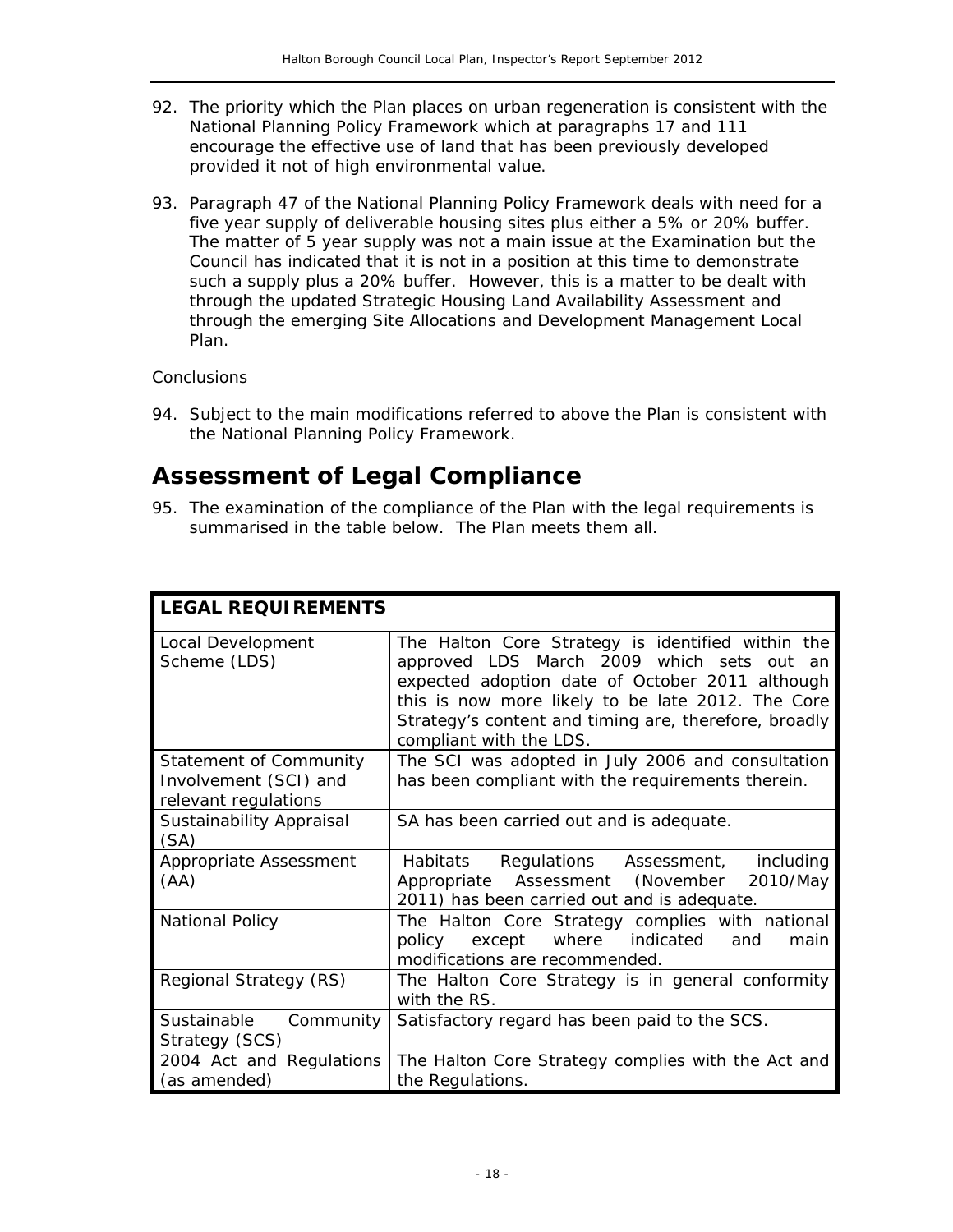### **Overall Conclusion and Recommendation**

- **96. The Plan has a number of deficiencies in relation to soundness for the reasons set out above which mean that , in accordance with Section 20(7A) of the Act, its adoption as submitted is not recommended. These deficiencies have been explored in the main issues set out above.**
- **97. The Council has requested that main modifications to make the Plan sound and capable of adoption be recommended. It is concluded that with the recommended main modifications set out in the Appendix the Halton Core Strategy Local Plan satisfies the requirements of Section 20(5) of the 2004 Act and meets the criteria for soundness in the National Planning Policy Framework.**

*R J Yuille* 

Inspector

This report is accompanied by the Appendix containing the Main Modifications.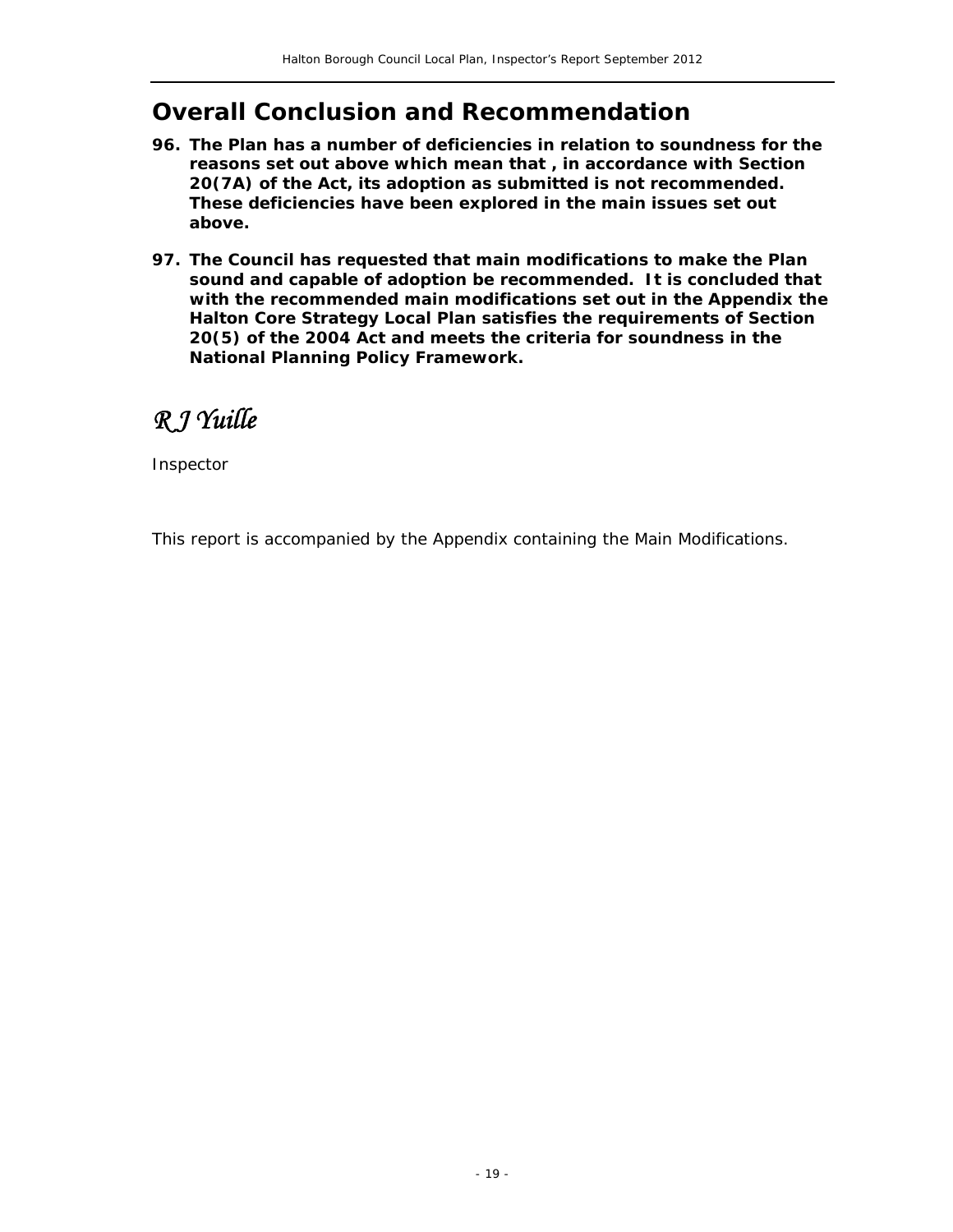#### **Schedule of Main Modifications to the Submitted Halton Core Strategy Local Plan September 2012**

| <b>Ref</b>                  | Policy /        | <b>Change proposed to Revised Proposed Submission Document (May 2011)</b>                                                                                                                                                        |  |  |  |  |  |  |
|-----------------------------|-----------------|----------------------------------------------------------------------------------------------------------------------------------------------------------------------------------------------------------------------------------|--|--|--|--|--|--|
|                             | Section /       |                                                                                                                                                                                                                                  |  |  |  |  |  |  |
|                             | Paragraph       |                                                                                                                                                                                                                                  |  |  |  |  |  |  |
| <b>MAIN</b>                 | CS <sub>1</sub> | To achieve the Vision for Halton to 2028, new development should deliver:                                                                                                                                                        |  |  |  |  |  |  |
| <b>MODIFICATION</b>         | Policy          | A minimum of 9,000 9,930 net additional dwellings<br>$\bullet$                                                                                                                                                                   |  |  |  |  |  |  |
| MM1                         | wording         |                                                                                                                                                                                                                                  |  |  |  |  |  |  |
| <b>MAIN</b>                 | CS1             | In addition the housing land supply position may warrant a general indicates that a partial review of Green Belt                                                                                                                 |  |  |  |  |  |  |
| <b>MODIFICATION</b>         | Policy          | boundaries to serve the development needs arising in of Widnes and Hale will be required in the early part of the                                                                                                                |  |  |  |  |  |  |
| MM1a                        | wording         | plan period prior to 2028. Additionally, Aan area of search for a possible minor amendment of the Green Belt                                                                                                                     |  |  |  |  |  |  |
|                             | Point 3         | boundary is proposed in the west of the Borough to facilitate the planned runway extension at Liverpool John                                                                                                                     |  |  |  |  |  |  |
|                             |                 | Lennon Airport.                                                                                                                                                                                                                  |  |  |  |  |  |  |
|                             |                 | More detail regarding Halton's Green Belt is set out in CS6.                                                                                                                                                                     |  |  |  |  |  |  |
|                             |                 | Specific proposals relating to Liverpool John Lennon Airport are set out in CS17.                                                                                                                                                |  |  |  |  |  |  |
| <b>MAIN</b>                 | CS <sub>1</sub> | Development over the plan period will predominantly be should focused on renewing Halton's urban landscape                                                                                                                       |  |  |  |  |  |  |
| <b>MODIFICATION</b>         | Para 4.2        | through the re-use of previously developed (brownfield) land, including derelict sites and those with a history of                                                                                                               |  |  |  |  |  |  |
| MM1b                        |                 | contamination particularly at South Widnes and West Runcorn.                                                                                                                                                                     |  |  |  |  |  |  |
| <b>MAIN</b>                 | CS <sub>1</sub> | Additional last sentence:                                                                                                                                                                                                        |  |  |  |  |  |  |
| <b>MODIFICATION</b>         | Para 4.4        | However, the Examination into this Plan concluded that the land supply position was such that the preferred                                                                                                                      |  |  |  |  |  |  |
| MM <sub>1c</sub>            |                 | approach be modified to include the provision for further greenfield extension(s) to meet the needs of Widnes /                                                                                                                  |  |  |  |  |  |  |
|                             |                 | Hale through an early partial Green Belt review as part of the subsequent Site Allocations and Development                                                                                                                       |  |  |  |  |  |  |
|                             |                 | Management Local Plan.                                                                                                                                                                                                           |  |  |  |  |  |  |
| <b>MAIN</b>                 | CS <sub>1</sub> | Additional last sentence:                                                                                                                                                                                                        |  |  |  |  |  |  |
| <b>MODIFICATION</b><br>MM1d | Para 4.5        | Similarly, the housing land supply evidenced in the SHLAA 2010 (as summarised in Table 1 below) details that<br>just over a quarter of the Borough's potential supply lies in Widnes/Hale. This supply is to be bolstered by the |  |  |  |  |  |  |
|                             |                 | identification and release of additional land for development currently within the adopted Green Belt. The scale                                                                                                                 |  |  |  |  |  |  |
|                             |                 | and location of this release will be determined in a partial Green Belt review as part of the subsequent Site                                                                                                                    |  |  |  |  |  |  |
|                             |                 | Allocations and Development Management Local Plan.                                                                                                                                                                               |  |  |  |  |  |  |
| <b>MAIN</b>                 | CS <sub>1</sub> | Table 1: Distribution of Identified Development Potential as at April 2010                                                                                                                                                       |  |  |  |  |  |  |
| <b>MODIFICATION</b>         | Table 1         | <b>I</b> dentified                                                                                                                                                                                                               |  |  |  |  |  |  |
| MM <sub>1e</sub>            |                 | <b>Potential Housing</b><br><b>Greenfield</b><br><b>Employment Land</b>                                                                                                                                                          |  |  |  |  |  |  |
|                             |                 | Supply (SHLAA 2010)<br>Supply 2010<br><b>Brownfield</b>                                                                                                                                                                          |  |  |  |  |  |  |
|                             |                 | Halton<br>Halton<br>Area<br>Area<br>land<br>Ha.<br><b>Dwellings</b>                                                                                                                                                              |  |  |  |  |  |  |
|                             |                 | %<br>%<br>%<br>%                                                                                                                                                                                                                 |  |  |  |  |  |  |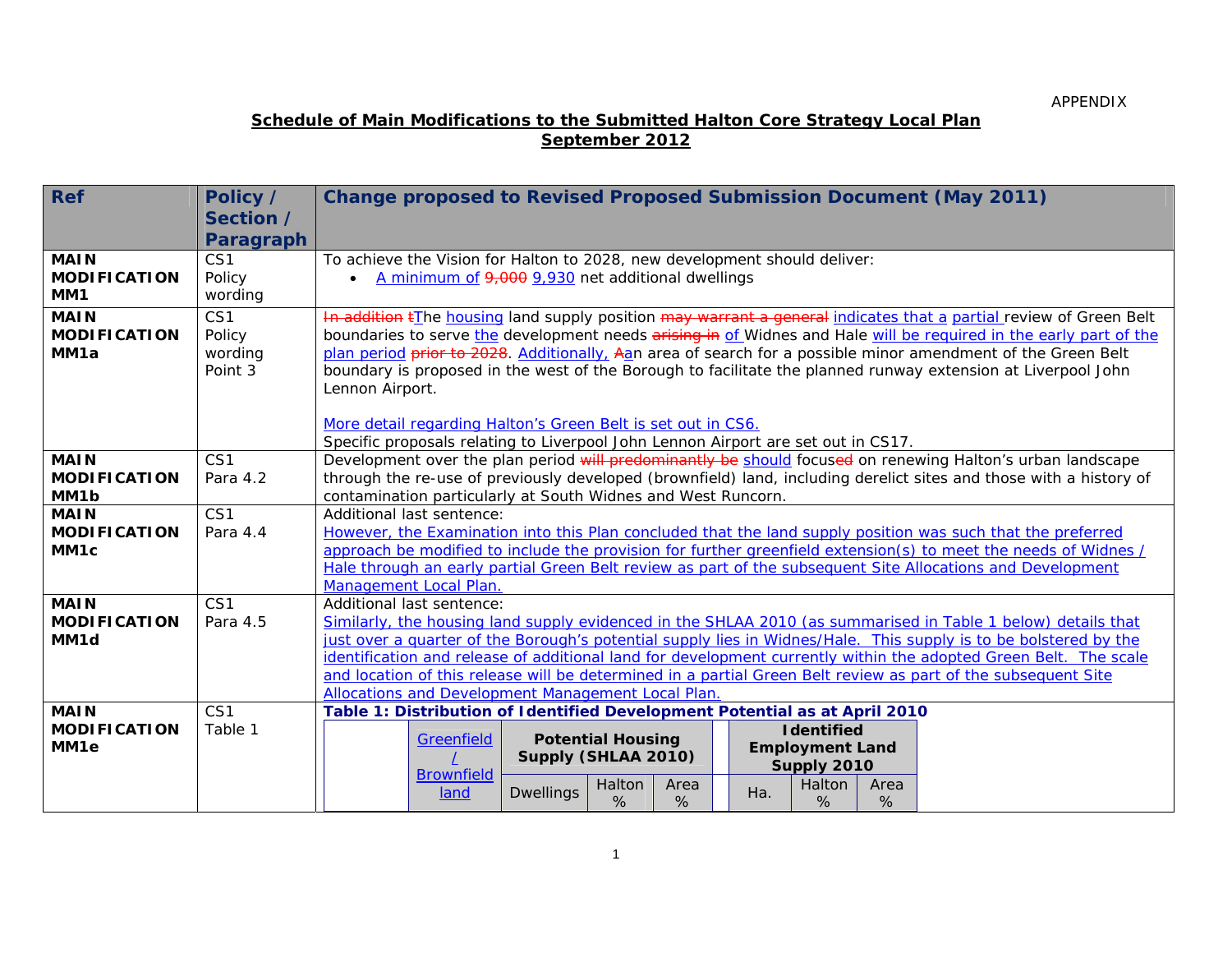|            |                                           |                         |              |                  |                     |            |       |     |      | APPENDIX                                                                  |
|------------|-------------------------------------------|-------------------------|--------------|------------------|---------------------|------------|-------|-----|------|---------------------------------------------------------------------------|
| <b>Ref</b> | Policy /<br>Section /<br><b>Paragraph</b> |                         |              |                  |                     |            |       |     |      | <b>Change proposed to Revised Proposed Submission Document (May 2011)</b> |
|            |                                           |                         | Green        | $--0$            |                     | 0%         | 24.8  |     | 26%  |                                                                           |
|            |                                           | 3MG                     | Brown        | $-\underline{0}$ |                     | $0% -$     | 70.0  |     | 74%  |                                                                           |
|            |                                           |                         |              | $\mbox{O}$       | 0%                  |            | 94.8  | 48% |      |                                                                           |
|            |                                           |                         | Green        | $--0$            |                     | 0%         | 15.8  |     | 61%  |                                                                           |
|            |                                           | South                   | <b>Brown</b> | 876<br>741       |                     | 100%       | 9.9   |     | 39%  |                                                                           |
|            |                                           | Widnes                  |              | 876<br>741       | $\frac{8}{6}$<br>7% |            | 25.7  | 13% |      |                                                                           |
|            |                                           | <b>Widnes</b>           | Green        | 1,466            |                     | 48%<br>50% | 40.6  |     | 32%  |                                                                           |
|            |                                           | / Hale<br>(ALL)         | <b>Brown</b> | 1,595<br>1,460   |                     | 52%<br>50% | 86.8  |     | 68%  |                                                                           |
|            |                                           |                         |              | 3,061<br>2,926   | 27%                 |            | 127.4 | 64% |      |                                                                           |
|            |                                           |                         |              |                  |                     |            |       |     |      |                                                                           |
|            | Runcorn                                   | East<br>Runcorn         | Green        | 3,024            |                     | 100%       | 49.2  |     | 100% |                                                                           |
|            |                                           |                         | Brown        | $-0$             |                     | 0%         | $-0$  |     | 0%   |                                                                           |
|            |                                           |                         |              | 3,024            | 27%<br>28%          |            | 49.2  | 25% |      |                                                                           |
|            |                                           |                         | Green        | 75               |                     | 4%         | $--0$ |     | 0%   |                                                                           |
|            |                                           | West                    | <b>Brown</b> | 2,058<br>2,013   |                     | 96%        | 0.3   |     | 100% |                                                                           |
|            |                                           |                         |              | 2,133<br>2,088   | 19%                 |            | 0.3   | 0%  |      |                                                                           |
|            |                                           |                         | Green        | 5,409<br>5,276   |                     | 66%<br>67% | 7.0   |     | 10%  |                                                                           |
|            |                                           | <b>Runcorn</b><br>(ALL) | <b>Brown</b> | 2,798<br>2,653   |                     | 34%<br>33% | 63.4  |     | 90%  |                                                                           |
|            |                                           |                         |              | 8,207<br>7,929   | 73%                 |            | 70.4  | 36% |      |                                                                           |
|            |                                           | <b>HALTON</b>           | Green        | 6,875<br>6,742   |                     | 61%<br>62% | 47.6  |     | 24%  |                                                                           |
|            |                                           | (ALL)                   | <b>Brown</b> | 4,393<br>4,113   |                     | 39%<br>38% | 150.2 |     | 76%  |                                                                           |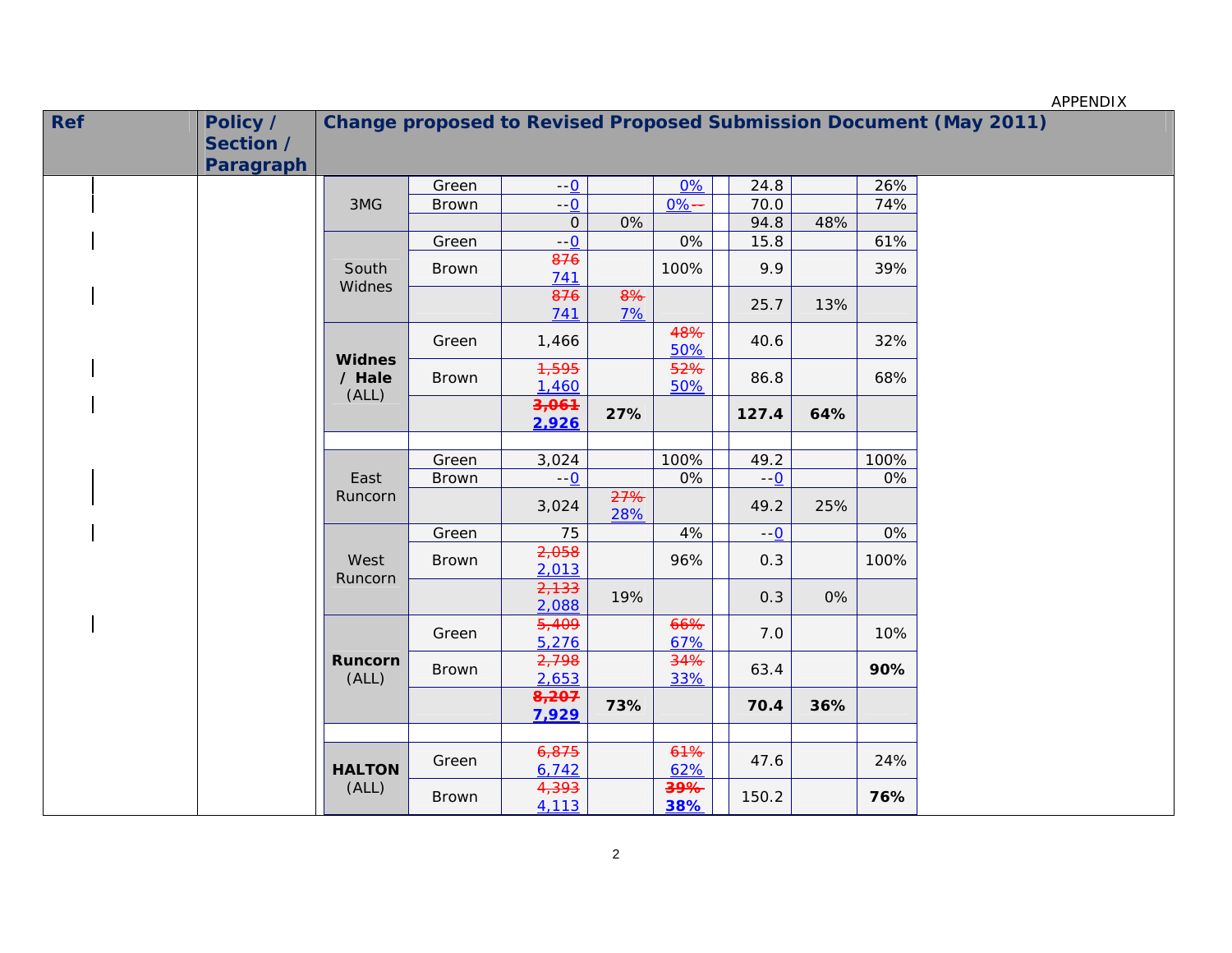|                                                        |                                           |                                                                                                                                                                                                                                                                                                                                                                                                                                                                      |                                                                                                                                                                                                                                                                                                                                                                                                                                                                                                                                                                                                                                                                                                                                                                                                                                                                                                                                                                                                                                                                                                                                                                                                                                                               |                                                   |                           |                                    |                           |                                       |              |                         | APPENDIX                 |  |
|--------------------------------------------------------|-------------------------------------------|----------------------------------------------------------------------------------------------------------------------------------------------------------------------------------------------------------------------------------------------------------------------------------------------------------------------------------------------------------------------------------------------------------------------------------------------------------------------|---------------------------------------------------------------------------------------------------------------------------------------------------------------------------------------------------------------------------------------------------------------------------------------------------------------------------------------------------------------------------------------------------------------------------------------------------------------------------------------------------------------------------------------------------------------------------------------------------------------------------------------------------------------------------------------------------------------------------------------------------------------------------------------------------------------------------------------------------------------------------------------------------------------------------------------------------------------------------------------------------------------------------------------------------------------------------------------------------------------------------------------------------------------------------------------------------------------------------------------------------------------|---------------------------------------------------|---------------------------|------------------------------------|---------------------------|---------------------------------------|--------------|-------------------------|--------------------------|--|
| <b>Ref</b>                                             | Policy /<br>Section /<br><b>Paragraph</b> | <b>Change proposed to Revised Proposed Submission Document (May 2011)</b>                                                                                                                                                                                                                                                                                                                                                                                            |                                                                                                                                                                                                                                                                                                                                                                                                                                                                                                                                                                                                                                                                                                                                                                                                                                                                                                                                                                                                                                                                                                                                                                                                                                                               |                                                   |                           |                                    |                           |                                       |              |                         |                          |  |
|                                                        |                                           |                                                                                                                                                                                                                                                                                                                                                                                                                                                                      |                                                                                                                                                                                                                                                                                                                                                                                                                                                                                                                                                                                                                                                                                                                                                                                                                                                                                                                                                                                                                                                                                                                                                                                                                                                               | 11,268<br>10,855                                  | 100%                      |                                    | 197.8                     | 100%                                  |              |                         |                          |  |
| <b>MAIN</b><br><b>MODIFICATION</b><br>MM1f             | CS1<br>Para 4.8 and<br>4.9                | 4.8<br>4.9                                                                                                                                                                                                                                                                                                                                                                                                                                                           | The Council has commissioned a number of research studies to quantify the demand and need for<br>different classes of development across the Borough. For housing, these indicate that demand for<br>additional These demonstrate that the provision of new housing can have wider benefits than simply<br>providing accommodation and that over the plan period new supply is likely to be skewed to should favour<br>Runcorn, which should account for aboutat-57% of the total with Widnes and Hale accounting for<br>accommodating the remaining 43%.<br>A total of 3,602 dwellings have been constructed over the initial Regional Spatial Strategy (RSS) policy<br>period from 2003 to 2010, with 1,040 demolitions / losses leaving a net gain of 2,562 units against the<br>RSS requirement of 3,500. To be compliant with RSS this shortfall in delivery needs to be made up over<br>the remaining Core Strategy period, with 5,660 units to be provided in Runcorn and 4,270 in Widnes /<br>Hale. The requirement for new housing in Widnes / Hale is higher than the identified potential supply as<br>shown in Table 1, requiring the identification of additional development land through a review of the<br>Green Belt around Widnes and Hale. |                                                   |                           |                                    |                           |                                       |              |                         |                          |  |
| <b>MAIN</b><br><b>MODIFICATION</b><br>MM <sub>1g</sub> | CS1<br>Table 2                            | Extract from Table 2: Anticipated Distribution of Development / Development Land 2010 to 2028                                                                                                                                                                                                                                                                                                                                                                        |                                                                                                                                                                                                                                                                                                                                                                                                                                                                                                                                                                                                                                                                                                                                                                                                                                                                                                                                                                                                                                                                                                                                                                                                                                                               | <b>WIDNES / HALE</b>                              |                           |                                    |                           | <b>RUNCORN</b>                        |              |                         |                          |  |
|                                                        |                                           |                                                                                                                                                                                                                                                                                                                                                                                                                                                                      | 3MG                                                                                                                                                                                                                                                                                                                                                                                                                                                                                                                                                                                                                                                                                                                                                                                                                                                                                                                                                                                                                                                                                                                                                                                                                                                           | KevEY Area<br>of Change<br>South<br><b>Widnes</b> | Other<br>*                | TOTAL                              | Change<br>West<br>Runcorn | Key Area of<br>East<br><b>Runcorn</b> | Other<br>*   | TOTAL                   | TOTAL                    |  |
|                                                        |                                           | <b>Housing</b><br>(net<br>dwelling<br>gain)                                                                                                                                                                                                                                                                                                                                                                                                                          | $- -$                                                                                                                                                                                                                                                                                                                                                                                                                                                                                                                                                                                                                                                                                                                                                                                                                                                                                                                                                                                                                                                                                                                                                                                                                                                         | 400                                               | <del>3,500</del><br>3,870 | <del>3,900</del><br>4,270<br>(43%) | 1,500                     | 2,800                                 | 800<br>1,360 | 5,100<br>5,660<br>(57%) | 9,000<br>9,930<br>(100%) |  |
|                                                        |                                           | <b>Employment</b><br>(Ha)                                                                                                                                                                                                                                                                                                                                                                                                                                            | 99<br><b>103</b>                                                                                                                                                                                                                                                                                                                                                                                                                                                                                                                                                                                                                                                                                                                                                                                                                                                                                                                                                                                                                                                                                                                                                                                                                                              | $\overline{30}$<br>54                             | 28<br>32                  | <u>189</u><br>(61%)                | 27<br>26                  | 66                                    | 45<br>32     | <u>124</u><br>(39%)     | 295.0<br>313             |  |
| <b>MAIN</b><br><b>MODIFICATION</b><br>MM1h             | CS1<br>4.23                               | The rural character and setting of the Borough's villages and areas of open countryside will be maintained with<br>limits on new development. In order to achieve this, the Green Belt will continue to be largely protected in<br>accordance with national planning policy to prevent uncoordinated expansion of urban areas which result in the<br>loss of strategic gaps between settlements. In addition, should the The existing housing land supply within the |                                                                                                                                                                                                                                                                                                                                                                                                                                                                                                                                                                                                                                                                                                                                                                                                                                                                                                                                                                                                                                                                                                                                                                                                                                                               |                                                   |                           |                                    |                           |                                       |              |                         |                          |  |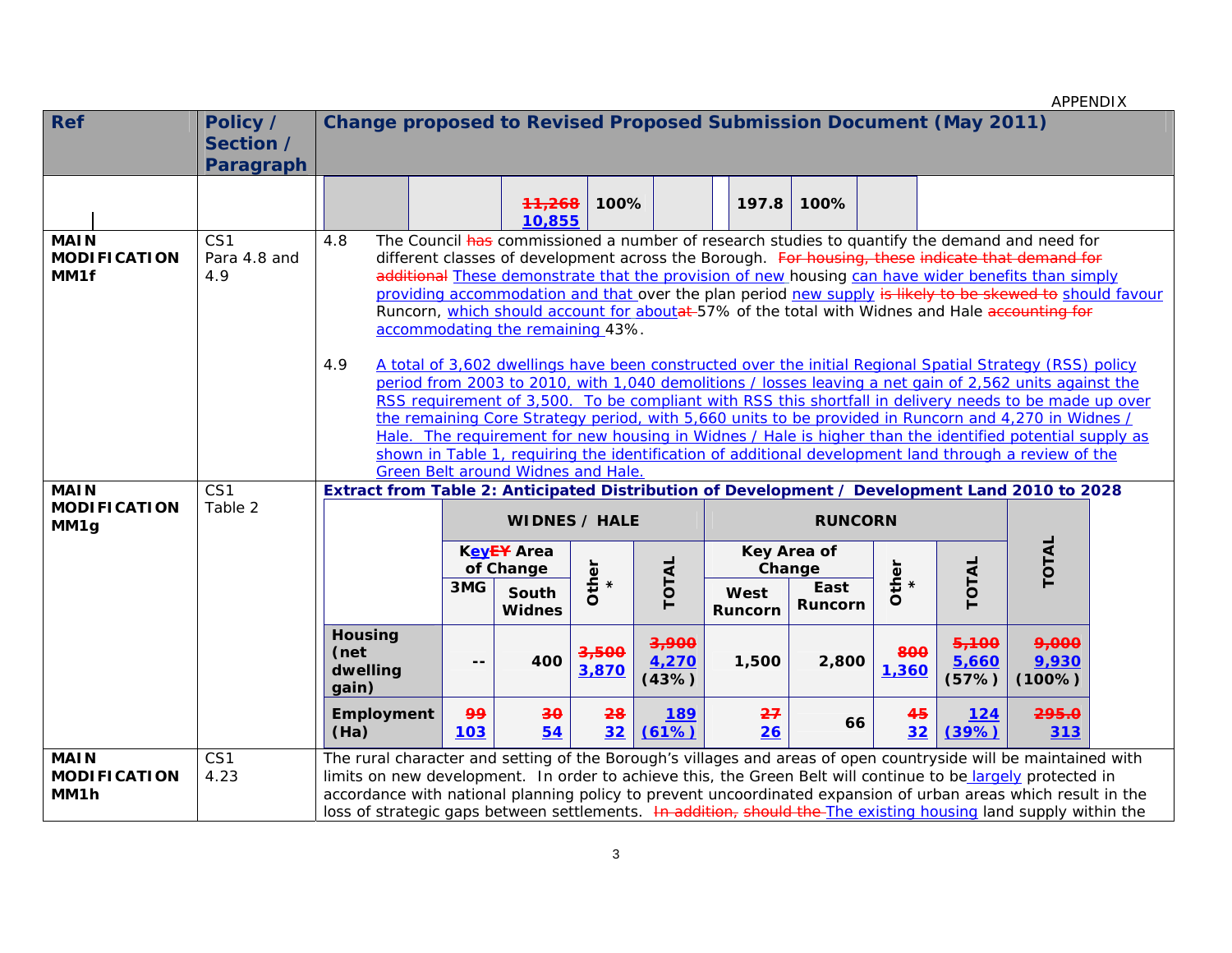| <b>Ref</b>                         | Policy /                  |                   | <b>Change proposed to Revised Proposed Submission Document (May 2011)</b>                                                                                                                                  |  |  |  |  |  |  |
|------------------------------------|---------------------------|-------------------|------------------------------------------------------------------------------------------------------------------------------------------------------------------------------------------------------------|--|--|--|--|--|--|
|                                    | Section /                 |                   |                                                                                                                                                                                                            |  |  |  |  |  |  |
|                                    | <b>Paragraph</b>          |                   |                                                                                                                                                                                                            |  |  |  |  |  |  |
|                                    |                           |                   | Borough warrant it indicates that a partial review of the extent of the Green Belt may will be required during the                                                                                         |  |  |  |  |  |  |
|                                    |                           |                   | plan period <sub>7</sub> particularly to ensure adequate land to meet development needs of the communities north of the                                                                                    |  |  |  |  |  |  |
|                                    |                           |                   | river of Widnes/Hale. It is proposed that Any such a review will be undertaken in the early part of the Core                                                                                               |  |  |  |  |  |  |
|                                    |                           |                   | Strategy plan period as part of the a subsequent Site Allocations and Development Management PPP-Local Plan.                                                                                               |  |  |  |  |  |  |
|                                    |                           |                   | Further detail on the future role of Halton's Green Belt is detailed in policy CS6. In addition, Mminor changes to                                                                                         |  |  |  |  |  |  |
|                                    |                           |                   | the Green Belt boundary at the western extent of the Borough will be considered to facilitate the proposed                                                                                                 |  |  |  |  |  |  |
|                                    |                           |                   | runway extension at Liverpool John Lennon Airport, and this issue will be addressed in a later <b>DPD</b> Local Plan.                                                                                      |  |  |  |  |  |  |
|                                    |                           |                   | Greater detail on the development of the airport is provided in policy CS17.                                                                                                                               |  |  |  |  |  |  |
| <b>MAIN</b>                        | CS <sub>1</sub>           |                   |                                                                                                                                                                                                            |  |  |  |  |  |  |
| <b>MODIFICATION</b>                | Policy                    | <b>Policy</b>     | PPS1: Delivering Sustainable Development (CLG, 2005                                                                                                                                                        |  |  |  |  |  |  |
| MM1i                               | Framework                 | <b>Framework</b>  | Housing (CLG, 2010): PPS4: Planning for Sustainable Economic                                                                                                                                               |  |  |  |  |  |  |
|                                    |                           |                   | Growth (CLG, 2009)<br>NPFF (Particularly paras 14, 15, 17, 18, 23, 28, 29, 42, 47, 50,                                                                                                                     |  |  |  |  |  |  |
|                                    |                           |                   | 79, 151, 154 and 156)                                                                                                                                                                                      |  |  |  |  |  |  |
|                                    |                           | <b>SA</b>         | 10 - Housing                                                                                                                                                                                               |  |  |  |  |  |  |
|                                    |                           | <b>Objectives</b> | 11 - Accessibility                                                                                                                                                                                         |  |  |  |  |  |  |
|                                    |                           |                   | 13 - Education                                                                                                                                                                                             |  |  |  |  |  |  |
|                                    |                           |                   | 14 - Economy                                                                                                                                                                                               |  |  |  |  |  |  |
|                                    |                           |                   | 16 - Town Centres                                                                                                                                                                                          |  |  |  |  |  |  |
|                                    |                           | <b>SA Outcome</b> | Overall, the SA considers this policy to be significantly positive                                                                                                                                         |  |  |  |  |  |  |
|                                    |                           |                   | in sustainability terms. Although the level of development set                                                                                                                                             |  |  |  |  |  |  |
|                                    |                           |                   | out within some of the policies could have significant negative                                                                                                                                            |  |  |  |  |  |  |
|                                    |                           |                   | impacts on some environmental factors, these are sufficiently                                                                                                                                              |  |  |  |  |  |  |
|                                    |                           |                   | mitigated by other policy content.                                                                                                                                                                         |  |  |  |  |  |  |
|                                    |                           |                   |                                                                                                                                                                                                            |  |  |  |  |  |  |
|                                    |                           |                   |                                                                                                                                                                                                            |  |  |  |  |  |  |
|                                    |                           |                   |                                                                                                                                                                                                            |  |  |  |  |  |  |
| <b>MAIN</b>                        | CS <sub>1</sub>           |                   | Approximately 295-313 ha (gross) of land for employment purposes                                                                                                                                           |  |  |  |  |  |  |
| <b>MODIFICATION</b>                | Policy                    |                   |                                                                                                                                                                                                            |  |  |  |  |  |  |
| MM <sub>2</sub>                    | wording                   |                   |                                                                                                                                                                                                            |  |  |  |  |  |  |
| <b>MAIN</b><br><b>MODIFICATION</b> | CS <sub>3</sub><br>Policy |                   | A minimum of 9,000-9,930 net additional new-homes (net of demolitions) should be provided between 2010<br>and 2028 at a minimum an average rate of 552 per annum, with the following overall distribution: |  |  |  |  |  |  |
| MM <sub>3</sub>                    | wording                   | $\bullet$         | Runcorn = about $5,660$ dwellings                                                                                                                                                                          |  |  |  |  |  |  |
|                                    | <b>Bullet 1</b>           |                   | Widnes = about $4,270$ dwellings                                                                                                                                                                           |  |  |  |  |  |  |
|                                    |                           |                   | 400 units per annum for the period Apr 2010-Mar 2015                                                                                                                                                       |  |  |  |  |  |  |
|                                    |                           |                   | -600 units per annum for the period Apr 2015-Mar 2020                                                                                                                                                      |  |  |  |  |  |  |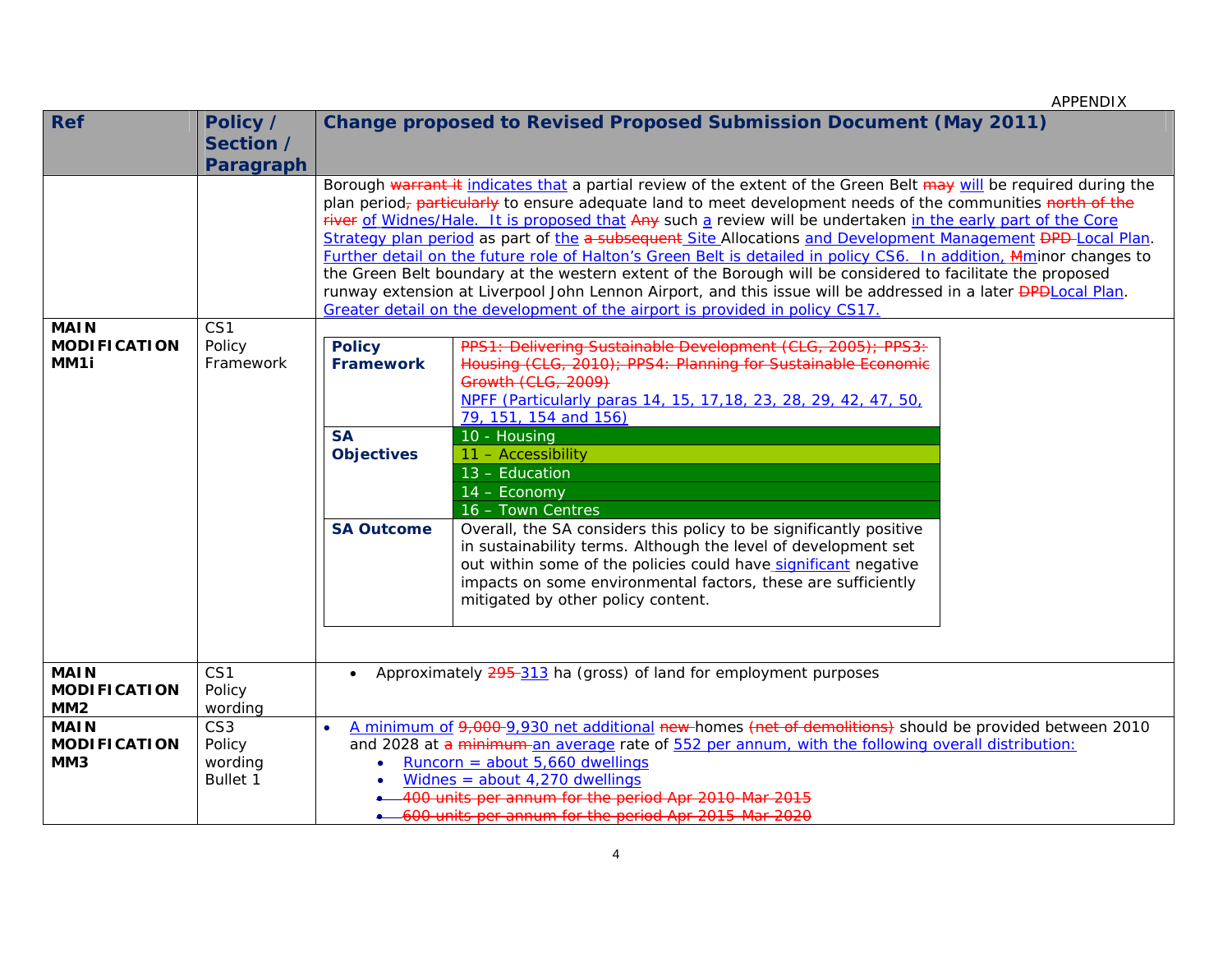| <b>Ref</b>          | Policy /        | <b>Change proposed to Revised Proposed Submission Document (May 2011)</b>                                                                                                                                                       |
|---------------------|-----------------|---------------------------------------------------------------------------------------------------------------------------------------------------------------------------------------------------------------------------------|
|                     | Section /       |                                                                                                                                                                                                                                 |
|                     | Paragraph       |                                                                                                                                                                                                                                 |
|                     |                 | • 500 units per annum for the period Apr 2020-Mar 2028                                                                                                                                                                          |
|                     |                 | Beyond 2028, development should continue at a minimum rate of 500 units per annum (net gain)                                                                                                                                    |
|                     |                 | unless this is superseded by a change to policy.                                                                                                                                                                                |
|                     |                 |                                                                                                                                                                                                                                 |
| <b>MAIN</b>         | CS <sub>3</sub> | As indicated in both Halton's Story of Place and the Spatial Strategy, over the Borough's history, development                                                                                                                  |
| <b>MODIFICATION</b> | Para 6.2        | has taken place in distinct waves of urban expansion with large scale regeneration schemes often involving the                                                                                                                  |
| MM3a                |                 | replacement of unsuitable New Town estates. coupled with growth of the Borough onto expansion land at the                                                                                                                       |
|                     |                 | edges of the urban area. Whilst this pattern of development will continue to a certain extent, housing renewal                                                                                                                  |
|                     |                 | projects are likely to will play less of a role in the future and the Borough will be more dependent on delivering                                                                                                              |
|                     |                 | housing on Halton's remaining greenfield sites at the periphery of the urban area. In Runcorn this will be<br>achieved by the delivery of an extension to the east of Runcorn on greenfield land within the existing settlement |
|                     |                 | boundary. In Widnes and Hale the existing Green Belt boundaries are tight to the built-up area and any further                                                                                                                  |
|                     |                 | outward expansion will necessitate a review of the Green Belt to identify additional deliverable and developable                                                                                                                |
|                     |                 | land, whilst not undermining the continued priority to regenerate the Borough's urban areas.                                                                                                                                    |
| <b>MAIN</b>         | CS <sub>3</sub> | Delete final bullet under "New homes will be delivered a variety of sources, including:"                                                                                                                                        |
| <b>MODIFICATION</b> | Policy          | • Areas of Search within the Green Belt (subject to identification in a Strategic Green Belt Review)                                                                                                                            |
| MM3b                | wording         |                                                                                                                                                                                                                                 |
|                     | Bullet 2        |                                                                                                                                                                                                                                 |
| <b>MAIN</b>         | CS <sub>3</sub> | Insert additional bullet:                                                                                                                                                                                                       |
| <b>MODIFICATION</b> | Policy          | A partial Green Belt Review will be necessary during the early part of the plan period to ensure a sufficient<br>$\bullet$                                                                                                      |
| MM3c                | wording         | ongoing supply of deliverable development land to meet the housing requirements of the Borough's                                                                                                                                |
|                     | Bullet 3        | separate communities as set out in CS1 and CS6                                                                                                                                                                                  |
| <b>MAIN</b>         | CS <sub>3</sub> | Maintaining a 5 year supply                                                                                                                                                                                                     |
| <b>MODIFICATION</b> | Policy          | In accordance with the relevant annual target(s) for housing delivery, t <sup>T</sup> he Council will seek to maintain a<br>$\bullet$                                                                                           |
| MM3d                | wording         | 5 year supply of deliverable housing land across the Borough in accordance with Government quidance.                                                                                                                            |
|                     |                 | . In addition, the Council will seek to maintain a 5 year supply of deliverable housing sites to meet the                                                                                                                       |
|                     |                 | identified needs of Runcorn and Widnes / Hale.                                                                                                                                                                                  |
|                     |                 | • If the Council is unable to identify an ongoing 5 year supply of sites for residential development, there will                                                                                                                |
|                     |                 | be a presumption in favour of the development of suitable 'windfall' sites and if necessary, the Council                                                                                                                        |
|                     |                 | may undertake a Strategic Green Belt Review to inform a Site Allocations DPD in line with the provisions                                                                                                                        |
|                     |                 | in Policy CS6.                                                                                                                                                                                                                  |
| <b>MAIN</b>         | CS <sub>3</sub> | Setting a housing target-Housing Requirement                                                                                                                                                                                    |
| <b>MODIFICATION</b> | Para 6.3        | The Regional Spatial Strategy (RSS) for the North West set a housing policy target for Halton of 500 units (net                                                                                                                 |
| MM3e                |                 | dwelling gain) per annum for over the period 2003 to 2021 and for any period thereafter until such time as the                                                                                                                  |
|                     |                 | policy is reviewed. The Government has indicated its intention to abolish Regional Strategies, however, until                                                                                                                   |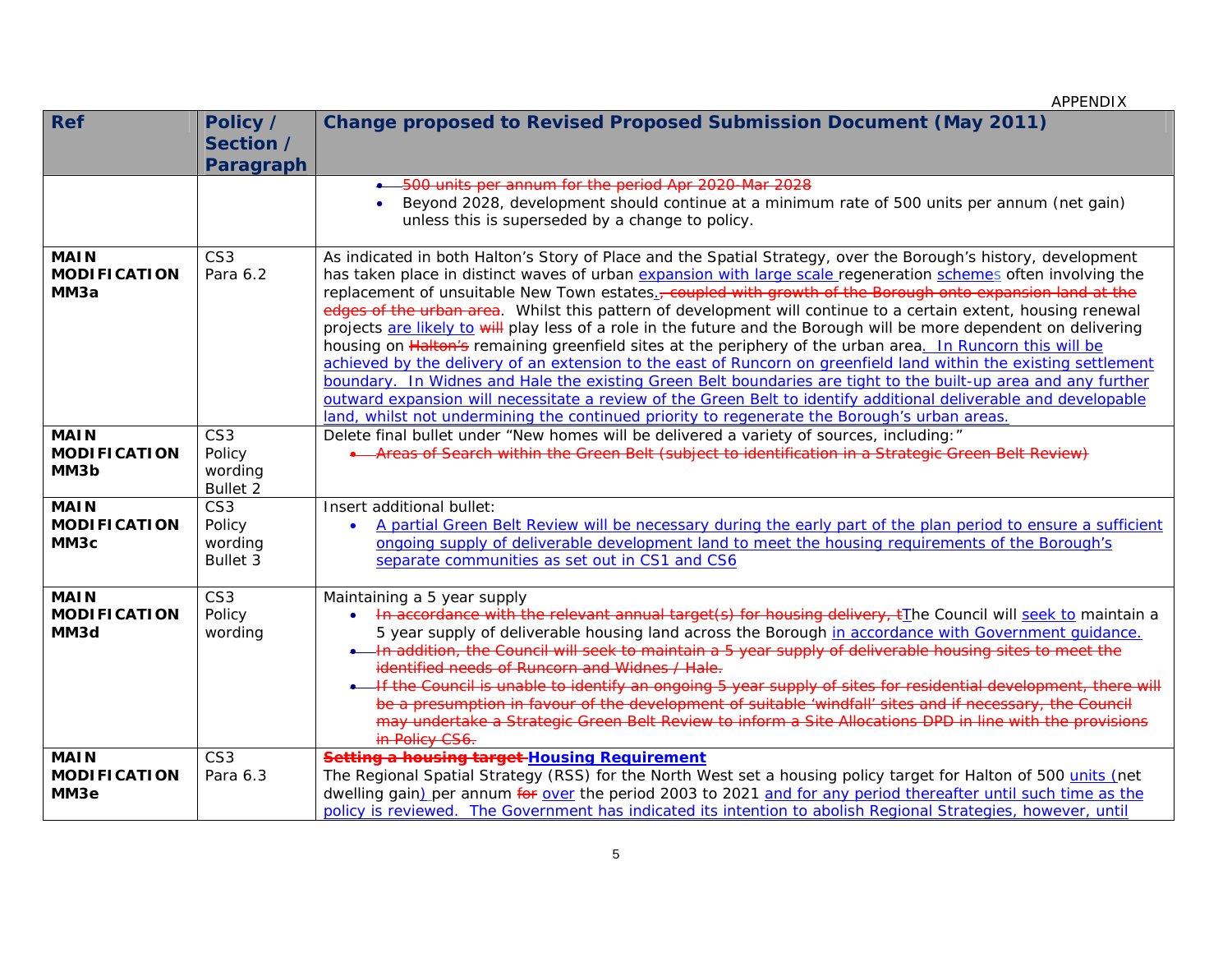| <b>Ref</b>          | Policy /        | <b>Change proposed to Revised Proposed Submission Document (May 2011)</b>                                             |
|---------------------|-----------------|-----------------------------------------------------------------------------------------------------------------------|
|                     | Section /       |                                                                                                                       |
|                     | Paragraph       |                                                                                                                       |
|                     |                 | such time as RSS for the North West is legally revoked, it remains part of the Development Plan and the Halton        |
|                     |                 | Core Strategy must be in general conformity with its provisions. In the initial RSS period to 2010, Halton had        |
|                     |                 | delivered a total of 2,562 units (net gain) representing a shortfall of approximately 930 dwellings against the RSS   |
|                     |                 | requirement of 3,500 (500 x 7 years). In order to comply with the RSS, Halton will need to deliver 9,000              |
|                     |                 | dwellings (500 x 18 years) plus the pre-existing shortfall, equating to an annual average of 552 (9,930 / 18          |
|                     |                 | years) dwellings (net gain)                                                                                           |
| <b>MAIN</b>         | CS <sub>3</sub> | Whilst this RSS remains part of the Development Plan for Halton at May 2011, the Coalition Government has             |
| <b>MODIFICATION</b> | New para        | indicated its intention to revoke all regional strategies with After the abolition of RSS, the role of determining an |
| MM3f                | after 6.3       | appropriate number of homes to be built within each district will falling to the local authority through the Core     |
|                     |                 | Strategy or Local Plan. This policy, together with CS1 may therefore be subject to an early review dependent on       |
|                     |                 | the date and circumstances at the time the powers to revoke RSS are enacted. - Local housing targets are              |
|                     |                 | necessary to help deliver the required level of house building to meet local needs whilst giving certainty for        |
|                     |                 | residents and the development industry in terms of how much residential development a local area should               |
|                     |                 | accommodate in future years.                                                                                          |
| <b>MAIN</b>         | CS <sub>3</sub> | The housing target of 9,000 new homes at an average rate of 500 homes per year in Halton over the Core                |
| <b>MODIFICATION</b> | Para 6.4        | Strategy plan period to 2028 has been determined by considering data and research from a variety of sources,          |
| MM3g                |                 | including predicted population, household and economic growth. The process for reaching this target is set out in     |
|                     |                 | the supporting document "Housing Topic Paper". <sup>3</sup>                                                           |
| <b>MAIN</b>         | CS <sub>3</sub> | New final sentence:                                                                                                   |
| <b>MODIFICATION</b> | Para 6.6        | Whilst sufficient land to accommodate the bulk of this growth exists in Runcorn, the Examination into this Plan       |
| MM3h                |                 | concluded that an early review of the Green Belt around Widnes and Hale is required to meet the needs of these        |
|                     |                 | populations.                                                                                                          |
| <b>MAIN</b>         | CS <sub>3</sub> | Housing delivery and demand is strongly correlated with the state of the economy, Economic forecasts vary in          |
| <b>MODIFICATION</b> | Para 6.7        | their predictions for when the economy will recover from the effects of the 'credit crunch' and resultant economic    |
| MM3i                |                 | downturn, and for when capacity within the house building industry will return to pre-recession levels. In setting    |
|                     |                 | the housing targets, the effects of the economic downturn have been acknowledged with a lower target set for          |
|                     |                 | the initial 5 years (in line with the approach for employment land as set out in CS4), before increasing in the       |
|                     |                 | following period to deliver the overall quantum required to 2028.                                                     |
| <b>MAIN</b>         | CS <sub>3</sub> | The 2010 Strategic Housing Land Availability Assessment (SHLAA) indicatesd that there is identified land in the       |
| <b>MODIFICATION</b> | Para 6.8        | Borough with the capacity to deliver 44,26810,855 dwellings (gross). Whilst this is in excess of the (net) policy     |
| MM3j                |                 | requirement to 2028, it allows little flexibility to accommodate changes in demolition rates or identified sites not  |
|                     |                 | coming forward as forecast. Whilst the SHLAA process seeks to provide a robust 'snap-shot' estimate of potential      |
|                     |                 | housing supply, This appears sufficient to meet the Borough's housing requirement to 2028 and potentially for a       |
|                     |                 | number of years beyond, however the distribution is heavily skewed to south of the river and it must be accepted      |
|                     |                 | noted that not all of the identified sites in the SHLAA will be delivered for housing or come forward in the          |
|                     |                 | timeframes indicated. Indeed, it may not be desirable for certain sites to be developed for housing uses other        |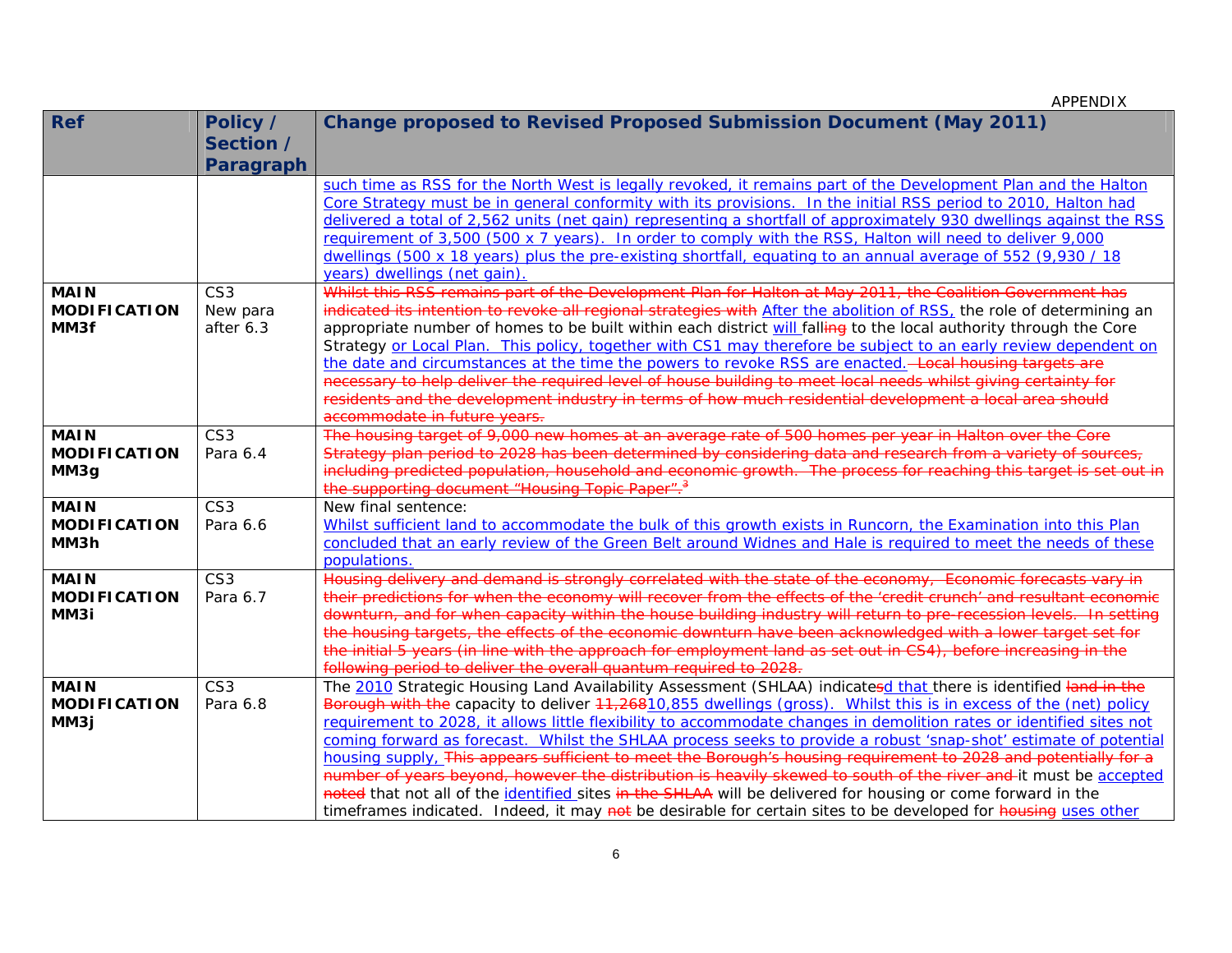| <b>Ref</b>                                            | Policy /<br>Section /<br>Paragraph | <b>Change proposed to Revised Proposed Submission Document (May 2011)</b>                                                                                                                                                                                                                                                                                                                                                                                                                                                                                                                                                                                                                                                                                                                                                                                                                                                                                                                                                                                                                                                                                                                                                                                                                                                                    |                                                                                                                                                                                                                                                                                                                                             |  |  |  |  |
|-------------------------------------------------------|------------------------------------|----------------------------------------------------------------------------------------------------------------------------------------------------------------------------------------------------------------------------------------------------------------------------------------------------------------------------------------------------------------------------------------------------------------------------------------------------------------------------------------------------------------------------------------------------------------------------------------------------------------------------------------------------------------------------------------------------------------------------------------------------------------------------------------------------------------------------------------------------------------------------------------------------------------------------------------------------------------------------------------------------------------------------------------------------------------------------------------------------------------------------------------------------------------------------------------------------------------------------------------------------------------------------------------------------------------------------------------------|---------------------------------------------------------------------------------------------------------------------------------------------------------------------------------------------------------------------------------------------------------------------------------------------------------------------------------------------|--|--|--|--|
|                                                       |                                    |                                                                                                                                                                                                                                                                                                                                                                                                                                                                                                                                                                                                                                                                                                                                                                                                                                                                                                                                                                                                                                                                                                                                                                                                                                                                                                                                              | than rather than other uses housing. The identified supply is heavily skewed towards Runcorn, particularly due<br>to the Key Area of Change at East Runcorn which includes Sandymoor and Daresbury.                                                                                                                                         |  |  |  |  |
| <b>MAIN</b><br><b>MODIFICATION</b>                    | CS <sub>3</sub><br>Policy          | <b>National</b>                                                                                                                                                                                                                                                                                                                                                                                                                                                                                                                                                                                                                                                                                                                                                                                                                                                                                                                                                                                                                                                                                                                                                                                                                                                                                                                              | PPS1: Delivering Sustainable Development (CLG, 2005); PPS3:                                                                                                                                                                                                                                                                                 |  |  |  |  |
| MM3k                                                  | Framework                          | <b>Policy</b>                                                                                                                                                                                                                                                                                                                                                                                                                                                                                                                                                                                                                                                                                                                                                                                                                                                                                                                                                                                                                                                                                                                                                                                                                                                                                                                                | Housing (CLG, 2010) NPFF (Particularly paras 14, 15, 17, 18,<br>23, 28, 29, 42, 47, 50, 79, 151, 154 and 156)                                                                                                                                                                                                                               |  |  |  |  |
|                                                       |                                    | <b>SA</b><br><b>Objectives</b>                                                                                                                                                                                                                                                                                                                                                                                                                                                                                                                                                                                                                                                                                                                                                                                                                                                                                                                                                                                                                                                                                                                                                                                                                                                                                                               | 4 - Climate Change<br>5 - Flood Risk<br>7 - Land Quality                                                                                                                                                                                                                                                                                    |  |  |  |  |
|                                                       |                                    |                                                                                                                                                                                                                                                                                                                                                                                                                                                                                                                                                                                                                                                                                                                                                                                                                                                                                                                                                                                                                                                                                                                                                                                                                                                                                                                                              | 10 - Housing<br>12 - Health<br>17 - Transport                                                                                                                                                                                                                                                                                               |  |  |  |  |
|                                                       |                                    | <b>SA Outcome</b>                                                                                                                                                                                                                                                                                                                                                                                                                                                                                                                                                                                                                                                                                                                                                                                                                                                                                                                                                                                                                                                                                                                                                                                                                                                                                                                            | The SA considers this policy to be positive in sustainability<br>terms. Although development is likely to have negative<br>significant impacts on some environmental factors these can be<br>managed / mitigated.                                                                                                                           |  |  |  |  |
| <b>MAIN</b><br><b>MODIFICATION</b><br>MM4             | CS4<br>Policy<br>wording           |                                                                                                                                                                                                                                                                                                                                                                                                                                                                                                                                                                                                                                                                                                                                                                                                                                                                                                                                                                                                                                                                                                                                                                                                                                                                                                                                              | Approximately 295 313 hectares of land will be made available over the plan period 2010-2028 to facilitate the<br>sustainable growth of Halton's economy.                                                                                                                                                                                   |  |  |  |  |
| <b>MAIN</b><br><b>MODIFICATION</b><br>MM <sub>5</sub> | CS4<br>Para 7.4                    | Given that the JELPS was produced using a base date of April 2008, before the effects of the current period of<br>economic downturn were felt, it has been necessary to amend the recommended employment land requirement<br>to take account of reduced take-up rates over the period of downturn. Current estimations suggest that the<br>current period of economic downturn in the UK will continue until 2015, before the economy will experience<br>significant growth as prior to 2008. The JELPS considered employment land requirements for the Borough to<br>2026, however given that the study advocated the use of long term average take-up rates to predict future<br>requirements, it therefore followed that the same method be applied to generate the additional employment land<br>requirement for the Core Strategy plan period to 2028. Estimations at 2011 suggest that the period of economic<br>downturn in the UK being experienced at the start of the plan period will continue until 2015, before the economy<br>will experience significant growth as prior to 2008. <sup>3</sup> The use of long term average take up rates dating back to<br>1992 are felt to make adequate provision for periods of both economic downturn and growth that are likely to be<br>experienced over the length of the plan period |                                                                                                                                                                                                                                                                                                                                             |  |  |  |  |
| <b>MAIN</b><br><b>MODIFICATION</b><br>MM6             | CS4<br>Para 7.5                    |                                                                                                                                                                                                                                                                                                                                                                                                                                                                                                                                                                                                                                                                                                                                                                                                                                                                                                                                                                                                                                                                                                                                                                                                                                                                                                                                              | Table 3 below sets out the calculations which determine the overall requirement for employment land provision to<br>be made over the Core Strategy plan period, revised calculation of an annual requirement for employment land,<br>assuming demand at 80% of the long term average take-up rate, for the period from 2010-2015, therefore |  |  |  |  |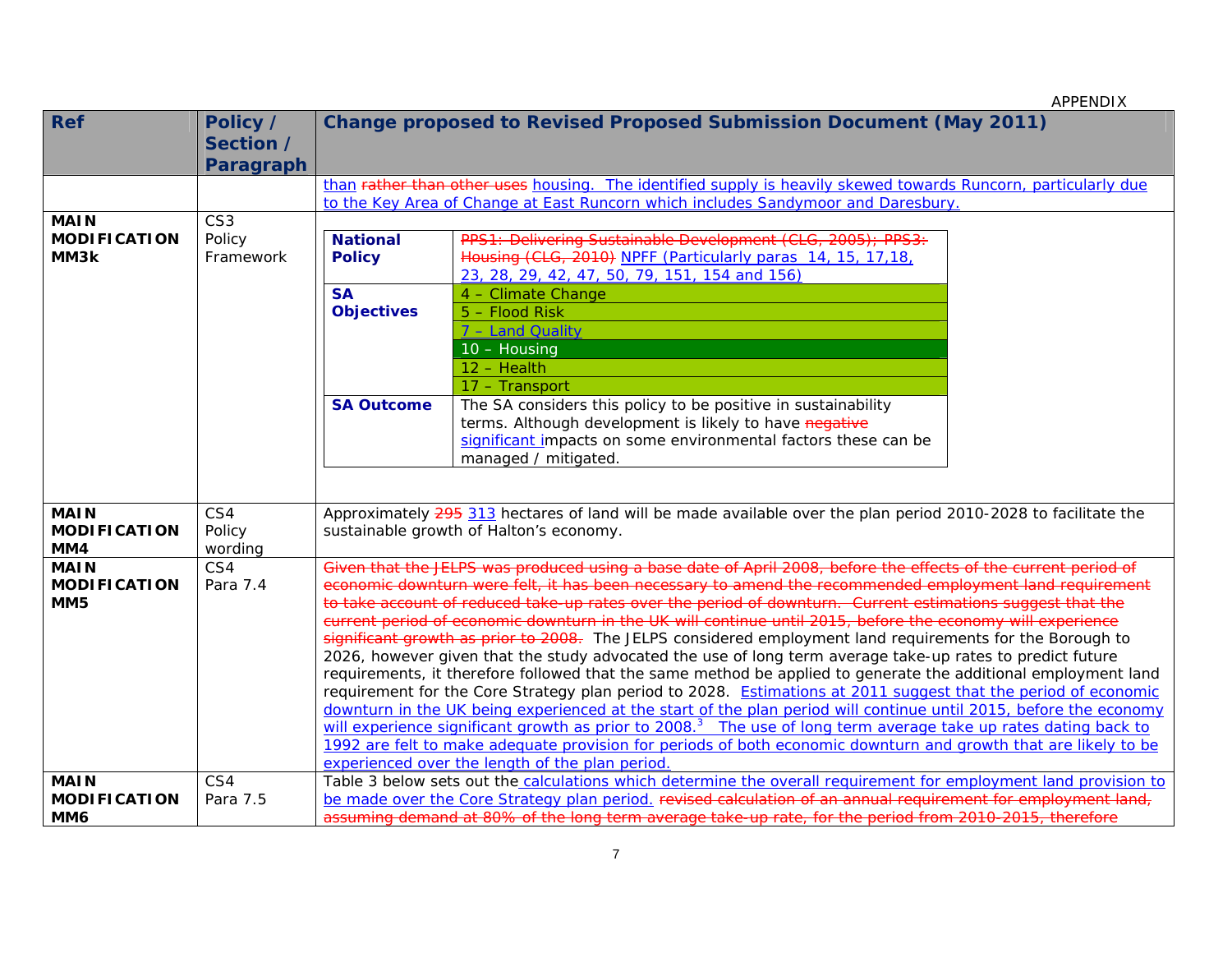| <b>Ref</b>          | Policy /  | <b>Change proposed to Revised Proposed Submission Document (May 2011)</b>                   |        |                 |  |  |
|---------------------|-----------|---------------------------------------------------------------------------------------------|--------|-----------------|--|--|
|                     | Section / |                                                                                             |        |                 |  |  |
|                     | Paragraph |                                                                                             |        |                 |  |  |
|                     |           | giving a slightly lower requirement for employment land than included within the JELPS.     |        |                 |  |  |
| <b>MAIN</b>         | CS4       | <b>Table 3: Summary of Employment Requirement Calculations</b>                              |        |                 |  |  |
| <b>MODIFICATION</b> | Table 3   |                                                                                             |        | <b>Hectares</b> |  |  |
| MM7                 |           | Long term average take-up rate (1998-2008)                                                  | 14.47  |                 |  |  |
|                     |           | Requirement during period of economic slowdown 2010/11-                                     |        |                 |  |  |
|                     |           | 2014/15                                                                                     |        |                 |  |  |
|                     |           | Reduced rate of take-up during period of economic downturn (@<br>80%)                       | 11.576 |                 |  |  |
|                     |           | Requirement over 5 year period                                                              | 57.88  |                 |  |  |
|                     |           | Requirement during period of economic recovery 2015/16-                                     |        |                 |  |  |
|                     |           | 2027/28-over Core Strategy plan period                                                      |        |                 |  |  |
|                     |           | Long term average take up rate (1992-2008)                                                  | 14.47  |                 |  |  |
|                     |           | Rate of take-up post period of economic downturn                                            | 14.47  |                 |  |  |
|                     |           | Requirement over <del>13</del> 18 year period                                               | 188.11 |                 |  |  |
|                     |           |                                                                                             | 260.46 |                 |  |  |
|                     |           | Sub-total of land required over 2010/11-2027/28                                             | 245.99 |                 |  |  |
|                     |           | Total land requirement including 20% flexibility factor to                                  | 295.19 |                 |  |  |
|                     |           | maintain a range and choice of sites throughout the plan                                    | 312.55 |                 |  |  |
|                     |           | period                                                                                      |        |                 |  |  |
|                     |           | <b>LESS</b>                                                                                 |        |                 |  |  |
|                     |           | Outstanding employment land allocations at April 2010 <sup>1</sup>                          |        | 163.33          |  |  |
|                     |           | Sites with planning permission for employment uses at April 2010                            |        | 28.31           |  |  |
|                     |           | Additional land allocated for employment purposes at East Runcorn                           |        | 17.62           |  |  |
|                     |           | (through Policy CS11)                                                                       |        |                 |  |  |
|                     |           | Total available employment land at April 2010                                               |        | 209.26          |  |  |
|                     |           |                                                                                             |        | 85.93           |  |  |
|                     |           | Total perceived employment land undersupply                                                 |        | 103.29          |  |  |
|                     |           | Additional supply with the potential to come forward over                                   |        |                 |  |  |
|                     |           | the plan period                                                                             |        |                 |  |  |
|                     |           | Land proposed to be regenerated for employment purposes at<br>West Runcorn                  | 14.00  |                 |  |  |
|                     |           | Opportunities for remodelling and regeneration of sites within<br>existing employment areas | 130.55 |                 |  |  |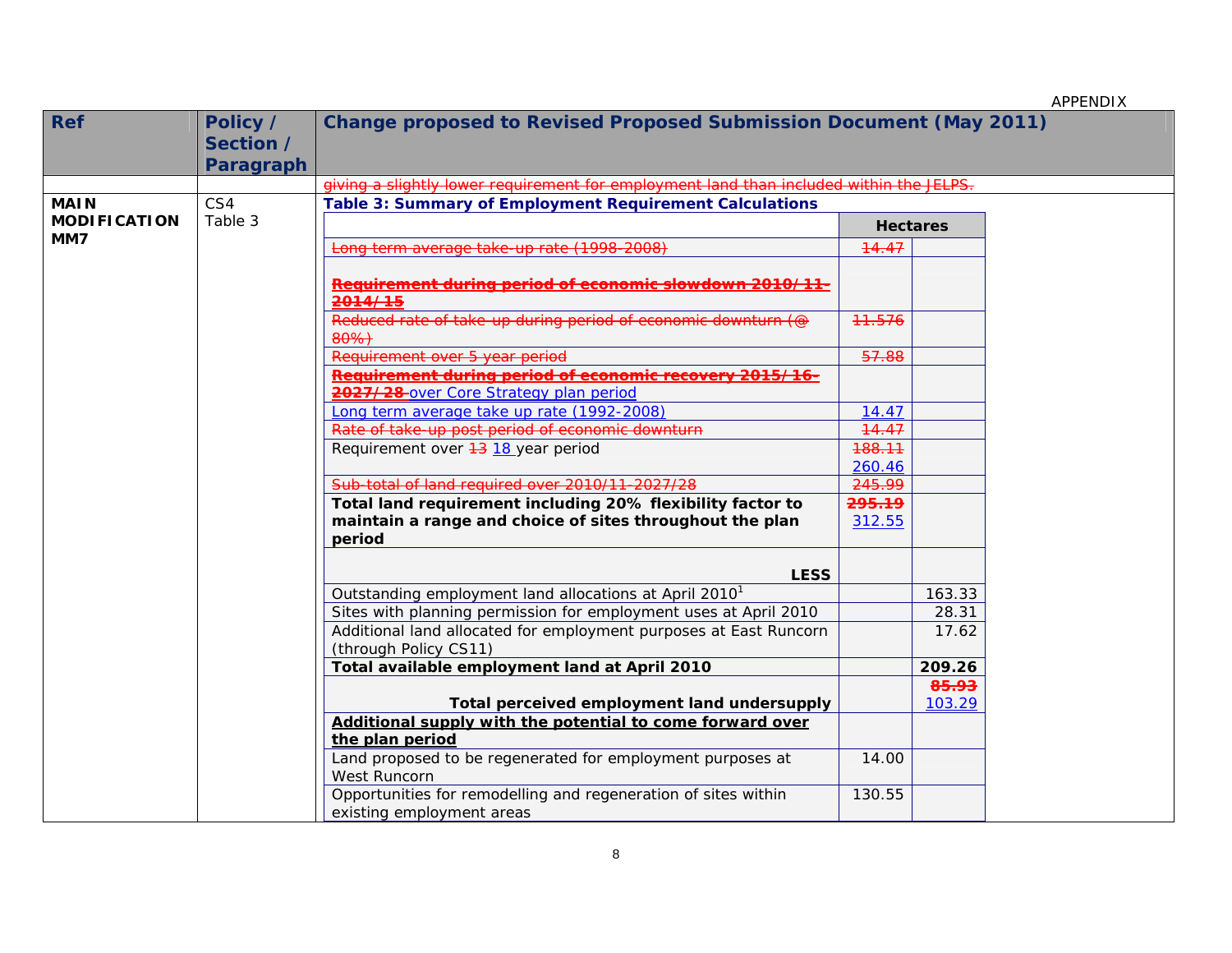| <b>Ref</b>                                        | Policy /<br>Section /<br>Paragraph                                  | Change proposed to Revised Proposed Submission Document (May 2011)                                                                                                                                                                                                                                                                                                                                                                                                                                                                                                                                                                                                                                                                                                                                                                                                                                                                                                                                                                                                                                            |
|---------------------------------------------------|---------------------------------------------------------------------|---------------------------------------------------------------------------------------------------------------------------------------------------------------------------------------------------------------------------------------------------------------------------------------------------------------------------------------------------------------------------------------------------------------------------------------------------------------------------------------------------------------------------------------------------------------------------------------------------------------------------------------------------------------------------------------------------------------------------------------------------------------------------------------------------------------------------------------------------------------------------------------------------------------------------------------------------------------------------------------------------------------------------------------------------------------------------------------------------------------|
|                                                   |                                                                     | 58.62<br>Total potential surplus*<br>41.26                                                                                                                                                                                                                                                                                                                                                                                                                                                                                                                                                                                                                                                                                                                                                                                                                                                                                                                                                                                                                                                                    |
| <b>MAIN</b><br><b>MODIFICATION</b><br>MM8         | CS4<br>Para 7.6                                                     | The current supply situation in table 3 indicates an apparent undersupply of approximately 85-103 hectares of<br>land for employment purposes.                                                                                                                                                                                                                                                                                                                                                                                                                                                                                                                                                                                                                                                                                                                                                                                                                                                                                                                                                                |
| <b>MAIN</b><br><b>MODIFICATION</b><br>MM9         | CS4<br>Para 7.7                                                     | In order to ensure that an adequate supply of employment land is available for development at any one time, a<br>minimum of a 5 year supply of sites should be maintained. This equates to 72.35 hectares of suitable and<br>available land. Annual surveys of employment land <sup>6</sup> and planning applications will allow the supply of<br>employment land to be assessed. A full review of the deliverability and suitability of the remaining Halton UDP<br>employment allocations and the identified regeneration and remodelling opportunities will be undertaken as part<br>of the first Site Allocations and Development Management Local Plan and will be kept under review thereafter.<br>Should a shortfall in employment land supply be identified over the plan period (for instance if, regeneration and<br>remodelling do not come forward as envisaged), sites will be allocated through a Site Allocations DPD subsequent<br>Local Plans in order to increase the overall supply of land available for employment development.<br><sup>6</sup> HBC - Annual Employment Baseline Reports |
| <b>MAIN</b><br><b>MODIFICATION</b><br><b>MM10</b> | CS <sub>5</sub><br>Policy<br>wording<br>- Fourth and<br>fifth paras | New retail or other town centre uses should be located within or on the edge of a defined Primary Shopping Area<br>or Local Centre, appropriate to the scale of the proposal.<br>Retail and leisure proposals in excess of 2,000 sqm (gross) floorspace not located within a defined Primary<br>Shopping Area Town or District Centre, or allocated in the LDF a Local Plan will be subject to sequential and<br>impact assessments. Retail and leisure proposals in excess of 200 sqm (gross) not within or adjacent to a<br>defined centre, or allocated in the LDF a Local Plan will be subject to sequential assessment.                                                                                                                                                                                                                                                                                                                                                                                                                                                                                  |
| <b>MAIN</b><br><b>MODIFICATION</b><br><b>MM11</b> | CS9<br>Policy<br>wording                                            | b) Directing up to about 25,300 sqm (gross) of convenience / comparison retail provision to Widnes Town Centre<br>in accordance with Policy CS5. the main retail area (Widnes Town Centre Boundary) with small scale provision<br>across the wider area.<br>Directing up to about 19,000 sqm (gross) of retail warehousing provision to Widnes Town Centre in<br>C)<br>accordance with Policy CS5. across South Widnes with a particular focus on the main retail area within the<br>Widnes Town Centre Boundary.<br>d) Focusing new leisure facilities into Widnes Town Centre in accordance with Policy CS5, with an particular<br>emphasis on the enhancement of the evening economy in the Victoria Square area, and complementary<br>leisure uses in Widnes Waterfront.                                                                                                                                                                                                                                                                                                                                  |
| <b>MAIN</b><br><b>MODIFICATION</b>                | CS9<br>Figure 9                                                     | Changes to Figure 9 - South Widnes Diagram:<br>Delete Main Retail Area from diagram and key. Add hashed area to the diagram showing Widnes Town Centre                                                                                                                                                                                                                                                                                                                                                                                                                                                                                                                                                                                                                                                                                                                                                                                                                                                                                                                                                        |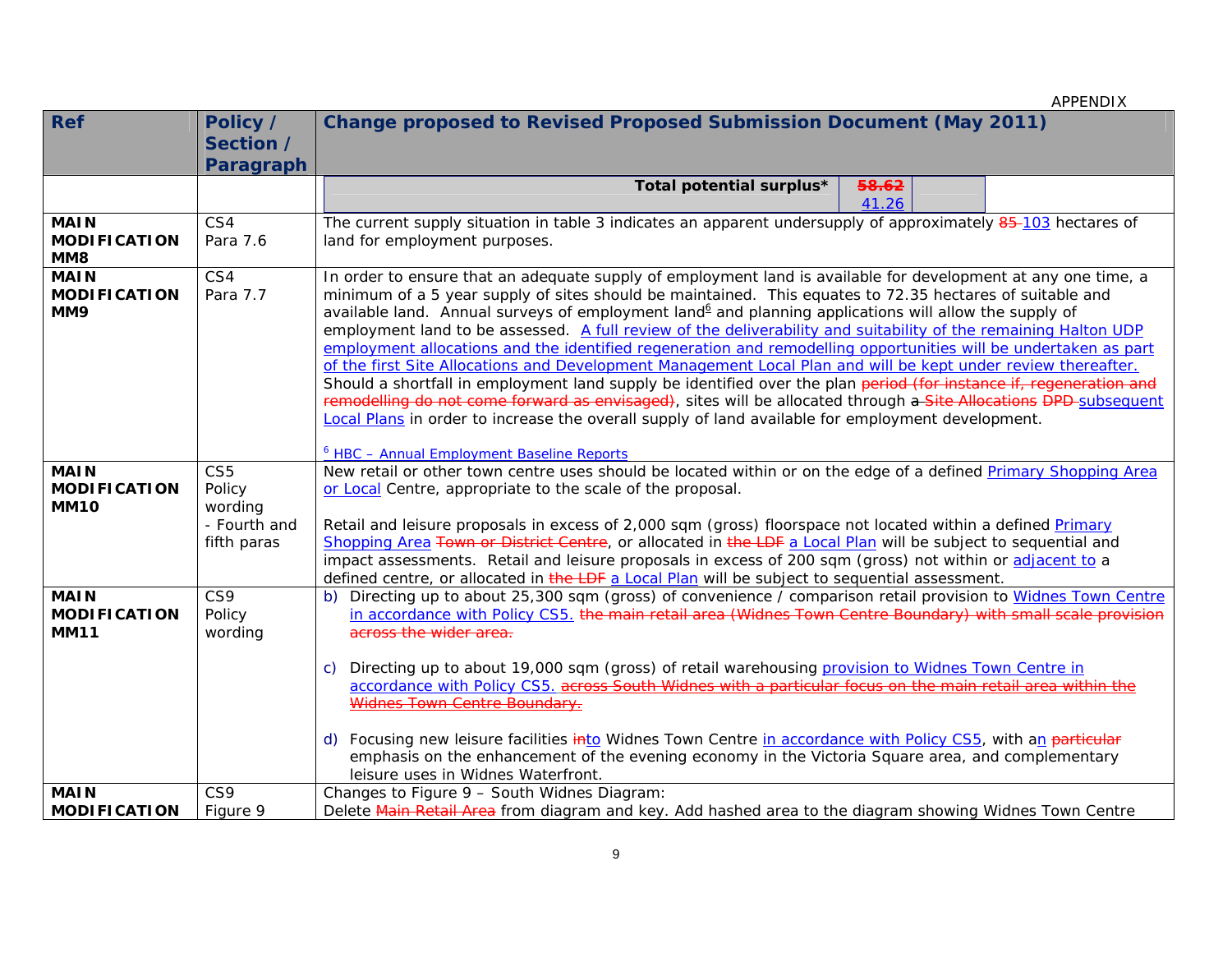| Ref         | Policy /<br>Section /<br>Paragraph | <b>Change proposed to Revised Proposed Submission Document (May 2011)</b>                                                                                                                                                                                                                                                                                                                                                                                                                                                                                                                                                                                                                                                                                                                                                                                                                                                                                                                                                             |
|-------------|------------------------------------|---------------------------------------------------------------------------------------------------------------------------------------------------------------------------------------------------------------------------------------------------------------------------------------------------------------------------------------------------------------------------------------------------------------------------------------------------------------------------------------------------------------------------------------------------------------------------------------------------------------------------------------------------------------------------------------------------------------------------------------------------------------------------------------------------------------------------------------------------------------------------------------------------------------------------------------------------------------------------------------------------------------------------------------|
| <b>MM12</b> |                                    | Boundary (as per Proposed Submission Document, Nov 2010) and add to key 'Indicative Widnes Town Centre<br>Boundary (as confirmed in Appendix 2)'.<br>Warrington<br>St. Helens,<br>M62 to Liverpool,<br>Manchester and M6<br>VARRINGTON<br><b>BOROUGH</b><br>COUNCIL<br>Vidnes<br>Widnes<br>Town<br><b>Liverp</b><br>Waterfront<br>Centre<br><b>Widnes Warth</b><br>West<br>HHHHH<br>Bank<br>3 <sub>MG</sub><br><b>Wigg Island</b><br><b>Mersey Estuary</b><br>Runcorn,<br>M56 to Chester,<br>Manchester and M6<br>Silver Jubilee Bridge<br>Borough Boundary<br>Trans Pennine Trail/National Cycle<br>Network (route 62)<br>South Widnes Key Area of Change<br>Moss Bank Park<br><br><b>Strategic Gateways</b><br>West Bank Residential<br>Neighbourhood<br>ШШ<br><b>Local Gateway</b><br>Indicative Widnes Town Centre<br>Boundary (as confirmed in Appendix 2)<br>Mersey Gateway route<br>ШШ<br>Mersey Gateway Project Area<br><b>Venture Fields</b><br>Victoria Square<br><b>Green Belt</b><br>Kingsway Civic Quarter<br>Greenspace |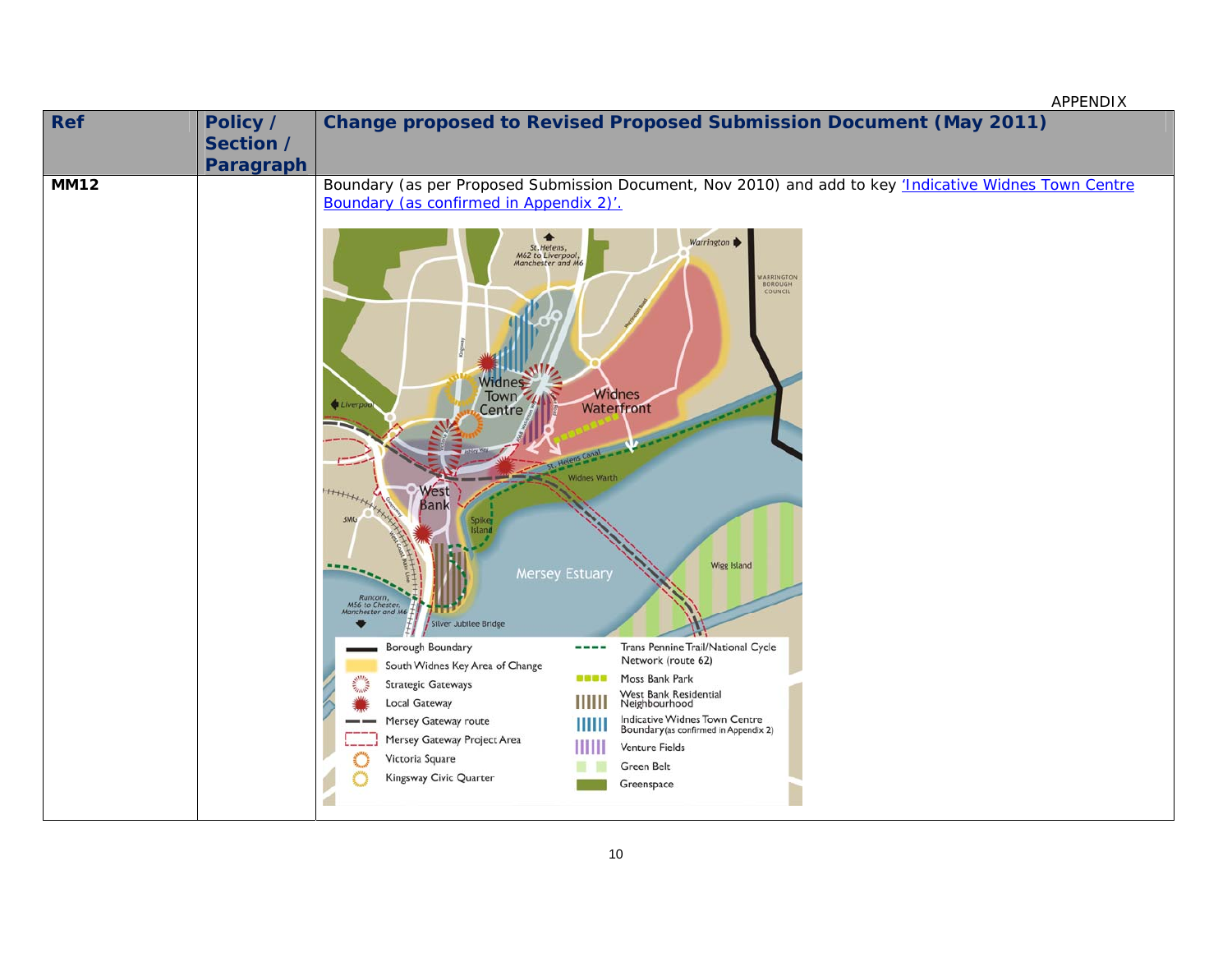| <b>Ref</b>                                        | Policy /<br>Section /              |                                                                                                                                                                                                                                                                                                                                                                                          | <b>Change proposed to Revised Proposed Submission Document (May 2011)</b>                                                                                                                                                                                                                                                                                                                                                                                                                                                                                                                                                                                                                                                                                                                                                  |  |  |  |  |
|---------------------------------------------------|------------------------------------|------------------------------------------------------------------------------------------------------------------------------------------------------------------------------------------------------------------------------------------------------------------------------------------------------------------------------------------------------------------------------------------|----------------------------------------------------------------------------------------------------------------------------------------------------------------------------------------------------------------------------------------------------------------------------------------------------------------------------------------------------------------------------------------------------------------------------------------------------------------------------------------------------------------------------------------------------------------------------------------------------------------------------------------------------------------------------------------------------------------------------------------------------------------------------------------------------------------------------|--|--|--|--|
|                                                   | Paragraph                          |                                                                                                                                                                                                                                                                                                                                                                                          |                                                                                                                                                                                                                                                                                                                                                                                                                                                                                                                                                                                                                                                                                                                                                                                                                            |  |  |  |  |
|                                                   |                                    |                                                                                                                                                                                                                                                                                                                                                                                          |                                                                                                                                                                                                                                                                                                                                                                                                                                                                                                                                                                                                                                                                                                                                                                                                                            |  |  |  |  |
| <b>MAIN</b><br><b>MODIFICATION</b><br><b>MM13</b> | CS9<br>Para 12.5                   | area.                                                                                                                                                                                                                                                                                                                                                                                    | Widnes is the largest town centre within the Borough and has the greatest retail offer in terms of range and<br>floorspace. Widnes Town Centre's retail role will be maintained and enhanced, in accordance with CS5: A Network<br>of Centres, prioritising new retail opportunities and improvements within the Town Centre Boundary. This will<br>include the potential to enhance or redevelop the Albert Square Shopping Centre. Leisure facilities will also be<br>focused on Widnes Town Centre in accordance with CS5: A Network of Centres, with Victoria Square remaining as<br>the focus for evening entertainment given the attractive public realm and heritage assets in the locality. The<br>Venture Fields site on the Widnes Waterfront will provide complementary leisure facilities for the South Widnes |  |  |  |  |
| <b>MAIN</b><br><b>MODIFICATION</b><br><b>MM14</b> | <b>CS10</b><br>Policy<br>wording   | Improving Runcorn Old Town's retail offer, fLocusing up to about 5,200sqm (gross) of convenience /<br>a)<br>comparison goods retailing to Runcorn Old Town District Centre in accordance with Policy CS5, the main<br>retail area within the Town Centre Boundary and improving the retail offer and supporting its role as a<br>District Centre and a cultural and leisure destination. |                                                                                                                                                                                                                                                                                                                                                                                                                                                                                                                                                                                                                                                                                                                                                                                                                            |  |  |  |  |
| <b>MAIN</b><br><b>MODIFICATION</b><br>MM14a       | <b>CS10</b><br>Policy<br>Framework | <b>SA</b><br><b>Objectives</b>                                                                                                                                                                                                                                                                                                                                                           | 3 - Water <b>Quality</b><br>6 - Energy Efficiency<br>7 - Land Quality<br>10 - Housing<br>11 - Accessibility<br>14 - Economy<br>16 - Town Centres                                                                                                                                                                                                                                                                                                                                                                                                                                                                                                                                                                                                                                                                           |  |  |  |  |
|                                                   |                                    | <b>SA Outcome</b>                                                                                                                                                                                                                                                                                                                                                                        | The focus of this policy is bringing large areas of previously<br>developed land back into beneficial use. Development will be<br>designed with sustainability in mind. This policy will contribute<br>positively to sustainability principles. However, development in<br>the area could potentially have a negative impact on water<br>quality.                                                                                                                                                                                                                                                                                                                                                                                                                                                                          |  |  |  |  |
| <b>MAIN</b>                                       | <b>CS10</b>                        |                                                                                                                                                                                                                                                                                                                                                                                          | b) The delivery of 1,500 dwellings across West Runcorn with a particular emphasis on the Runcorn                                                                                                                                                                                                                                                                                                                                                                                                                                                                                                                                                                                                                                                                                                                           |  |  |  |  |
| <b>MODIFICATION</b>                               | Policy                             |                                                                                                                                                                                                                                                                                                                                                                                          | Waterfront site to accommodate 4,330-1,360 dwellings, with the potential for additional residential                                                                                                                                                                                                                                                                                                                                                                                                                                                                                                                                                                                                                                                                                                                        |  |  |  |  |
| <b>MM15</b>                                       | wording                            |                                                                                                                                                                                                                                                                                                                                                                                          | development, subject to appropriate access.                                                                                                                                                                                                                                                                                                                                                                                                                                                                                                                                                                                                                                                                                                                                                                                |  |  |  |  |
| <b>MAIN</b>                                       | <b>CS10</b>                        |                                                                                                                                                                                                                                                                                                                                                                                          | Changes to Figure 10 - West Runcorn Diagram:                                                                                                                                                                                                                                                                                                                                                                                                                                                                                                                                                                                                                                                                                                                                                                               |  |  |  |  |
| <b>MODIFICATION</b>                               | Figure 10                          |                                                                                                                                                                                                                                                                                                                                                                                          | Delete Main Retail Area from diagram and key. Add hashed area to the diagram showing Runcorn Old Town                                                                                                                                                                                                                                                                                                                                                                                                                                                                                                                                                                                                                                                                                                                      |  |  |  |  |
| <b>MM16</b>                                       |                                    |                                                                                                                                                                                                                                                                                                                                                                                          | District Centre Boundary (as per Proposed Submission Document, Nov 2010) and add to key <i>'Indicative Runcorn</i>                                                                                                                                                                                                                                                                                                                                                                                                                                                                                                                                                                                                                                                                                                         |  |  |  |  |
|                                                   |                                    |                                                                                                                                                                                                                                                                                                                                                                                          | Old Town District Centre Boundary (as confirmed in Appendix 2)'                                                                                                                                                                                                                                                                                                                                                                                                                                                                                                                                                                                                                                                                                                                                                            |  |  |  |  |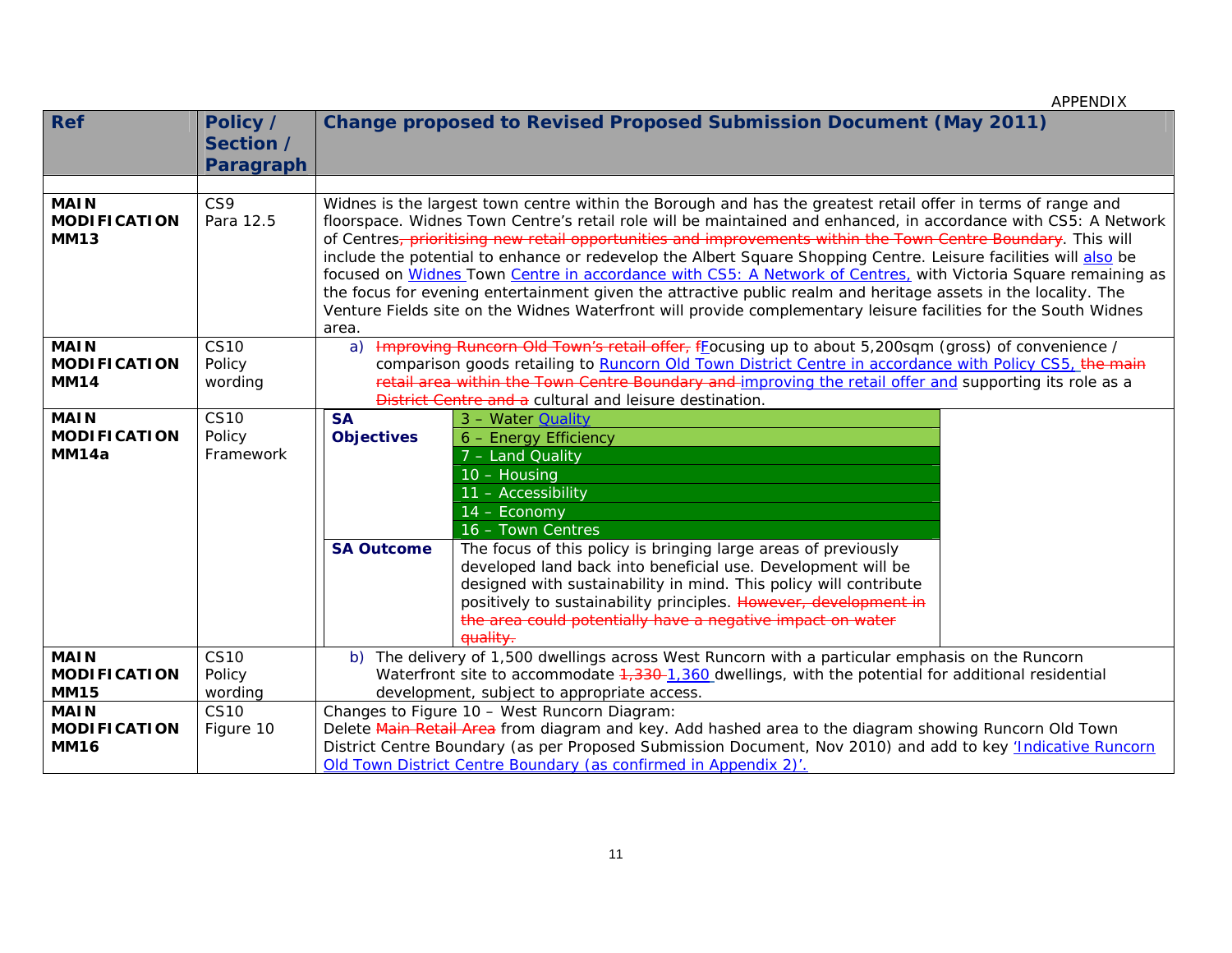| <b>Ref</b>                                        | Policy /<br>Section /<br>Paragraph | <b>Change proposed to Revised Proposed Submission Document (May 2011)</b>                                                                                                                                                                                                                                                                                                                                                                                                                                                                                                                                                                                                                                                                                                                                                                                 |
|---------------------------------------------------|------------------------------------|-----------------------------------------------------------------------------------------------------------------------------------------------------------------------------------------------------------------------------------------------------------------------------------------------------------------------------------------------------------------------------------------------------------------------------------------------------------------------------------------------------------------------------------------------------------------------------------------------------------------------------------------------------------------------------------------------------------------------------------------------------------------------------------------------------------------------------------------------------------|
|                                                   |                                    | Widnes, Liverpool and M62<br>Ethelfleda<br><b>Silver Jubilee Bridge</b><br>Railway Bridge<br>Estuar<br><b>Manchester Ship Canal</b><br><b>Runcorn</b><br><b>Old Town</b><br>Expressway A533<br>Warrington<br>and M56<br><b>Runcorn</b><br><b>Waterfront</b><br>West Runcorn Key Area of Change<br>Heath Road Industrial Estate<br>Picow Farm Road Industrial Estate<br>ШШ<br>Dukesfield Residential Neighbourhood<br>Canal Quarter<br>Halton Riverside College<br>Mersey<br><b>Runcorn Railway Station</b><br>Gateway<br>Weston Point Expressively RED<br>Port<br><b>Strategic Gateway</b><br><b>Brindley Arts Centre</b><br>Runcorn Promenade<br>Mersey Gateway Project Area<br>Indicative Runcorn Old Town District<br>Centre Boundary(as confirmed in Appendix 2)<br>Mersey Estuary SPA/Ramsar<br>Mersey Estuary SSSI<br>M56 to Chester,<br>Greenspace |
| <b>MAIN</b><br><b>MODIFICATION</b><br><b>MM17</b> | <b>CS11</b><br>Para 14.11          | After the existing text which reads: "The study revealed that under a "Do Nothing" scenario (where no<br>uncommitted development takes place), the M56 Junction 11 in 2015 is predicted to operate at capacity in both<br>the AM and PM peak periods", insert the following:<br>The Highways Agency are fully aware of the issues at this junction and the Council will continue to work with<br>them and the developers involved in bringing forward the Strategic Site to consider the alternative funding                                                                                                                                                                                                                                                                                                                                              |
|                                                   |                                    | options necessary to prioritise necessary improvements at this junction.                                                                                                                                                                                                                                                                                                                                                                                                                                                                                                                                                                                                                                                                                                                                                                                  |
| <b>MAIN</b>                                       | <b>CS11</b>                        | <b>SA Objectives</b><br>2 - Biodiversity                                                                                                                                                                                                                                                                                                                                                                                                                                                                                                                                                                                                                                                                                                                                                                                                                  |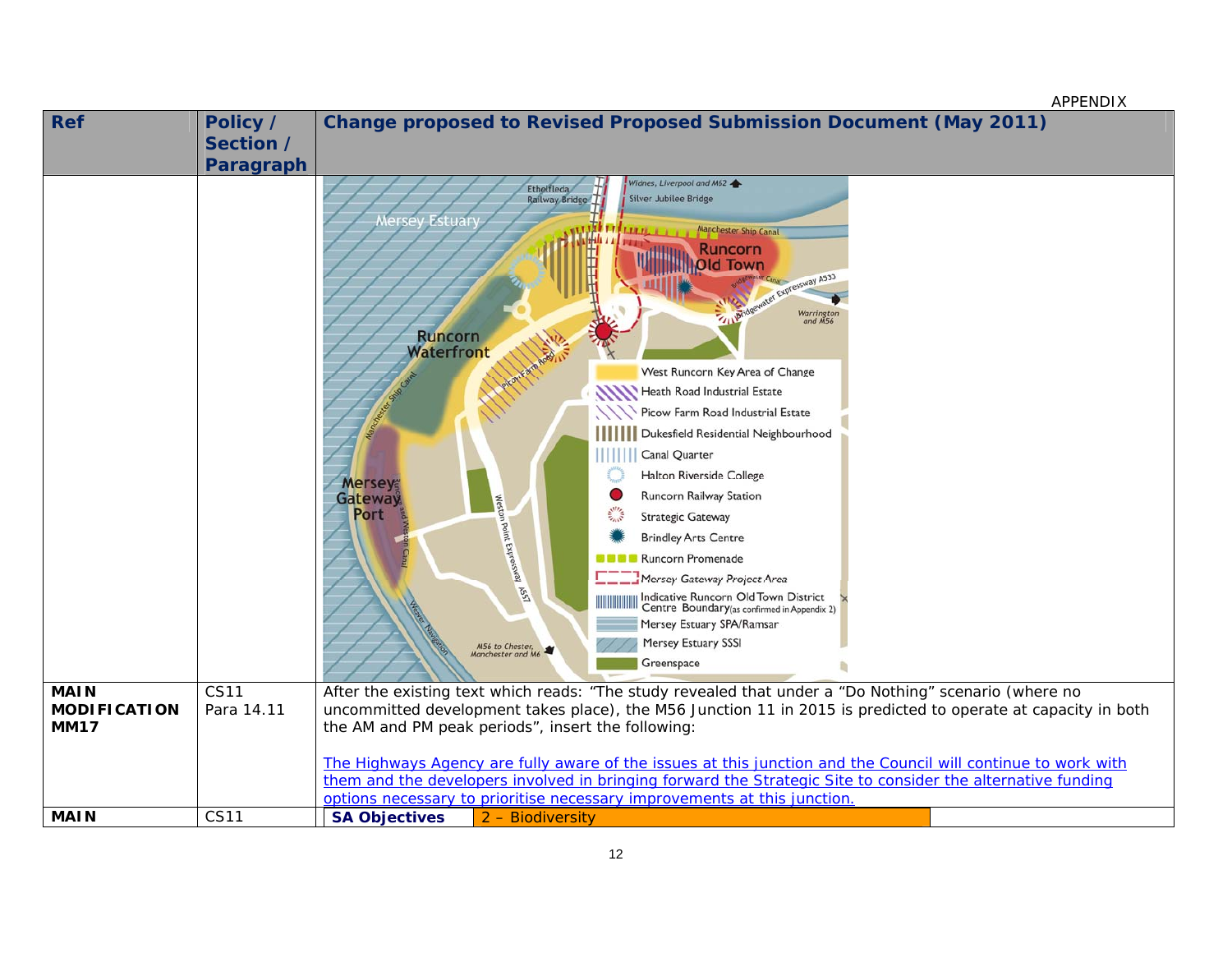| <b>Ref</b>                         | Policy /<br>Section /<br>Paragraph | Change proposed to Revised Proposed Submission Document (May 2011) |                          |                                                                |                                                         |                                                                |                                                                                                                     |
|------------------------------------|------------------------------------|--------------------------------------------------------------------|--------------------------|----------------------------------------------------------------|---------------------------------------------------------|----------------------------------------------------------------|---------------------------------------------------------------------------------------------------------------------|
| <b>MODIFICATION</b>                | Policy                             |                                                                    | 3 - Water <b>Quality</b> |                                                                |                                                         |                                                                |                                                                                                                     |
| MM17a                              | Framework                          |                                                                    | 6 - Energy Efficiency    |                                                                |                                                         |                                                                |                                                                                                                     |
|                                    |                                    |                                                                    | 10 - Housing             |                                                                |                                                         |                                                                |                                                                                                                     |
|                                    |                                    |                                                                    | 11 - Accessibility       |                                                                |                                                         |                                                                |                                                                                                                     |
|                                    |                                    |                                                                    | 14 - Economy             |                                                                |                                                         |                                                                |                                                                                                                     |
|                                    |                                    |                                                                    | 16 - Town Centres        |                                                                |                                                         |                                                                |                                                                                                                     |
|                                    |                                    |                                                                    |                          | 17 - Sustainable-Transport                                     |                                                         |                                                                |                                                                                                                     |
|                                    |                                    | <b>SA Outcome</b>                                                  |                          |                                                                |                                                         | Overall this policy is positive in sustainability terms. There |                                                                                                                     |
|                                    |                                    |                                                                    |                          | may be some minor negative environmental effects.              |                                                         |                                                                |                                                                                                                     |
|                                    |                                    |                                                                    |                          | Overall this policy is positive in sustainability terms. There |                                                         |                                                                |                                                                                                                     |
|                                    |                                    |                                                                    |                          | may be some negative environmental effects, however            |                                                         |                                                                |                                                                                                                     |
|                                    |                                    |                                                                    |                          | these can be managed / mitigated, particularly if              |                                                         |                                                                |                                                                                                                     |
|                                    |                                    |                                                                    |                          |                                                                | suggested mitigation measures are incorporated into the |                                                                |                                                                                                                     |
|                                    |                                    |                                                                    | policy.                  |                                                                |                                                         |                                                                |                                                                                                                     |
| <b>MAIN</b><br><b>MODIFICATION</b> | <b>CS11</b><br>Para 14.11          | insert the following:                                              |                          |                                                                |                                                         |                                                                | After the existing text which reads: "It will entail at least one additional canal crossing suitable for vehicles", |
| <b>MM18</b>                        |                                    |                                                                    |                          |                                                                |                                                         |                                                                |                                                                                                                     |
|                                    |                                    |                                                                    |                          |                                                                |                                                         |                                                                | The proposed land uses immediately adjacent to the indicative line of the main vehicular route as depicted on       |
|                                    |                                    |                                                                    |                          |                                                                |                                                         |                                                                | Figure 12 are therefore also subject to minor changes once the exact alignment is determined. The quantum and       |
|                                    |                                    |                                                                    |                          |                                                                |                                                         |                                                                | role of the area of greenspace south of the existing homes on Delph Lane close to the junction with the A56         |
|                                    |                                    | should however remain.                                             |                          |                                                                |                                                         |                                                                |                                                                                                                     |
| <b>MAIN</b><br><b>MODIFICATION</b> | <b>CS11</b><br>Table 8             | Rows 4 and 5<br>Further                                            | Junction 11              | Over the                                                       | All sites will                                          | Pooled developer                                               |                                                                                                                     |
| <b>MM19</b>                        |                                    | improvements                                                       | of M56                   | plan                                                           |                                                         | contributions                                                  |                                                                                                                     |
|                                    |                                    | to Junction 11                                                     |                          | period                                                         | create pressure<br>on junction 11                       | from all                                                       |                                                                                                                     |
|                                    |                                    | of M56 in                                                          |                          |                                                                | of the M56                                              | development                                                    |                                                                                                                     |
|                                    |                                    | accordance                                                         |                          |                                                                |                                                         | sites with                                                     |                                                                                                                     |
|                                    |                                    | with the                                                           |                          |                                                                |                                                         | potential for                                                  |                                                                                                                     |
|                                    |                                    | ERSTS <sup>12</sup>                                                |                          |                                                                |                                                         | funding from the                                               |                                                                                                                     |
|                                    |                                    |                                                                    |                          |                                                                |                                                         | Highways                                                       |                                                                                                                     |
|                                    |                                    |                                                                    |                          |                                                                |                                                         | Agency                                                         |                                                                                                                     |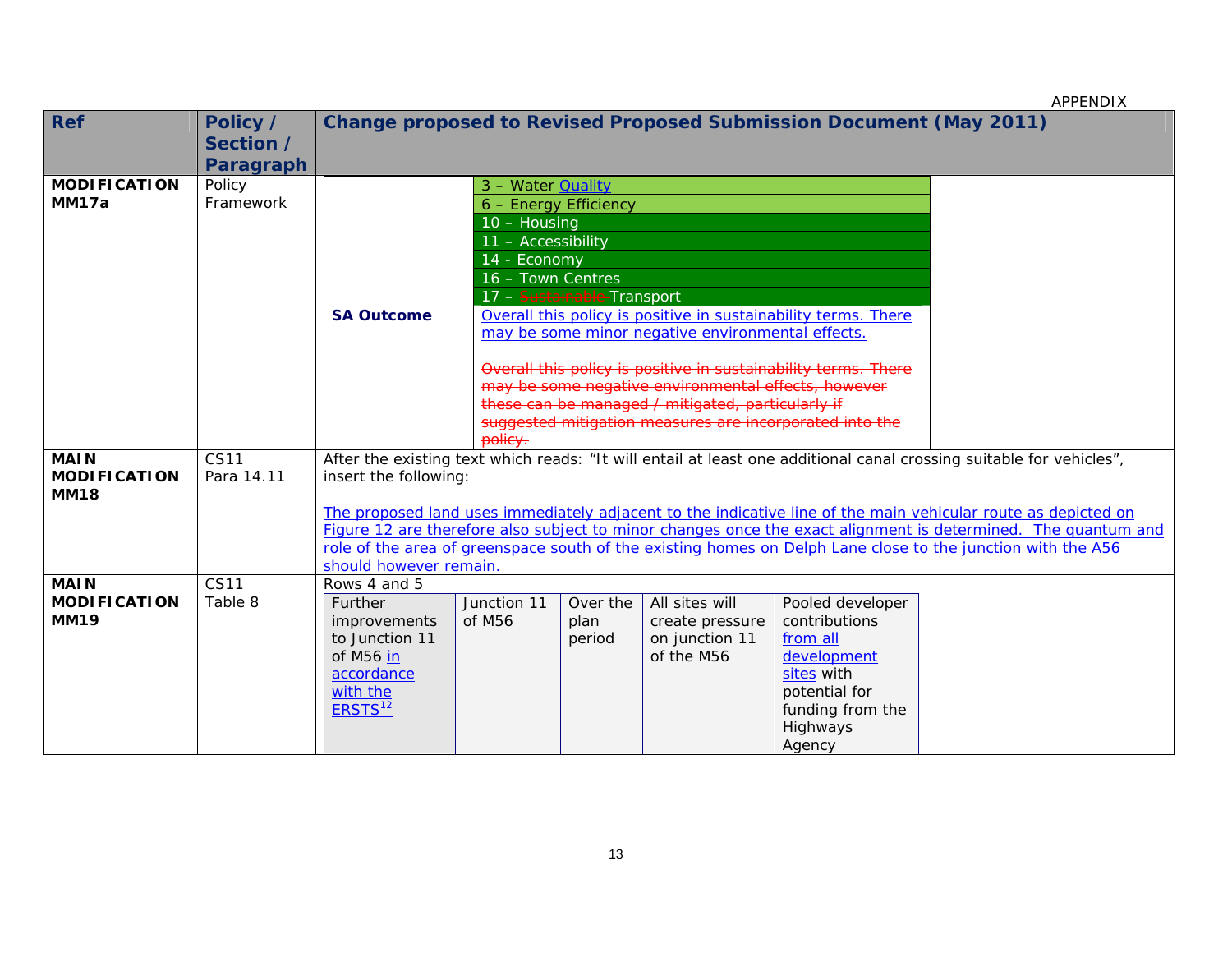|                                                   |                                    |                                                                                                                                                                                                                                                                            |                                                                                                                                                                         |                            |                                                                                                                |                                                                                                                                                                        | APPENDIX                                                                                                                                                                                                                                                                                                                                                                                                                                                                                                                                                                                                                                                                                                                                                                                                                                                                                                                                                                                                                                                                                                                                                                                                                                                                                                                                                                                                 |
|---------------------------------------------------|------------------------------------|----------------------------------------------------------------------------------------------------------------------------------------------------------------------------------------------------------------------------------------------------------------------------|-------------------------------------------------------------------------------------------------------------------------------------------------------------------------|----------------------------|----------------------------------------------------------------------------------------------------------------|------------------------------------------------------------------------------------------------------------------------------------------------------------------------|----------------------------------------------------------------------------------------------------------------------------------------------------------------------------------------------------------------------------------------------------------------------------------------------------------------------------------------------------------------------------------------------------------------------------------------------------------------------------------------------------------------------------------------------------------------------------------------------------------------------------------------------------------------------------------------------------------------------------------------------------------------------------------------------------------------------------------------------------------------------------------------------------------------------------------------------------------------------------------------------------------------------------------------------------------------------------------------------------------------------------------------------------------------------------------------------------------------------------------------------------------------------------------------------------------------------------------------------------------------------------------------------------------|
| <b>Ref</b>                                        | Policy /<br>Section /<br>Paragraph |                                                                                                                                                                                                                                                                            |                                                                                                                                                                         |                            |                                                                                                                | <b>Change proposed to Revised Proposed Submission Document (May 2011)</b>                                                                                              |                                                                                                                                                                                                                                                                                                                                                                                                                                                                                                                                                                                                                                                                                                                                                                                                                                                                                                                                                                                                                                                                                                                                                                                                                                                                                                                                                                                                          |
| <b>MAIN</b><br><b>MODIFICATION</b><br><b>MM20</b> | <b>CS13</b><br>Policy<br>wording   | Improvements<br>to the principal<br>primary road<br>network<br>surrounding<br>the<br>development<br>site in<br>accordance<br>with the<br>ERSTS <sup>12</sup><br><sup>12</sup> East Runcorn Sustainable Transport Study (2011)<br>The provision of affordable housing must: | • A5568 and<br>/A56<br><b>Junction</b><br>· DSIC/A55<br>8 Junction<br>• A558 Pitts<br><b>Heath</b><br>Roundabo<br>ut<br>• Widening<br><b>of</b><br>remainder<br>of A558 | Over the<br>plan<br>period | All sites will<br>create pressure<br>on the principal<br>primary road<br>network used<br>to access the<br>site | Pooled developer<br>contributions<br>from all<br>development<br>sites<br>affordable rented tenures and 50% intermediate affordable housing tenures across the Borough. | Affordable housing provision will be sought at 25% as up to 35% of the total residential units floorspace<br>proposed. The Council will seek to ensure secure 50% of new provision as a 75:25 split between-social and<br>address the identified housing needs as quantified in the most up to date Strategic Housing Market                                                                                                                                                                                                                                                                                                                                                                                                                                                                                                                                                                                                                                                                                                                                                                                                                                                                                                                                                                                                                                                                             |
|                                                   |                                    |                                                                                                                                                                                                                                                                            | housing need in the locality; and                                                                                                                                       |                            |                                                                                                                |                                                                                                                                                                        | Assessment unless it is agreed that it is preferable for the provision to be of a similar size and type to the<br>overall mix on site, unless it is agreed with the Council to target a specific identified category of greatest                                                                                                                                                                                                                                                                                                                                                                                                                                                                                                                                                                                                                                                                                                                                                                                                                                                                                                                                                                                                                                                                                                                                                                         |
| <b>MAIN</b><br><b>MODIFICATION</b><br><b>MM21</b> | <b>CS13</b><br>Para 16.5           |                                                                                                                                                                                                                                                                            |                                                                                                                                                                         |                            |                                                                                                                |                                                                                                                                                                        | Unmet need for affordable housing is far in excess of the proposed housing delivery targets as set out in policy<br>CS3: Housing Supply and Locational Priorities and above the level of total completions achieved in any year since<br>before 1994. It is therefore essential to seek to maximise the contribution to new affordable units from new<br>housing developments. The Economic Viability Assessment has considered the realistic contribution that can be<br>secured from new housing development across different housing areas of the Borough north and south of the<br>river and under different market conditions. This shows that under the Mid Market Position, 25% affordable<br>housing is deliverable at a 50% social rented and 50% intermediate housing tenure split. Although a higher<br>percentage of affordable housing could be delivered in the Improved Market Position (40% with a 34% social<br>rented and 64% intermediate tenure split) it is acknowledged through the assessment that it is difficult to predict<br>whether the improved market scenario will ever be met. It is however, considered likely, based on previous<br>cycles of the property market, that the mid market position will be reached during the Core Strategy Plan period.<br>This shows that in the market conditions prevailing in 2010 the economic viability of housing developments in |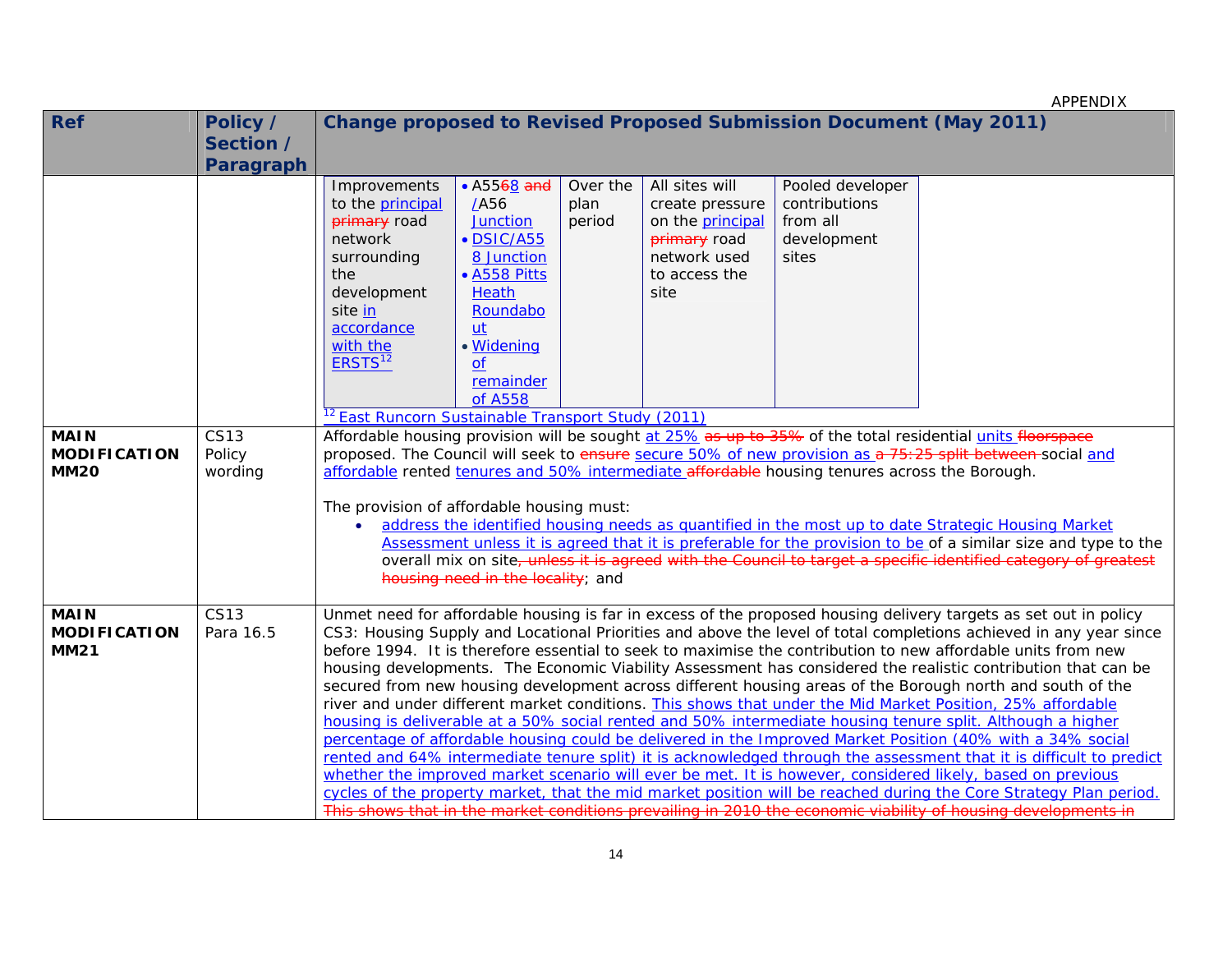| <b>Ref</b>          | Policy /      | <b>Change proposed to Revised Proposed Submission Document (May 2011)</b>                                                                                                                                                             |
|---------------------|---------------|---------------------------------------------------------------------------------------------------------------------------------------------------------------------------------------------------------------------------------------|
|                     | Section /     |                                                                                                                                                                                                                                       |
|                     | Paragraph     |                                                                                                                                                                                                                                       |
|                     |               | some areas of the Borough were marginal and that these could not realistically support an affordable housing                                                                                                                          |
|                     |               | contribution, however, in other areas and during more 'normal' market conditions, developments could                                                                                                                                  |
|                     |               | realistically deliver up to 35% as affordable.                                                                                                                                                                                        |
| <b>MAIN</b>         | <b>CS13</b>   | Taking into account Tthe viability of residential development, the policy target for affordable housing contribution                                                                                                                  |
| <b>MODIFICATION</b> | Para 16.6     | has been set at 25% of the total residential units as 'up to 35%', which will be applied to all qualifying residential                                                                                                                |
| <b>MM22</b>         |               | developments, being those on sites capable of providing a net gain of 10 or more units or on 0.33 hectares or                                                                                                                         |
|                     |               | more. Affordable housing provision at a rate lower than the target range will only be acceptable where it is                                                                                                                          |
|                     |               | demonstrated through a financial appraisal that prevailing market conditions, abnormal physical on-site                                                                                                                               |
|                     |               | constraints resulting in extraordinary costs, or higher competing use value would render the development                                                                                                                              |
|                     |               | unviable when the affordable housing contribution is taken into account.                                                                                                                                                              |
| <b>MAIN</b>         | <b>CS13</b>   | The Council will seek to achieve delivery of an appropriate tenure split between social rent, affordable rent and                                                                                                                     |
| <b>MODIFICATION</b> | Para 16.7     | intermediate housing across the Borough as informed by the most up to date Strategic Housing Market                                                                                                                                   |
| <b>MM23</b>         |               | Assessment (SHMA) and Economic Viability Assessment (or replacements). The initial-target will be to secure                                                                                                                           |
|                     |               | 50% of new provision across the Borough as social and affordable rented tenures and 50% intermediate housing                                                                                                                          |
|                     |               | tenures. split 75:25 between these tenures, with tThe actual size, and type and tenure of affordable supply                                                                                                                           |
|                     |               | sought on individual sites will be being dependent on the most up to date Strategic Housing Market Assessment,<br>taking into consideration the site location, local housing mix and identified priorities to meet local needs within |
|                     |               | the sub-area. Affordable housing provision as infill development within 'washed over' Green Belt villages may be                                                                                                                      |
|                     |               | appropriate in certain circumstances, subject to local need, character and Green Belt considerations.                                                                                                                                 |
| <b>MAIN</b>         | <b>CS19</b>   | The Code for Sustainable Homes Level 3 will be required-encouraged as a minimum standard for new<br>$\bullet$                                                                                                                         |
| <b>MODIFICATION</b> | Policy        | residential development, rising to Level 4 in 2013 and to Level 6 in 2016.                                                                                                                                                            |
| <b>MM24</b>         | wording       |                                                                                                                                                                                                                                       |
|                     | Bullets 1 and | The BREEAM 'Very Good' standard will be required encouraged as a minimum standard for new non-<br>$\bullet$                                                                                                                           |
|                     | 2             | residential development, rising to 'Excellent' standard in 2013.                                                                                                                                                                      |
|                     |               |                                                                                                                                                                                                                                       |
| <b>MAIN</b>         | <b>CS19</b>   | Where it is not considered to be viable or feasible for development to meet sustainability standards,<br>$\bullet$                                                                                                                    |
| <b>MODIFICATION</b> | Policy        | exceed baseline energy targets or connect to an existing or scheduled district heating network, developers                                                                                                                            |
| <b>MM25</b>         | wording       | will be required to make a financial contribution in accordance with CS7: Infrastructure Provision.                                                                                                                                   |
|                     | Final bullet  |                                                                                                                                                                                                                                       |
|                     | point         |                                                                                                                                                                                                                                       |
| <b>MAIN</b>         | <b>CS19</b>   | To ensure Halton achieves high standards of sustainability, development should-is encouraged to meet the                                                                                                                              |
| <b>MODIFICATION</b> | Para 22.3     | appropriate CSH and BREEAM standards where it is viable and feasible to do so. unless it is proven that this                                                                                                                          |
| <b>MM26</b>         |               | would cause the development to become unviable.                                                                                                                                                                                       |
| <b>MAIN</b>         | <b>CS19</b>   | To support the new Building Regulations and to ensure the planning system contributes to reducing carbon                                                                                                                              |
| <b>MODIFICATION</b> | Para 22.5     | emissions, development is expected required to show how improvements to CO <sub>2</sub> emission savings can be made                                                                                                                  |
| <b>MM27</b>         |               | over the contemporary Building Regulations (Part L) baseline <sup>7</sup> with a focus on reducing the demand for energy as                                                                                                           |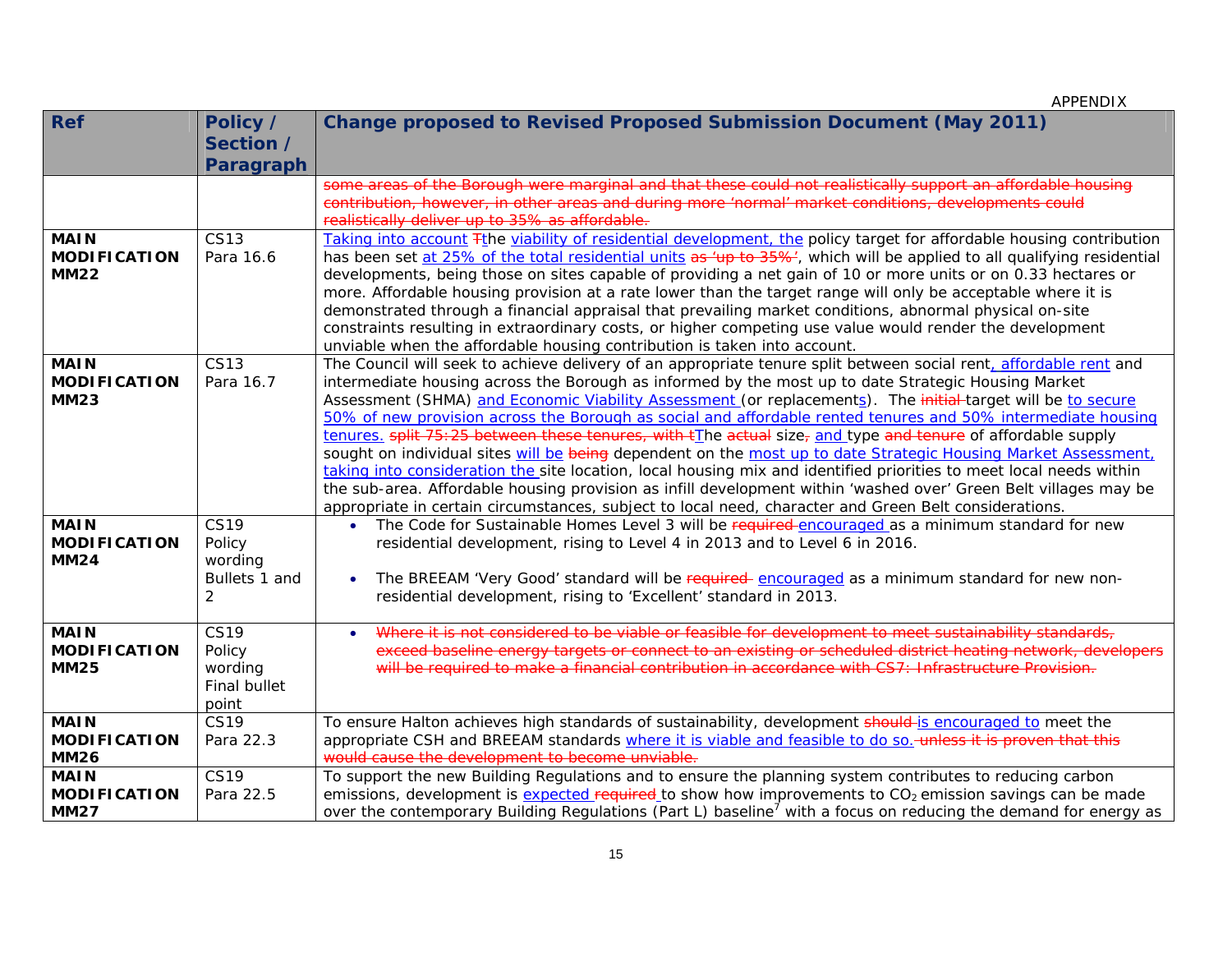| <b>Ref</b>                         | Policy /    |                                                                                                                                                                                                                                               |                   |          |                     | <b>Change proposed to Revised Proposed Submission Document (May 2011)</b>                    |                                                                                                                                                                                                                                             |  |  |
|------------------------------------|-------------|-----------------------------------------------------------------------------------------------------------------------------------------------------------------------------------------------------------------------------------------------|-------------------|----------|---------------------|----------------------------------------------------------------------------------------------|---------------------------------------------------------------------------------------------------------------------------------------------------------------------------------------------------------------------------------------------|--|--|
|                                    | Section /   |                                                                                                                                                                                                                                               |                   |          |                     |                                                                                              |                                                                                                                                                                                                                                             |  |  |
|                                    | Paragraph   |                                                                                                                                                                                                                                               |                   |          |                     |                                                                                              |                                                                                                                                                                                                                                             |  |  |
|                                    |             | a first priority and then utilising renewable and low carbon energy. Where minimum standards cannot be                                                                                                                                        |                   |          |                     |                                                                                              |                                                                                                                                                                                                                                             |  |  |
|                                    |             | exceeded, developers are required to should provide evidence that all options have been investigated and that                                                                                                                                 |                   |          |                     |                                                                                              |                                                                                                                                                                                                                                             |  |  |
|                                    |             | further $CO2$ emissions savings are not feasible and / or viable.                                                                                                                                                                             |                   |          |                     |                                                                                              |                                                                                                                                                                                                                                             |  |  |
| <b>MAIN</b>                        | <b>CS19</b> |                                                                                                                                                                                                                                               |                   |          |                     | Financial contributions from development will be sought where it is proven unviable and / or |                                                                                                                                                                                                                                             |  |  |
| <b>MODIFICATION</b>                | Para 22.10  |                                                                                                                                                                                                                                               |                   |          |                     |                                                                                              | the required CSH or BREEAM standard, exceed baseline energy targets in line with the successful implementation                                                                                                                              |  |  |
| <b>MM28</b>                        |             |                                                                                                                                                                                                                                               |                   |          |                     |                                                                                              | of the revisions to Part L of the Building Regulations, or connect to an existing or scheduled district heating                                                                                                                             |  |  |
|                                    |             |                                                                                                                                                                                                                                               |                   |          |                     |                                                                                              | network. This financial contribution will be sought in accordance with CS7: Infrastructure Provision and will be                                                                                                                            |  |  |
|                                    |             |                                                                                                                                                                                                                                               |                   |          |                     | used to contribute to wider renewable and low carbon energy initiatives across the Borough.  |                                                                                                                                                                                                                                             |  |  |
| <b>MAIN</b>                        | <b>CS11</b> |                                                                                                                                                                                                                                               |                   |          |                     |                                                                                              | 3. The whole of the development should be served by public transport, to connect the employment, housing and                                                                                                                                |  |  |
| <b>MODIFICATION</b><br><b>MM29</b> | Policy      |                                                                                                                                                                                                                                               |                   |          |                     |                                                                                              | retail/leisure areas. The public transport network at the site should include the provision of a transport<br>interchange facilitiesy sited to serve the entirety of the site. maintaining the long term aim of delivering a railway        |  |  |
|                                    | wording     | station in the long term.                                                                                                                                                                                                                     |                   |          |                     |                                                                                              |                                                                                                                                                                                                                                             |  |  |
| <b>MAIN</b>                        | <b>CS11</b> | The provision of a public transport facilities interchange at within the intersection of the two railway lines which                                                                                                                          |                   |          |                     |                                                                                              |                                                                                                                                                                                                                                             |  |  |
| <b>MODIFICATION</b>                | Para 14.14  |                                                                                                                                                                                                                                               |                   |          |                     |                                                                                              |                                                                                                                                                                                                                                             |  |  |
| 30                                 |             | run through the Strategic sSite will improve the area's connectivity via sustainable transport. It is envisaged that<br><b>this will initially</b> provide bus interchange-facilities to serve the employment and residential areas, with bus |                   |          |                     |                                                                                              |                                                                                                                                                                                                                                             |  |  |
|                                    |             |                                                                                                                                                                                                                                               |                   |          |                     |                                                                                              | services serving the local centre to ensure its viability. Bus provision should improve connections to the Strategic                                                                                                                        |  |  |
|                                    |             |                                                                                                                                                                                                                                               |                   |          |                     |                                                                                              | Site from surrounding residential areas and key transport nodes including Runcorn Old Town, Runcorn East                                                                                                                                    |  |  |
|                                    |             |                                                                                                                                                                                                                                               |                   |          |                     |                                                                                              | station and Warrington town centre. with the aspiration of delivering a railway station to serve either one or both                                                                                                                         |  |  |
|                                    |             |                                                                                                                                                                                                                                               |                   |          |                     |                                                                                              | of the railway lines in the longer term. The precise location of a public transport interchange has not yet been                                                                                                                            |  |  |
|                                    |             |                                                                                                                                                                                                                                               |                   |          |                     |                                                                                              | determined but will be largely dependent on the outcome of the current Guide to Railway Investment Projects                                                                                                                                 |  |  |
|                                    |             |                                                                                                                                                                                                                                               |                   |          |                     |                                                                                              | (GRIP) Study, which is being progressed by Network Rail on behalf of Halton Borough Council. Should this study                                                                                                                              |  |  |
|                                    |             |                                                                                                                                                                                                                                               |                   |          |                     |                                                                                              | find that the practicality and feasibility of a railway station at Daresbury is limited, a wider area will be available<br>for a bus-based interchange. In the circumstance where there is clear evidence to suggest that a railway station |  |  |
|                                    |             |                                                                                                                                                                                                                                               |                   |          |                     |                                                                                              | cannot be delivered or it can be proven that the entirety of the safeguarded land is not needed for public                                                                                                                                  |  |  |
|                                    |             |                                                                                                                                                                                                                                               |                   |          |                     |                                                                                              | transport facilities, the applicable land will be considered for the corresponding land uses shown on Figure 12.                                                                                                                            |  |  |
| <b>MAIN</b>                        | <b>CS11</b> | Row 1                                                                                                                                                                                                                                         |                   |          |                     |                                                                                              |                                                                                                                                                                                                                                             |  |  |
| <b>MODIFICATION</b>                | Table 8     | Public                                                                                                                                                                                                                                        | <b>Within the</b> | Over the | <b>DSIC</b> Joint   | Private residential                                                                          |                                                                                                                                                                                                                                             |  |  |
| 31                                 |             | Transport                                                                                                                                                                                                                                     | <b>Strategic</b>  | plan     | Venture and         | developer and                                                                                |                                                                                                                                                                                                                                             |  |  |
|                                    |             | facilities                                                                                                                                                                                                                                    | Site,             | period   | central Central     | <b>DSIC</b> Joint                                                                            |                                                                                                                                                                                                                                             |  |  |
|                                    |             | Interchange -                                                                                                                                                                                                                                 | capable of        |          | housing             | <b>Venture</b>                                                                               |                                                                                                                                                                                                                                             |  |  |
|                                    |             | including bus                                                                                                                                                                                                                                 | serving the       |          | <b>Housing area</b> | It is likely that                                                                            |                                                                                                                                                                                                                                             |  |  |
|                                    |             | interchange                                                                                                                                                                                                                                   | entire area       |          | Area                | public funding will                                                                          |                                                                                                                                                                                                                                             |  |  |
|                                    |             | facilities with                                                                                                                                                                                                                               | At the            |          |                     | be required to                                                                               |                                                                                                                                                                                                                                             |  |  |
|                                    |             | the potential                                                                                                                                                                                                                                 | intersection      |          |                     | deliver this key                                                                             |                                                                                                                                                                                                                                             |  |  |
|                                    |             | for a new                                                                                                                                                                                                                                     | of two            |          |                     | <del>piece of</del>                                                                          |                                                                                                                                                                                                                                             |  |  |
|                                    |             | railway station<br>railway<br><i>infrastructure</i>                                                                                                                                                                                           |                   |          |                     |                                                                                              |                                                                                                                                                                                                                                             |  |  |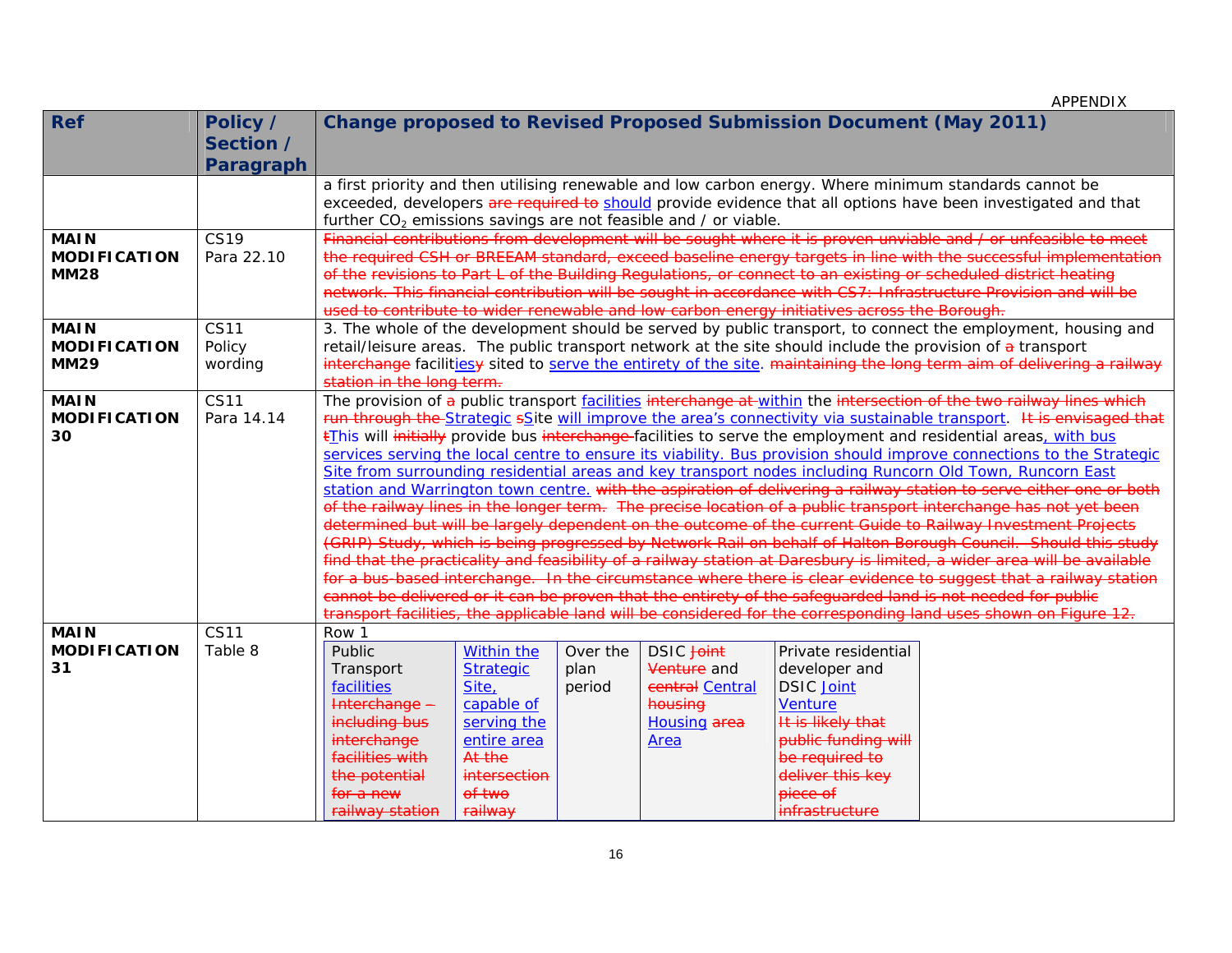APPENDIX Ref **Policy** / **Section / Paragraph Change proposed to Revised Proposed Submission Document (May 2011)**  lines within **Daresbury Strategie** Site**MAIN MODIFICATION MM32** CS2 Policy Title **CS2: PRESUMPTION IN FAVOUR OF SUSTAINABLE DEVELOPMENT PRINCIPLES MAIN MODIFICATION MM33** CS2 Policy wording **Policy CS2: Presumption in Favour of Sustainable Development Principles** When considering development proposals, the Council will take a positive approach that reflects the presumption in favour of sustainable development contained in the National Planning Policy Framework. It will always work proactively with applicants jointly to find solutions which mean that proposals can be approved wherever possible, and to secure development that improves the economic, social and environmental conditions in the area. Planning applications that accord with the policies in this Local Plan<sup>1</sup> (and, where relevant, with polices in Halton's other Local Plans and neighbourhood plans) will be approved without delay, unless material considerations indicate otherwise. Where there are no policies relevant to the application or relevant policies are out of date at the time of making the decision then the Council will grant permission unless material considerations indicate otherwise – taking into account whether:  $\bullet$  Any adverse impacts of granting permission would significantly and demonstrably outweigh the benefits, when assessed against the policies in the National Planning Policy Framework taken as a whole; or • Specific policies in that Framework indicate that development should be restricted. Over the lifetime of the Halton Core Strategy, development in the Borough should:  $\bullet$  -contribute towards the delivery of mixed and balanced communities;  $\overline{\phantom{a}}$  $\bullet$  -increase the quality of life for the Borough's communities, contributing to long term improvements in . health and well-being, educational attainment and skill development; ۰ contribute towards a strong, stable and more competitive economy, responsive to Halton's needs and building upon Halton's strengths; ۰ be located to minimise the need to travel, increase accessibility and support sustainable transport ۰ regenerate and remediate Halton, bringing noticeable improvements to the Borough's urban areas and green spaces;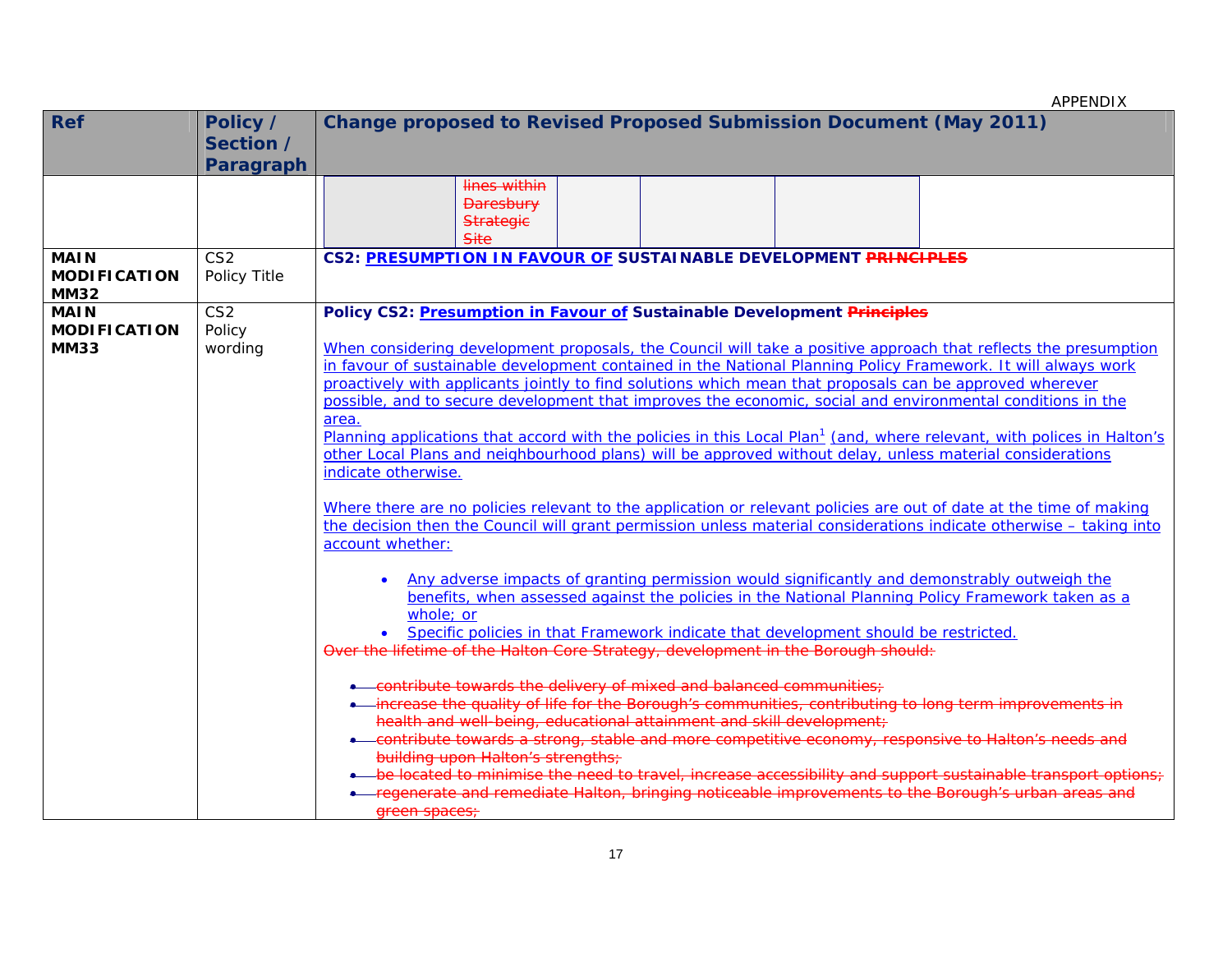| <b>Ref</b>                                        | Policy /                    | <b>Change proposed to Revised Proposed Submission Document (May 2011)</b>                                                                                                                                                                                                                                                                                                                                                                                                                                                                                                                                                                                                                                                                                                                                                                                                                                                            |
|---------------------------------------------------|-----------------------------|--------------------------------------------------------------------------------------------------------------------------------------------------------------------------------------------------------------------------------------------------------------------------------------------------------------------------------------------------------------------------------------------------------------------------------------------------------------------------------------------------------------------------------------------------------------------------------------------------------------------------------------------------------------------------------------------------------------------------------------------------------------------------------------------------------------------------------------------------------------------------------------------------------------------------------------|
|                                                   | Section /                   |                                                                                                                                                                                                                                                                                                                                                                                                                                                                                                                                                                                                                                                                                                                                                                                                                                                                                                                                      |
|                                                   | <b>Paragraph</b>            |                                                                                                                                                                                                                                                                                                                                                                                                                                                                                                                                                                                                                                                                                                                                                                                                                                                                                                                                      |
|                                                   |                             | conserve and enhance the character and quality of Halton's natural and historic environment and green<br>infrastructure network:<br>minimise factors which contribute to climate change and plan for the potential effects of a changing<br>climate on the Borough's communities and environments;                                                                                                                                                                                                                                                                                                                                                                                                                                                                                                                                                                                                                                   |
|                                                   |                             | minimise energy and water use and make efficient use of natural resources including through sustainable<br>waste management and maximising the re-use of recycled products; and,<br>ensure that the infrastructure needs of the Borough are met.<br>$\bullet$                                                                                                                                                                                                                                                                                                                                                                                                                                                                                                                                                                                                                                                                        |
| <b>MAIN</b><br><b>MODIFICATION</b><br><b>MM34</b> | CS <sub>2</sub><br>Para 5.2 | 'Sustainable development' is defined as "development which meets the needs of the present without<br>compromising the ability of future generations to meet their own needs" <sup>9</sup> . The National Planning Policy<br>Framework <sup>3</sup> (NPPF) National guidance in the form of PPS 1: Delivering Sustainable Development <sup>2</sup> states that<br>emphasises the three dimensions to sustainable development, these being should be delivered through<br>achieving:                                                                                                                                                                                                                                                                                                                                                                                                                                                   |
|                                                   |                             | social progress which recognises the needs of everyone Economic - contributing to building a strong,<br>$\bullet$<br>responsive and competitive economy;<br>protection and enhancement of the environment Social - supporting strong, vibrant and healthy<br>$\bullet$<br>communities; and,<br>prudent use of natural resources; and Environmental - contributing to protecting and enhancing our natural,<br>built and historic environment.<br>sustainable economic development.<br><sup>3</sup> CLG (2012) National Planning Policy Framework                                                                                                                                                                                                                                                                                                                                                                                     |
| <b>MAIN</b><br><b>MODIFICATION</b><br><b>MM35</b> | CS <sub>2</sub><br>Para 5.3 | The NPPF introduced the presumption in favour of sustainable development which emphasises the Government's<br>positive attitude to development that is sustainable, impressing on Local Planning Authorities the importance of<br>expediting planning applications which are in conformity. The whole of the NPPF sets out the Government's view<br>of what sustainable development means in practical terms for the planning process. The Core Strategy (as part<br>of Halton's development plan) is the first reference point for those involved in the determination of planning<br>applications. The NPPF makes it clear that local planning documents should reflect the presumption and hence                                                                                                                                                                                                                                  |
|                                                   |                             | the above policy fulfils this requirement. In accordance with other policies in the NPPF, it should be noted that<br>the presumption does not apply to development where Appropriate Assessment under the Birds or Habitats<br>Directive is required or for development proposals on land designated as a Site of Special Scientific Interest,<br>Green Belt, Local Green Space, designated heritage assets or locations at risk of flooding or coastal erosion. To<br>achieve sustainable development across Halton a number of principles have been agreed. These sustainable<br>development principles are informed by the Borough's drivers of change and respond to Halton's challenges as<br>set out in Halton's Story of Place. As a result the Sustainable Development Principles reflect the current social,<br>economic and environmental needs of the Borough whilst building upon the aims of sustainable development at |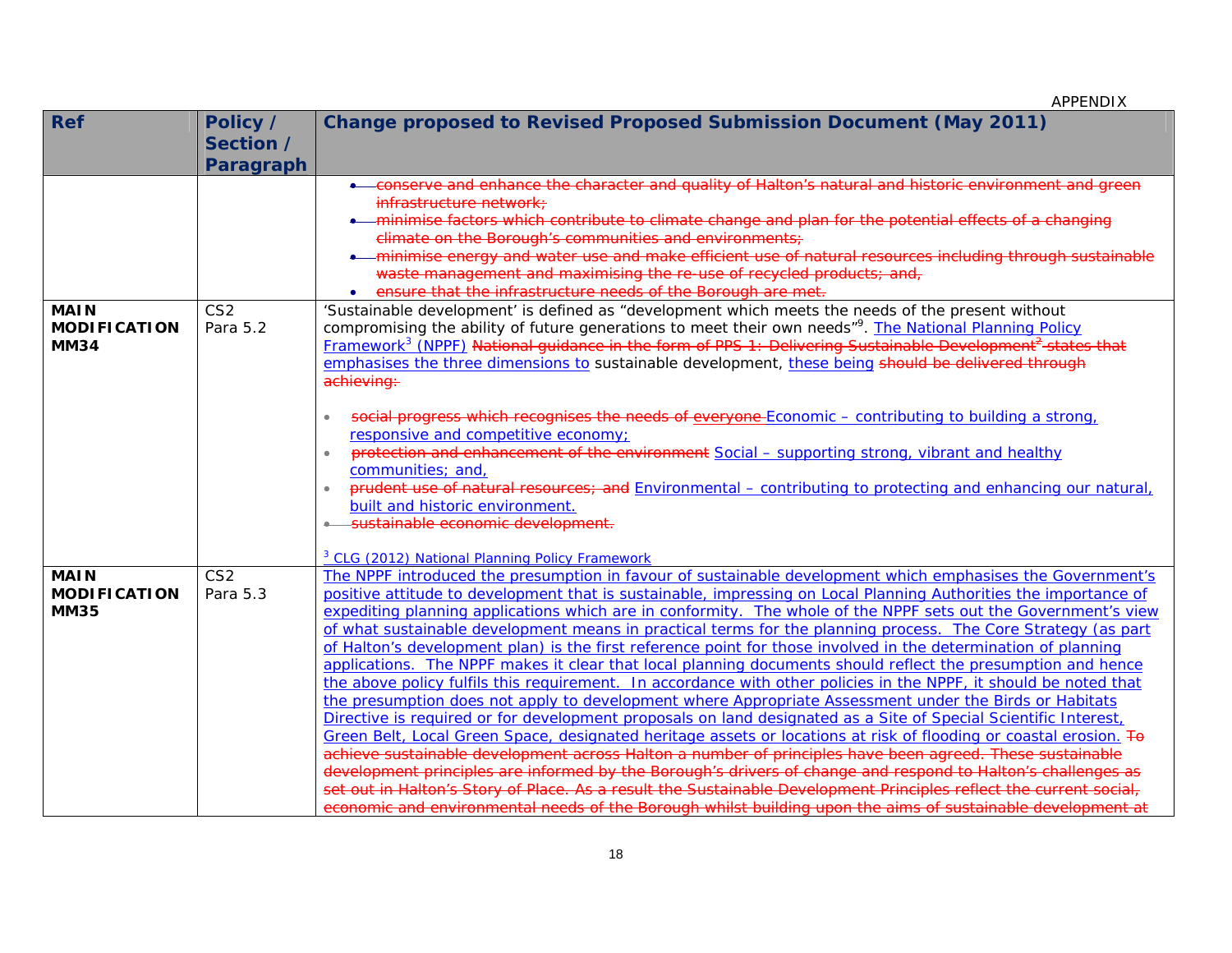| <b>Ref</b>                         | Policy /         |                                                                                                                                                                  | <b>Change proposed to Revised Proposed Submission Document (May 2011)</b>                                          |                                                      |                    |  |  |  |  |
|------------------------------------|------------------|------------------------------------------------------------------------------------------------------------------------------------------------------------------|--------------------------------------------------------------------------------------------------------------------|------------------------------------------------------|--------------------|--|--|--|--|
|                                    | Section /        |                                                                                                                                                                  |                                                                                                                    |                                                      |                    |  |  |  |  |
|                                    | <b>Paragraph</b> |                                                                                                                                                                  |                                                                                                                    |                                                      |                    |  |  |  |  |
|                                    |                  | the national level.                                                                                                                                              |                                                                                                                    |                                                      |                    |  |  |  |  |
| <b>MAIN</b>                        | CS <sub>2</sub>  |                                                                                                                                                                  | The aims of the NPPF will be delivered through development in Halton:                                              |                                                      |                    |  |  |  |  |
| <b>MODIFICATION</b>                | New para         |                                                                                                                                                                  | contributing towards the delivery of mixed and balanced communities;                                               |                                                      |                    |  |  |  |  |
| <b>MM36</b>                        | after 5.3        | $\bullet$                                                                                                                                                        | increasing the quality of life for the Borough's communities, contributing to long term improvements in health     |                                                      |                    |  |  |  |  |
|                                    |                  | and well-being, educational attainment and skill development;                                                                                                    |                                                                                                                    |                                                      |                    |  |  |  |  |
|                                    |                  | contributing towards a strong, stable and more competitive economy, responding to Halton's needs and<br>$\bullet$                                                |                                                                                                                    |                                                      |                    |  |  |  |  |
|                                    |                  |                                                                                                                                                                  | building upon Halton's strengths;                                                                                  |                                                      |                    |  |  |  |  |
|                                    |                  |                                                                                                                                                                  | being located to minimise the need to travel, increasing accessibility and supporting sustainable transport        |                                                      |                    |  |  |  |  |
|                                    |                  | options:                                                                                                                                                         |                                                                                                                    |                                                      |                    |  |  |  |  |
|                                    |                  |                                                                                                                                                                  | regenerating and remediating Halton, bringing noticeable improvements to the Borough's urban areas and             |                                                      |                    |  |  |  |  |
|                                    |                  | green spaces;                                                                                                                                                    |                                                                                                                    |                                                      |                    |  |  |  |  |
|                                    |                  | infrastructure network;                                                                                                                                          | conserving and enhancing the character and quality of Halton's natural and historic environment and green          |                                                      |                    |  |  |  |  |
|                                    |                  |                                                                                                                                                                  |                                                                                                                    |                                                      |                    |  |  |  |  |
|                                    |                  | minimising factors which contribute to climate change and plan for the potential effects of a changing climate<br>on the Borough's communities and environments; |                                                                                                                    |                                                      |                    |  |  |  |  |
|                                    |                  | minimising energy and water use and making efficient use of natural resources including through sustainable                                                      |                                                                                                                    |                                                      |                    |  |  |  |  |
|                                    |                  | waste management and maximising the re-use of recycled products; and,                                                                                            |                                                                                                                    |                                                      |                    |  |  |  |  |
|                                    |                  |                                                                                                                                                                  | ensuring that the infrastructure needs of the Borough are met.                                                     |                                                      |                    |  |  |  |  |
| <b>MAIN</b>                        | CS <sub>2</sub>  |                                                                                                                                                                  | In order to achieve sustainable development in Halton over the plan period, all development proposals - where      |                                                      |                    |  |  |  |  |
| <b>MODIFICATION</b>                | Para 5.4         |                                                                                                                                                                  | appropriate, will be assessed against the above policy and against the these principles in the NPPF. The other     |                                                      |                    |  |  |  |  |
| <b>MM37</b>                        |                  |                                                                                                                                                                  | policies in the Core Strategy set out how the NPPF will be applied locally. The Sustainable Development Principles |                                                      |                    |  |  |  |  |
|                                    |                  |                                                                                                                                                                  | are therefore integral to the delivery of the Core Strategy and are amplified throughout the plan.                 |                                                      |                    |  |  |  |  |
| <b>MAIN</b>                        | CS <sub>2</sub>  |                                                                                                                                                                  |                                                                                                                    |                                                      | $10 -$ Housing     |  |  |  |  |
| <b>MODIFICATION</b><br><b>MM38</b> | Policy           |                                                                                                                                                                  | <b>SA Objectives</b>                                                                                               | 1 - Cultural Heritage                                | 11 - Accessibility |  |  |  |  |
|                                    | Framework        |                                                                                                                                                                  |                                                                                                                    | 3 - Water Quality                                    | $12 - Health$      |  |  |  |  |
|                                    |                  |                                                                                                                                                                  |                                                                                                                    | 4 - Climate Change                                   | 13 - Education     |  |  |  |  |
|                                    |                  |                                                                                                                                                                  |                                                                                                                    | 5 - Flood Risk                                       |                    |  |  |  |  |
|                                    |                  |                                                                                                                                                                  |                                                                                                                    | 6 - Energy Efficiency                                | 15 - Leisure and   |  |  |  |  |
|                                    |                  | Tourism                                                                                                                                                          |                                                                                                                    |                                                      |                    |  |  |  |  |
|                                    |                  |                                                                                                                                                                  | 7 - Land Quality<br>16 - Town Centres                                                                              |                                                      |                    |  |  |  |  |
|                                    |                  |                                                                                                                                                                  | 8 - Air Quality<br>17 - Transport                                                                                  |                                                      |                    |  |  |  |  |
|                                    |                  |                                                                                                                                                                  |                                                                                                                    | $9 - Waste$                                          |                    |  |  |  |  |
|                                    |                  |                                                                                                                                                                  | <b>SA Outcome</b>                                                                                                  | The SA considers this policy to be positive in       |                    |  |  |  |  |
|                                    |                  |                                                                                                                                                                  |                                                                                                                    | sustainability terms as it has positive benefits for |                    |  |  |  |  |
|                                    |                  |                                                                                                                                                                  |                                                                                                                    | all of the SA objectives. However, the NPPF has      |                    |  |  |  |  |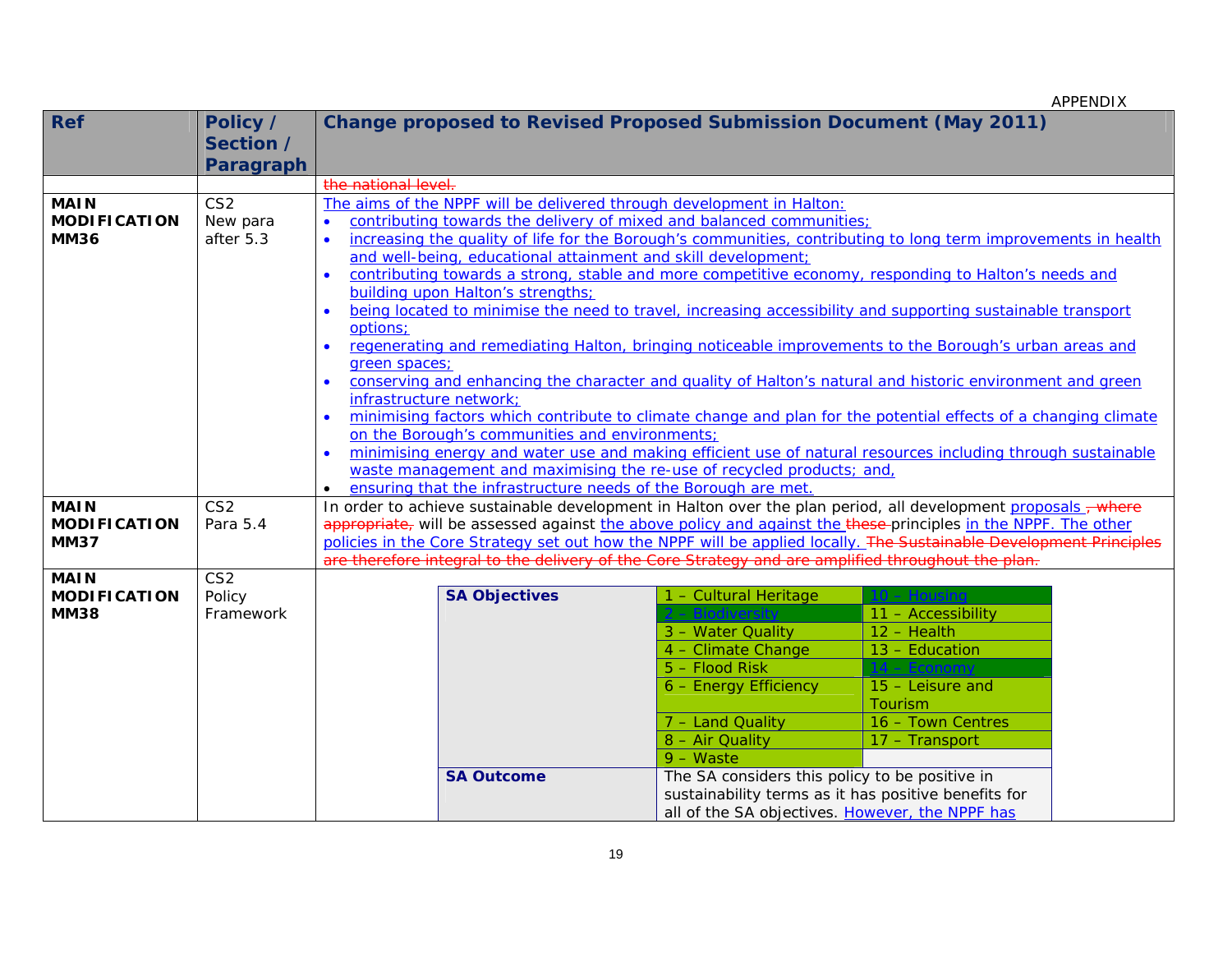| <b>Ref</b>          | Policy /        | <b>Change proposed to Revised Proposed Submission Document (May 2011)</b>                                                                                                                                                          |
|---------------------|-----------------|------------------------------------------------------------------------------------------------------------------------------------------------------------------------------------------------------------------------------------|
|                     | Section /       |                                                                                                                                                                                                                                    |
|                     | Paragraph       |                                                                                                                                                                                                                                    |
|                     |                 | removed the national brownfield target for housing                                                                                                                                                                                 |
|                     |                 | development, which could pose a threat to soil and                                                                                                                                                                                 |
|                     |                 | land resources in the longer term. However, this is                                                                                                                                                                                |
|                     |                 | partly mitigated by the Core Strategy emphasis on                                                                                                                                                                                  |
|                     |                 | the use of previously developed land to meet                                                                                                                                                                                       |
| <b>MAIN</b>         | CS <sub>6</sub> | housing and employment needs.<br>Land within the Green Belt will come under pressure to be released for development over the plan period and it is                                                                                 |
| <b>MODIFICATION</b> | Para 9.1        | for the Core Strategy to ensure any release happens in a co-ordinated and sustainable manner.                                                                                                                                      |
| <b>MM39</b>         | Additional      |                                                                                                                                                                                                                                    |
|                     | last sentence   |                                                                                                                                                                                                                                    |
| <b>MAIN</b>         | CS <sub>6</sub> | The general extent of the Green Belt surrounding Halton, broadly following the line of the built up area as                                                                                                                        |
| <b>MODIFICATION</b> | Policy          | indicated on the Key Diagram, and as defined on the Proposals Map, will remain largely unchanged over the                                                                                                                          |
| <b>MM40</b>         | wording         | initial plan period. This is with the exception of the area to the east of Liverpool John Lennon Airport where an                                                                                                                  |
|                     |                 | area of search is identified within which minor alterations will be considered as part of an Allocations DPD in                                                                                                                    |
|                     |                 | accordance with CS17.                                                                                                                                                                                                              |
|                     |                 |                                                                                                                                                                                                                                    |
|                     |                 | A partial Green Belt review may will be necessary during the early part of the plan period to ensure a sufficient                                                                                                                  |
|                     |                 | ongoing supply of deliverable development land to meet the requirements of the Borough's separate communities                                                                                                                      |
|                     |                 | as set out in CS1, CS3 and CS4. Any This review is likely to will be limited to meeting the identified needs of                                                                                                                    |
|                     |                 | Widnes / Hale and would be undertaken in support of a subsequent Site Allocations DPD. The development of any                                                                                                                      |
|                     |                 | land released from the Green Belt will be phased towards the latter part of the plan period-with the release of                                                                                                                    |
|                     |                 | land for development strictly phased in line accordance with the prioritisation of urban renewal regeneration as                                                                                                                   |
|                     |                 | set out in CS1. In addition, an Area of Search is identified to the east of Liverpool John Lennon Airport within<br>which minor alterations will be considered in accordance with policy CS17. Green Belt boundary changes will be |
|                     |                 | defined in the subsequent Site Allocations and Development Management Local Plan.                                                                                                                                                  |
|                     |                 |                                                                                                                                                                                                                                    |
|                     |                 | The general extent of the Green Belt surrounding Runcorn, broadly following the line of the built up area as                                                                                                                       |
|                     |                 | indicated on the Key Diagram, and as defined on the Halton UDP Proposals Map <sup>1</sup> , will remain unchanged over the                                                                                                         |
|                     |                 | plan period.                                                                                                                                                                                                                       |
|                     |                 |                                                                                                                                                                                                                                    |
|                     |                 | Small scale development amounting to minor infilling within the 'washed over' <sup>2</sup> Green Belt settlements of                                                                                                               |
|                     |                 | Daresbury, Moore and Preston on the Hill may be permitted where it can be shown to be necessary to meet                                                                                                                            |
|                     |                 | identified specific local needs.                                                                                                                                                                                                   |
|                     |                 |                                                                                                                                                                                                                                    |
|                     |                 | Insert Footnote:<br><sup>1</sup> For the purposes of the Town and Country Planning (Local Planning) (England) Regulations 2012, at the date of adoption of                                                                         |
|                     |                 |                                                                                                                                                                                                                                    |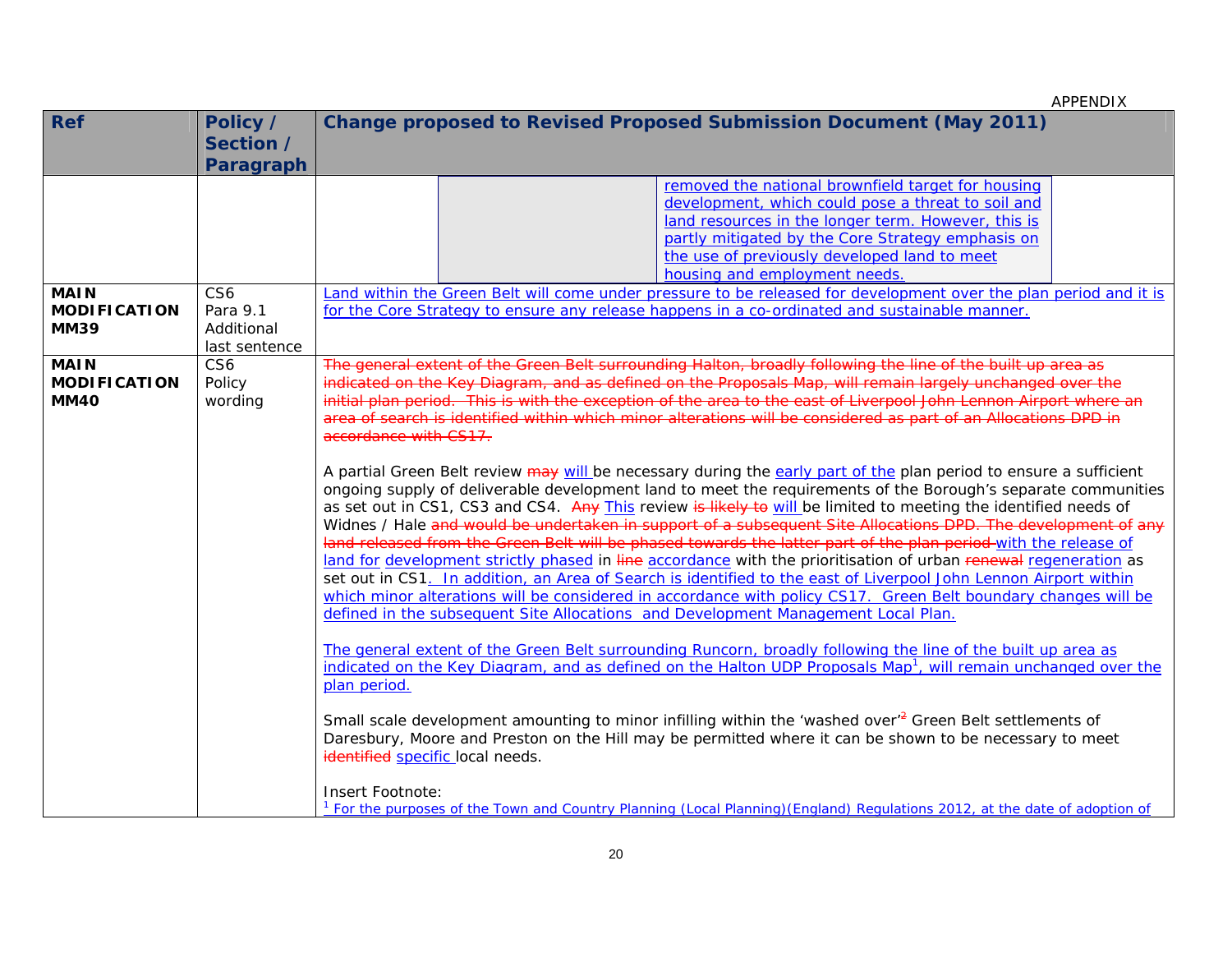| <b>Ref</b>                         | Policy /        | <b>Change proposed to Revised Proposed Submission Document (May 2011)</b>                                                   |
|------------------------------------|-----------------|-----------------------------------------------------------------------------------------------------------------------------|
|                                    | Section /       |                                                                                                                             |
|                                    | Paragraph       |                                                                                                                             |
|                                    |                 | this Core Strategy the 'Halton UDP Proposals Map' was the 'Adopted Polices Map'                                             |
|                                    |                 | Delete Footnote:                                                                                                            |
|                                    |                 | <sup>2</sup> -CLG (2001) Planning Policy Guidance 2: Green Belts                                                            |
| <b>MAIN</b>                        | CS <sub>6</sub> | Additional last sentence:                                                                                                   |
| <b>MODIFICATION</b><br><b>MM41</b> | Para 9.5        | The proposed Green Belt Review will have full regard to these principles.                                                   |
| <b>MAIN</b>                        | CS6             | <b>Potential-</b> Need for Green Belt Review                                                                                |
| <b>MODIFICATION</b>                | Para 9.9 -      | 9.9 In 2010, a study was undertaken across the Liverpool City Region (LCR) in respect of cross-boundary                     |
| <b>MM42</b>                        | 9.11            | employment and housing land development issues. <sup>4</sup> The aim of the study was to determine if there were land       |
|                                    |                 | supply issues in individual authorities, and whether unmet development needs of one area could reasonably be                |
|                                    |                 | met within the urban extents of other authorities within the sub-region, avoiding the need for a strategic review           |
|                                    |                 | of the Green Belt. Emerging findings indicate that in relation to housing land supply there is no need for a                |
|                                    |                 | strategic review of Green Belt across the three districts comprising the LCR Eastern Housing Market Area (Halton,           |
|                                    |                 | St Helens and Warrington), though a number of neighbouring authorities in the Northern Housing Market Area                  |
|                                    |                 | are embarking on reviews. In relation to employment land supply, whilst the study found there to be a potential             |
|                                    |                 | shortfall in Halton's supply in the medium to long term (to 2031), this did not take into account the remodelling           |
|                                    |                 | and regeneration opportunities highlighted though the JELP Study <sup>5</sup> and referred to in CS4. If these sites are    |
|                                    |                 | taken into account, the study recognised there is a much more balanced position in the longer term.                         |
|                                    |                 | 9.10 The study considered land supply within local authorities as a whole and did not look at the adequacy of               |
|                                    |                 | supply to meet future needs in separate communities within an individual authority's area.                                  |
|                                    |                 |                                                                                                                             |
|                                    |                 | 9.11 The land supply position as detailed in CS1: Halton's Spatial Strategy and in the evidence base                        |
|                                    |                 | accompanying the Core Strategy <sup>6</sup> indicate that overall Halton has an adequate supply of land to meet anticipated |
|                                    |                 | development needs over the plan period for both housing and employment purposes, however, this assessment                   |
|                                    |                 | of the whole Borough masks a mismatch in supply north and south of the river.                                               |
|                                    |                 | <sup>4</sup> -GVA (2011) Housing and Economic Develoment Evidence Base Overview Study for Liverpool City Region Partners    |
|                                    |                 | <sup>5</sup> -BE Group (2010) Joint Employment Land and Premises Study                                                      |
|                                    |                 | <sup>6</sup> HBC (2011) Housing Topic Paper                                                                                 |
| <b>MAIN</b>                        | CS <sub>6</sub> | The housing policy figure for Halton as set out in CS1 and CS3 conforms with Policy L4 of the Regional Spatial              |
| <b>MODIFICATION</b>                | New paras       | Strategy (RSS) for the North West which required that Halton plan to provide a minimum of 500 units (net                    |
| <b>MM43</b>                        | after 9.6       | dwelling gain) over the period from 2003 to 2021 and for any period after until such time as the policy is                  |
|                                    |                 | reviewed. As highlighted in policy CS3, the Government has indicated its intention to abolish Regional Strategies,          |
|                                    |                 | however, until such time as RSS for the North West is legally revoked, it remains part of the Development Plan              |
|                                    |                 | and the Halton Core Strategy must be in general conformity with its provisions.                                             |
|                                    |                 |                                                                                                                             |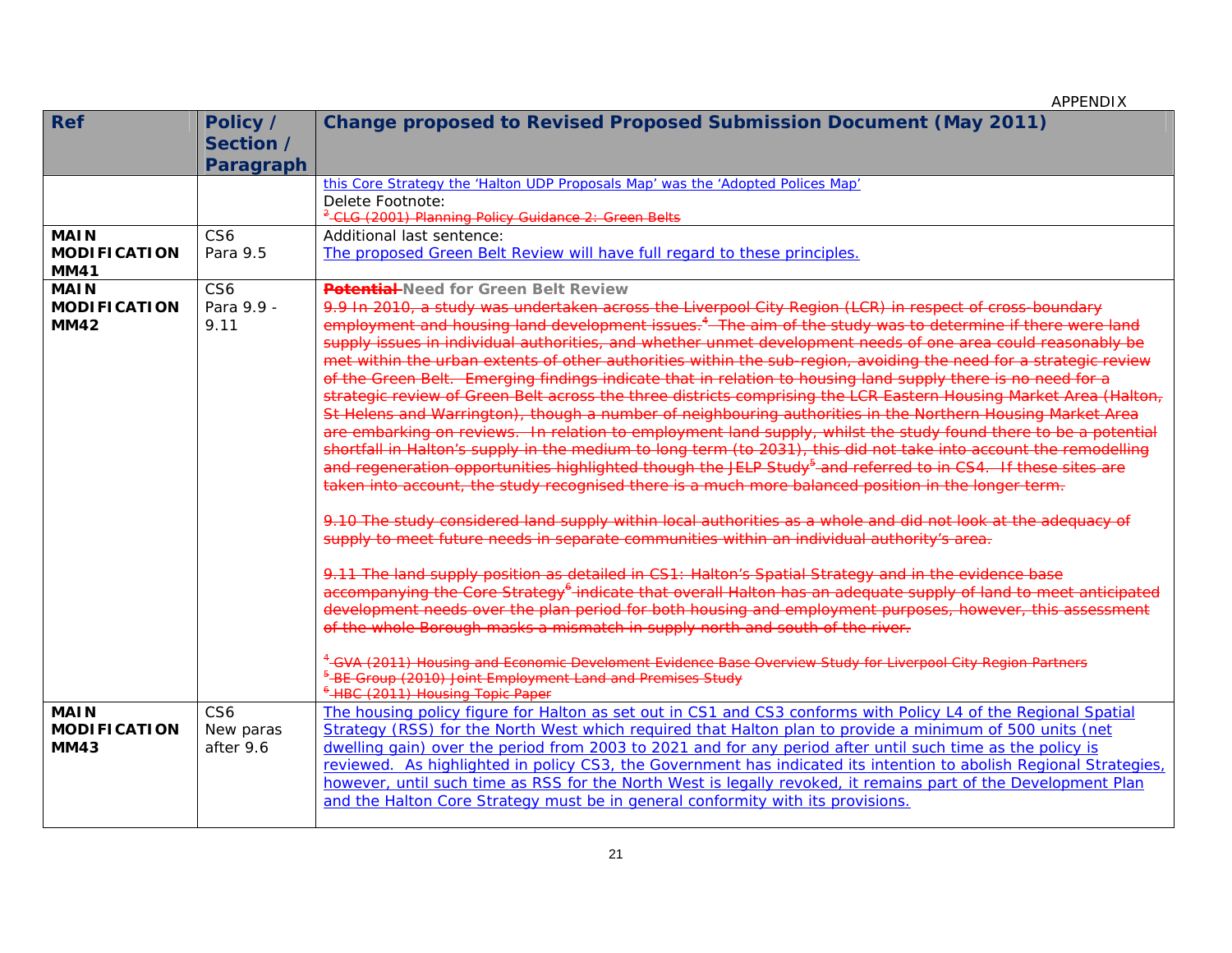| <b>Ref</b>          | Policy /         | <b>Change proposed to Revised Proposed Submission Document (May 2011)</b>                                                                                                                                                           |
|---------------------|------------------|-------------------------------------------------------------------------------------------------------------------------------------------------------------------------------------------------------------------------------------|
|                     | Section /        |                                                                                                                                                                                                                                     |
|                     | <b>Paragraph</b> |                                                                                                                                                                                                                                     |
|                     |                  | Analysis of the identified supply of deliverable and developable land for residential development (at 2010) <sup>7</sup>                                                                                                            |
|                     |                  | suggests that the total, whilst sufficient to meet the RSS housing requirement 'rolled forward' seven years to                                                                                                                      |
|                     |                  | cover the Core Strategy plan period to 2028, has little margin or flexibility to cope with increased demolitions or                                                                                                                 |
|                     |                  | projected supply not coming forward as anticipated.                                                                                                                                                                                 |
|                     |                  | <b>Insert Footnote</b>                                                                                                                                                                                                              |
|                     |                  | <sup>7</sup> HBC (2010) Strategic Housing Land Availability Assessment 2010                                                                                                                                                         |
| <b>MAIN</b>         | CS <sub>6</sub>  | Runcorn has sufficient identified land to meet its anticipated housing needs, with the supply of land for                                                                                                                           |
| <b>MODIFICATION</b> | Para 9.12        | employment purposes sufficient in the short term with regeneration / redevelopment opportunities within existing                                                                                                                    |
| <b>MM44</b>         |                  | protected employment areas expected to bolster long term supply. As such the previous Green Belt boundaries                                                                                                                         |
|                     |                  | are reconfirmed.                                                                                                                                                                                                                    |
| <b>MAIN</b>         | CS <sub>6</sub>  | 9.13 Widnes / Hale have sufficient identified land (at 2010) to meet their anticipated housing development                                                                                                                          |
| <b>MODIFICATION</b> | Para 9.13 -      | needs <sup>7</sup> in the period up to 2022 <sup>8</sup> with a potential shortfall of supply of around 600 units to 2028, (see Appendix                                                                                            |
| <b>MM45</b>         | 9.16             | 1; Monitor Line Chart) with land for employment purposes sufficient in terms of overall supply for the plan period                                                                                                                  |
|                     |                  | but limited in terms of range and quality. These limitations in the range of employment sites available within<br>Widnes together with potential contamination issues limit the scope to reallocate employment land for residential |
|                     |                  | purposes. Therefore at 2010, Widnes / Hale had a potential shortage of identified land for residential                                                                                                                              |
|                     |                  | development in the region of around 20 Ha. (i.e. 600 units delivered at a density of 30 dph).                                                                                                                                       |
|                     |                  |                                                                                                                                                                                                                                     |
|                     |                  | 9.14 The Core Strategy seeks to ensure a sufficient ongoing supply of development land to meet the needs of                                                                                                                         |
|                     |                  | Halton's individual communities. Policies CS3 and CS4 define 'sufficient' supply as equating to 5 years at the                                                                                                                      |
|                     |                  | prevailing policy target(s). Analysis of the position in 2010 showed that Widnes / Hale are forecast to be able to                                                                                                                  |
|                     |                  | demonstrate a 5 year supply for residential development in each year until 2018 based on current build rates.                                                                                                                       |
|                     |                  | Runcorn is forecast to have in excess of a 5 year supply for residential development throughout the plan period.                                                                                                                    |
|                     |                  | 9.15 Changes to build rate assumptions (reviewed annually) and new, previously unidentified or unavailable                                                                                                                          |
|                     |                  | 'windfall' sites have the potential to boost supply, possibly addressing the minor shortfall at 2010, negating the                                                                                                                  |
|                     |                  | need for specific policy intervention including Green Belt review. An assessment of windfall rates is contained                                                                                                                     |
|                     |                  | within the 'Halton Housing Topic Paper' paper. <sup>18</sup>                                                                                                                                                                        |
|                     |                  | 9.16 The land supply and demand situation across Halton's communities will be kept under reqular review with                                                                                                                        |
|                     |                  | annual monitoring to ensure a continuing 5 year supply of developable land in line with Policies CS3 and CS4. If                                                                                                                    |
|                     |                  | the situation arises where it is apparent that an ongoing 5 year supply of development land from within the                                                                                                                         |
|                     |                  | existing urban extents cannot be identified for the subsequent three years and alternative solutions are not                                                                                                                        |
|                     |                  | forthcoming, a strategic Green Belt review will be triggered to inform the content of a subsequent Site Allocations                                                                                                                 |
|                     |                  | DPD to ensure the future prosperity of the Borough and the wider sub-region. Housing Lland supply information                                                                                                                       |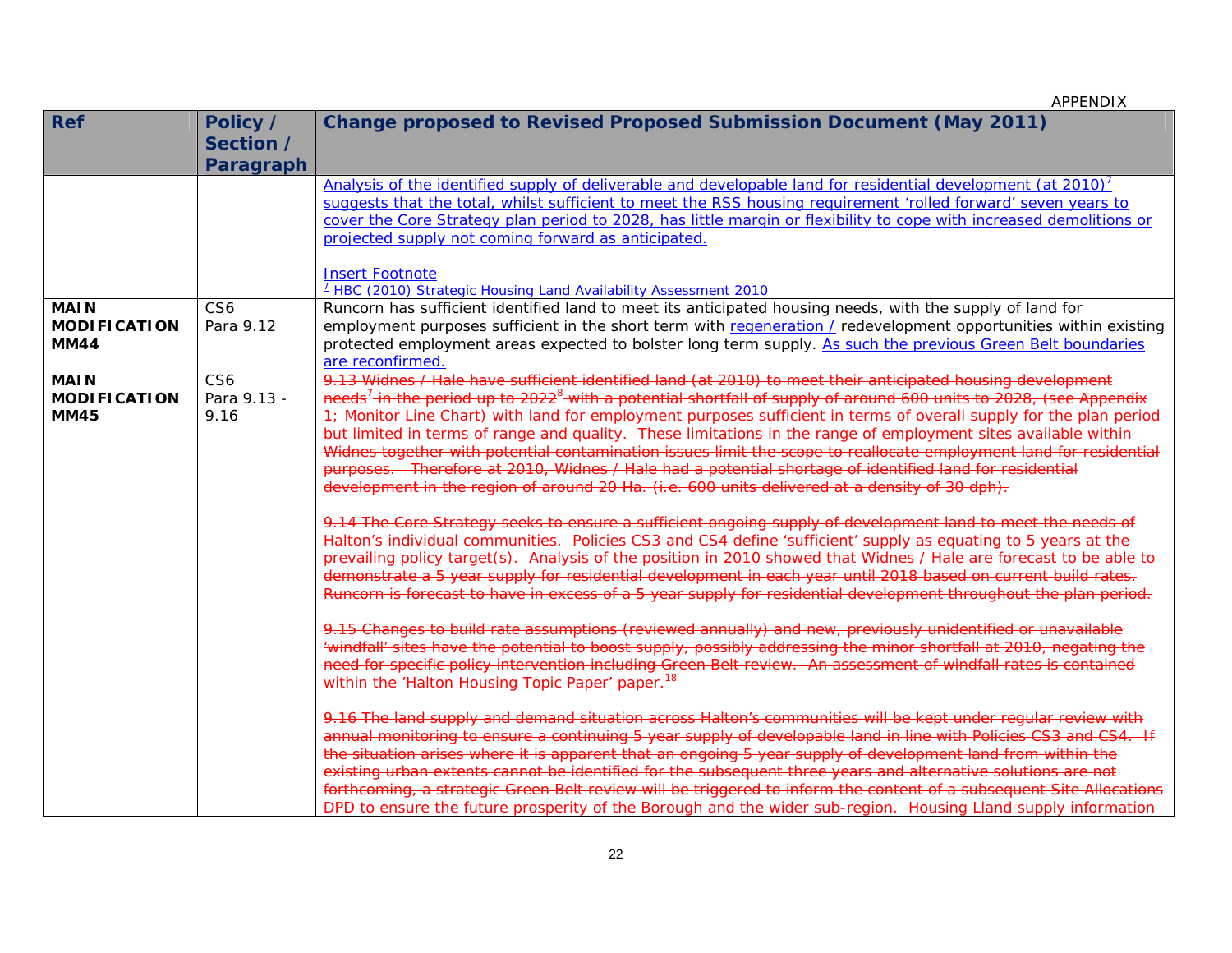| <b>Ref</b>          | Policy /<br>Section / |                                                                                                                                                                                                                              | <b>Change proposed to Revised Proposed Submission Document (May 2011)</b>                                                                                                                |  |  |  |  |  |  |  |
|---------------------|-----------------------|------------------------------------------------------------------------------------------------------------------------------------------------------------------------------------------------------------------------------|------------------------------------------------------------------------------------------------------------------------------------------------------------------------------------------|--|--|--|--|--|--|--|
|                     | Paragraph             |                                                                                                                                                                                                                              |                                                                                                                                                                                          |  |  |  |  |  |  |  |
|                     |                       |                                                                                                                                                                                                                              | at 2010 suggests this may be necessary around 2015. Employment land supply information at 2010 suggests<br>that a 5 year supply can be demonstrated for the entirety of the plan period. |  |  |  |  |  |  |  |
|                     |                       |                                                                                                                                                                                                                              |                                                                                                                                                                                          |  |  |  |  |  |  |  |
|                     |                       | <sup>10</sup> -HBC (2011) Housing Topic Paper                                                                                                                                                                                | <sup>8</sup> -GL Hearn / JG Consulting (2011) Mid-Mersey Strategic Housing Market Assessment<br><sup>9</sup> -HBC (2010) Strategic Housing Land Availability Assessment 2010             |  |  |  |  |  |  |  |
| <b>MAIN</b>         | CS <sub>6</sub>       |                                                                                                                                                                                                                              | Housing supply is constrained in Widnes / Hale, with the likelihood that the identified supply (at 2010) will not be                                                                     |  |  |  |  |  |  |  |
| <b>MODIFICATION</b> | Para 9.13             |                                                                                                                                                                                                                              | sufficient to meet the defined policy requirement throughout the full plan period. The Examination into this Plan                                                                        |  |  |  |  |  |  |  |
| <b>MM46</b>         |                       |                                                                                                                                                                                                                              | concluded that this constituted the exceptional circumstances, as required to be demonstrated by the National                                                                            |  |  |  |  |  |  |  |
|                     |                       |                                                                                                                                                                                                                              | Planning Policy Framework, to warrant an early partial review of the Halton Green Belt around these settlements.                                                                         |  |  |  |  |  |  |  |
| <b>MAIN</b>         | CS <sub>6</sub>       |                                                                                                                                                                                                                              | PPG2 National planning policy states that Green Belt boundaries should have a degree of permanence and should                                                                            |  |  |  |  |  |  |  |
| <b>MODIFICATION</b> | Para 9.17             | endure beyond the timeframe of normal development plans. As such, any the planned review of Green Belt                                                                                                                       |                                                                                                                                                                                          |  |  |  |  |  |  |  |
| <b>MM47</b>         |                       | boundaries as may be necessary around Widnes / Hale during the life of this early part of the Core Strategy plan                                                                                                             |                                                                                                                                                                                          |  |  |  |  |  |  |  |
|                     |                       | period will would need to look beyond 2028, addressing not only any known shortfall in development land to                                                                                                                   |                                                                                                                                                                                          |  |  |  |  |  |  |  |
|                     |                       | 2028 but also taking into account foreseeable development requirements beyond this period, and ensuring that<br>the boundaries will last and will not come under undue pressure. As such, it is not possible at this time to |                                                                                                                                                                                          |  |  |  |  |  |  |  |
|                     |                       |                                                                                                                                                                                                                              | identify the total quantum of land potentially affected by any review as this will be influenced by the degree of                                                                        |  |  |  |  |  |  |  |
|                     |                       |                                                                                                                                                                                                                              | any shortfall and the timing of the review.                                                                                                                                              |  |  |  |  |  |  |  |
| <b>MAIN</b>         | CS <sub>6</sub>       |                                                                                                                                                                                                                              |                                                                                                                                                                                          |  |  |  |  |  |  |  |
| <b>MODIFICATION</b> | Policy                | <b>SA</b>                                                                                                                                                                                                                    | 1 - Cultural Heritage                                                                                                                                                                    |  |  |  |  |  |  |  |
| <b>MM48</b>         | Framework             | <b>Objectives</b>                                                                                                                                                                                                            | 2 - Biodiversity                                                                                                                                                                         |  |  |  |  |  |  |  |
|                     |                       |                                                                                                                                                                                                                              | 7 - Land Quality                                                                                                                                                                         |  |  |  |  |  |  |  |
|                     |                       |                                                                                                                                                                                                                              | 10 - Housing                                                                                                                                                                             |  |  |  |  |  |  |  |
|                     |                       |                                                                                                                                                                                                                              | $14 - Economy$                                                                                                                                                                           |  |  |  |  |  |  |  |
|                     |                       | <b>SA Outcome</b>                                                                                                                                                                                                            | Overall, this policy highlights the importance of protecting                                                                                                                             |  |  |  |  |  |  |  |
|                     |                       |                                                                                                                                                                                                                              | Green Belt land over the plan period. This will have a positive                                                                                                                          |  |  |  |  |  |  |  |
|                     |                       |                                                                                                                                                                                                                              | impact on the relevant SA objectives.                                                                                                                                                    |  |  |  |  |  |  |  |
|                     |                       |                                                                                                                                                                                                                              | However, policies CS1, CS3 and CS6 (Green Belt) all set out                                                                                                                              |  |  |  |  |  |  |  |
|                     |                       |                                                                                                                                                                                                                              | that there will be a requirement to undertake an early partial                                                                                                                           |  |  |  |  |  |  |  |
|                     |                       |                                                                                                                                                                                                                              | review of the Green Belt around Widnes and Hale. This                                                                                                                                    |  |  |  |  |  |  |  |
|                     |                       |                                                                                                                                                                                                                              | indicates that there will potentially be a need for new                                                                                                                                  |  |  |  |  |  |  |  |
|                     |                       |                                                                                                                                                                                                                              | development on Green Belt land over the plan period within                                                                                                                               |  |  |  |  |  |  |  |
|                     |                       |                                                                                                                                                                                                                              | Halton.                                                                                                                                                                                  |  |  |  |  |  |  |  |
|                     |                       |                                                                                                                                                                                                                              |                                                                                                                                                                                          |  |  |  |  |  |  |  |
|                     |                       |                                                                                                                                                                                                                              | This could potentially have a significant negative impact on SA                                                                                                                          |  |  |  |  |  |  |  |